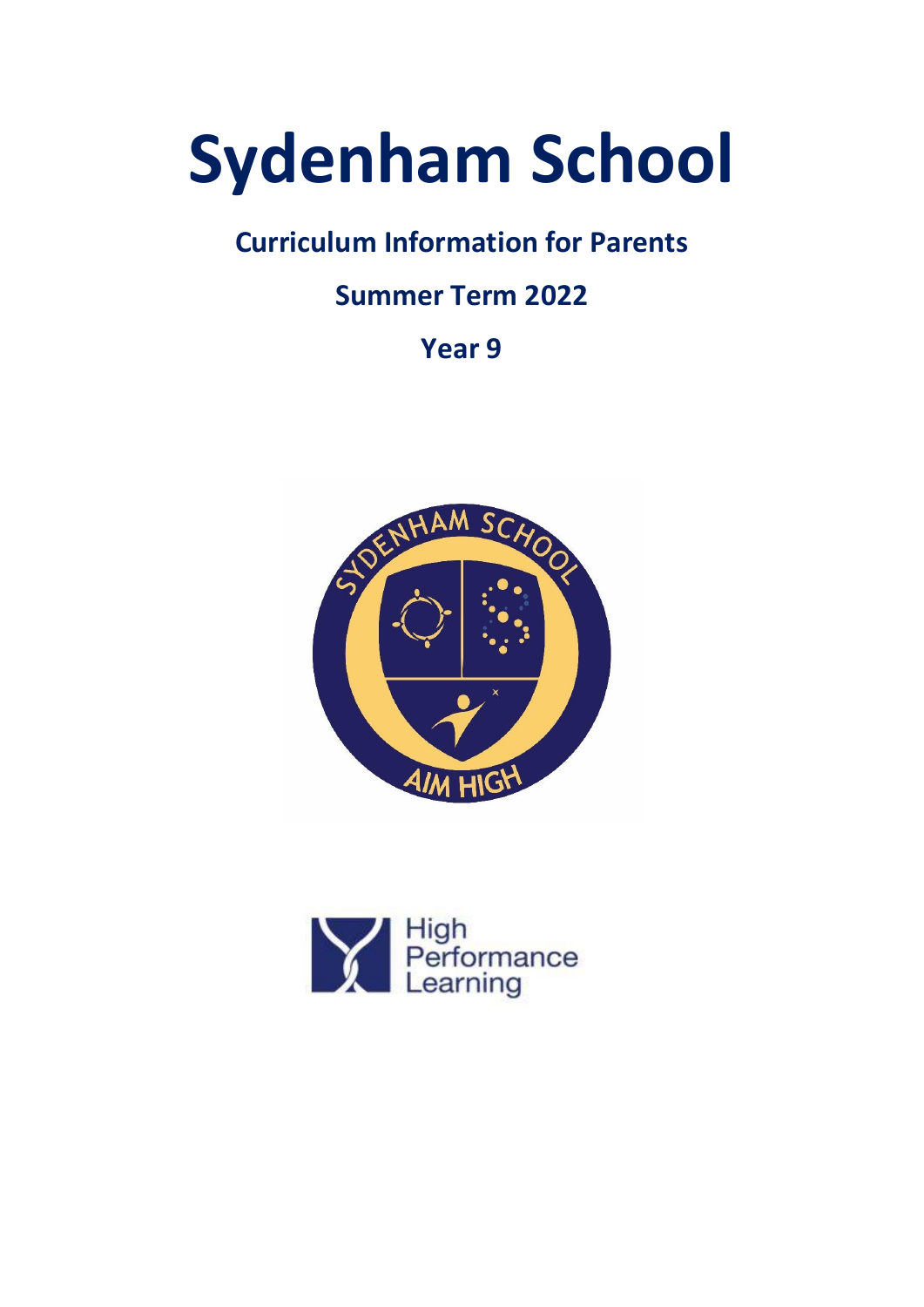# Contents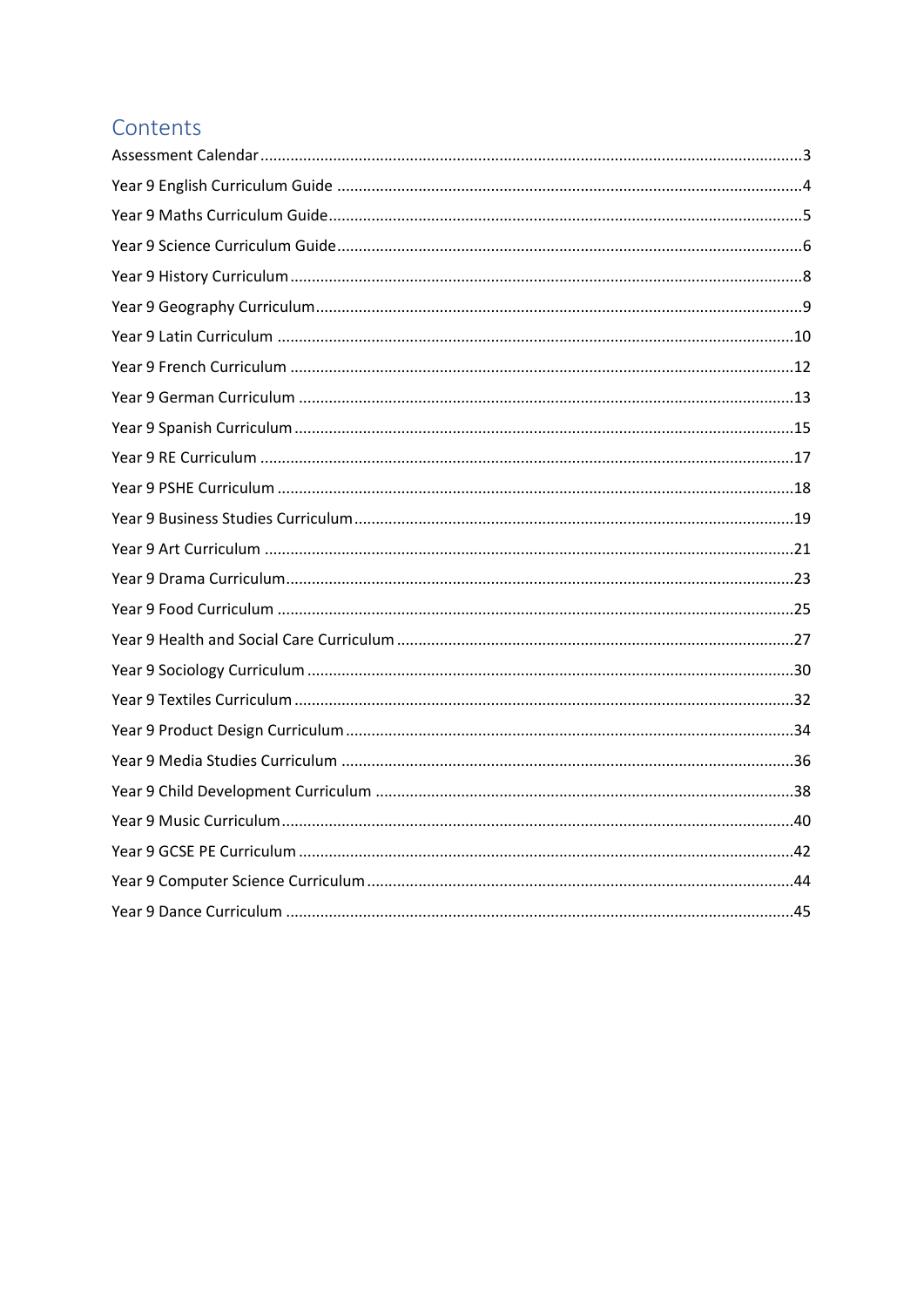# <span id="page-2-0"></span>Assessment Calendar

| Year 9 Parents' Eveninig | 3 <sup>rd</sup> November     |
|--------------------------|------------------------------|
| Year 9 Assessment Week   | W/b $10^{th}$ January        |
| Year 9 Assessment Week   | w/b 17 <sup>th</sup> January |
| Year 9 Assessment Week   | w/b $16th$ May               |
| Year 9 Assessment Week   | $w/b$ 23 <sup>rd</sup> May   |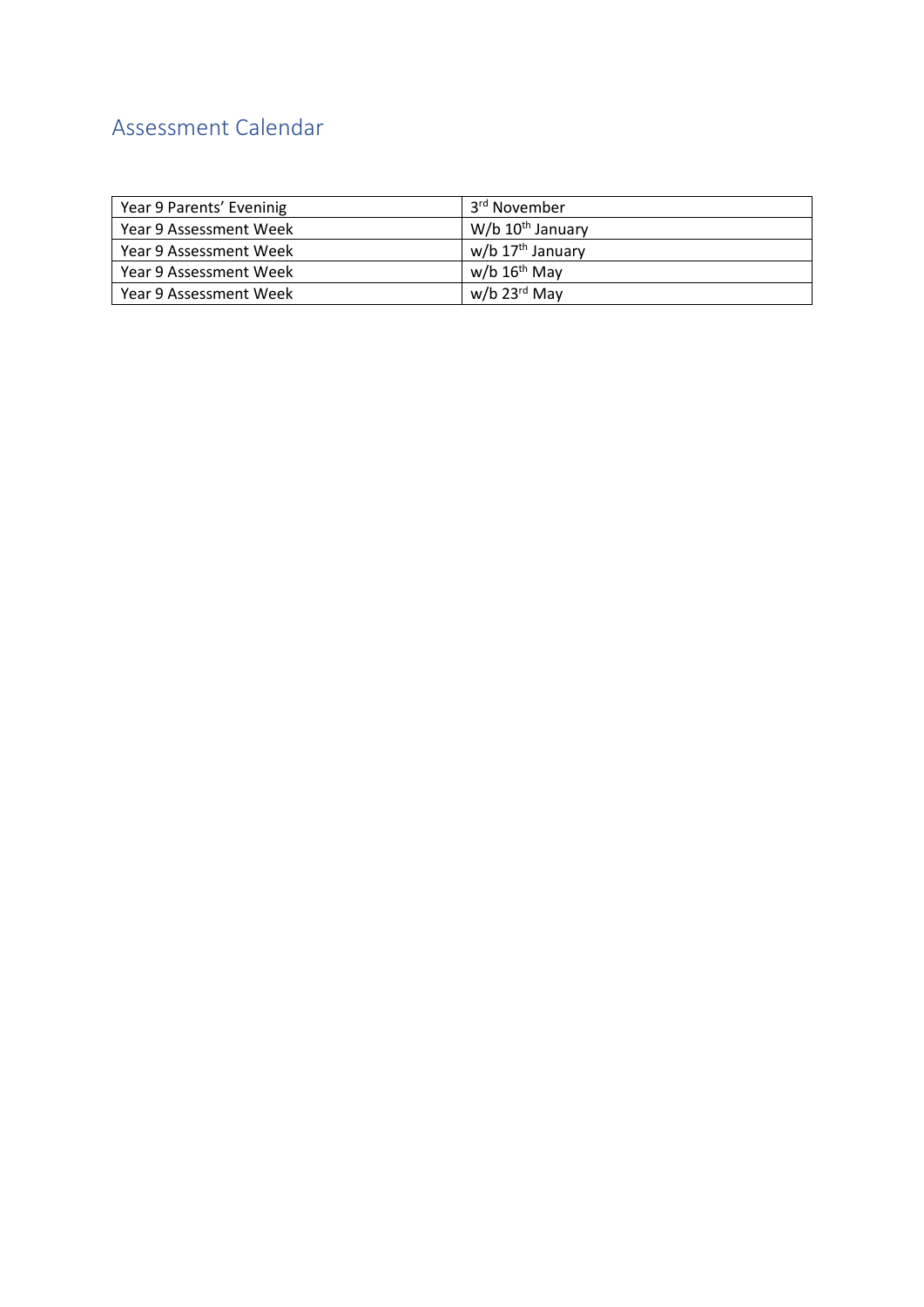# <span id="page-3-0"></span>Year 9 English Curriculum Guide

**Staffing:** Sarah Millar, Acting Curriculum Leader English and Media Faculty **Email: s**[.millar@sydenham.lewisham.sch.uk](mailto:s.millar@sydenham.lewisham.sch.uk)

### **Exam Board:** AQA

### **Assessment Overview:**

**Autumn Term 1:** Poetry comparison

**Autumn Term 2:** Reading (Language Paper 1-style questions)

**Spring Term 1:** Creative writing

**Spring Term 2:** Response to an extract from *Much Ado about Nothing*

**Summer Term 1:** Language Paper 2, Questions 1, 2, 4 and 5

**Summer Term 2:** Essay on a key theme or character in *An Inspector Calls*

### **Subject Curriculum Intent:**

Students study a range of engaging and significant fiction and non-fiction as part of their preparation for exams in GCSE English Language and GCSE English Literature. The curriculum aims to support students to appreciate the depth and power of the English literary heritage and critically evaluate texts through close and careful examination of writers' methods (the ways writers make meaning) and purpose within the specific contexts in which the texts are produced and received. The course encourages personal and informed responses from students and encourages them to debate and challenge the interpretations of other readers building on the knowledge and skills they have developed through their Key Stage 3 study of English.

#### **Curriculum Content Overview:**

| <b>Autumn Term 1:</b>       | <b>Spring Term 1:</b>        | <b>Summer Term 1:</b>          |
|-----------------------------|------------------------------|--------------------------------|
|                             | Shakespeare's Much Ado About | Introduction to GCSE English   |
| Poetry: Character and Voice | Nothing                      | Language Paper 2               |
|                             |                              |                                |
| <b>Autumn Term 2:</b>       | <b>Spring Term 2:</b>        | <b>Summer Term 2:</b>          |
|                             | Shakespeare's Much Ado About | Priestley's An Inspector Calls |
| The Gothic                  | Nothing                      |                                |

### **How will your child be assessed in the Summer Term?**

Knowledge checks

Formal assessment

**Summer Term Assessment Revision Topics (students will be given detailed checklists):** English Language Paper 2: Q1, Q2, Q4, Q5

*An Inspector Calls –* key characters, themes, messages and context

### **What can you do to support your child in English?**

- Encourage your child to read for pleasure every day
- Discuss with your child the texts they are studying and the writers' wider ideas, including how and to what extent these ideas are still relevant today
- Encourage your child to make revision cards for the texts they are studying, focusing on plot, characters, key events, context, methods and messages

### **Wider reading and useful websites or activities to support learning:**

• Unit - [Oak National Academy \(thenational.academy\)](https://classroom.thenational.academy/units/an-inspector-calls-923e)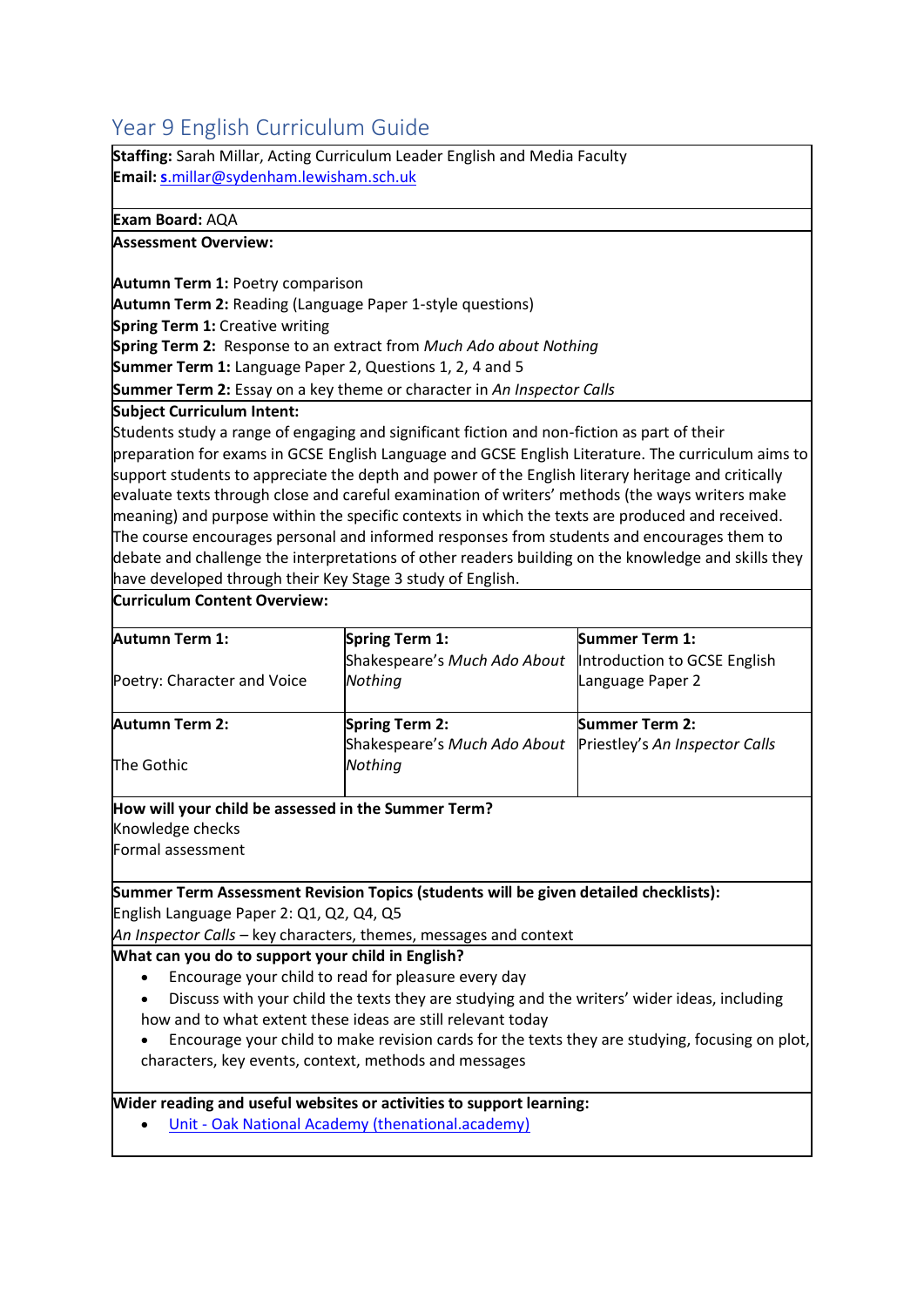# <span id="page-4-0"></span>Year 9 Maths Curriculum Guide

### **Staffing: Mark Freakes**

**Email: m.freakes@sydenham.lewisham.sch.uk**

### **Exam Board: Edexcel**

### **Assessment Overview:**

Exam assessed

### **Subject Curriculum Intent**

To ensure that all pupils become fluent in recall of mathematical facts and algorithms, are able to reason mathematically and to combine these skills to then solve problems**.**

### **Curriculum Content Overview:**

| Autumn Term 1:                                        | Spring Term 1:                                                                             | Summer Term 1:           |
|-------------------------------------------------------|--------------------------------------------------------------------------------------------|--------------------------|
|                                                       | <b>Higher: Graphs and Geometry</b>                                                         | Higher: Advanced Algebra |
| Higher: Number and Algebra                            | Foundation: Equations                                                                      | Foundation: Graphs       |
| Foundation: Number                                    |                                                                                            |                          |
| Autumn Term 2:                                        | Spring Term 2:                                                                             | Summer Term 2:           |
|                                                       | Higher: Spatial Reasoning                                                                  | Higher: Probability      |
| Higher: Data and Proportion                           | Foundation: Fractions and                                                                  | Foundation: Angles       |
| Foundation: Basic Algebra                             | Percentages                                                                                |                          |
| How will your child be assessed in the Summer Term?   |                                                                                            |                          |
| 90 minutes test                                       |                                                                                            |                          |
| <b>Spring Term Assessment Revision Topics</b>         |                                                                                            |                          |
|                                                       | Number, Algebra, Ratio and Proportion, Geometry and Measures, Probability and Statistics   |                          |
| What can you do to support your child in Mathematics? |                                                                                            |                          |
|                                                       | Check they are using the HegartyMaths website on a regular basis for homework and revision |                          |
|                                                       | Encourage them to attend Maths Clinic (Wednesday lunchtime) for extra support              |                          |
|                                                       | Wider reading and useful web-sites or activities to support learning:                      |                          |
| www.hegartymaths.com                                  |                                                                                            |                          |
| www.corbettmaths.com                                  |                                                                                            |                          |
|                                                       |                                                                                            |                          |
|                                                       |                                                                                            |                          |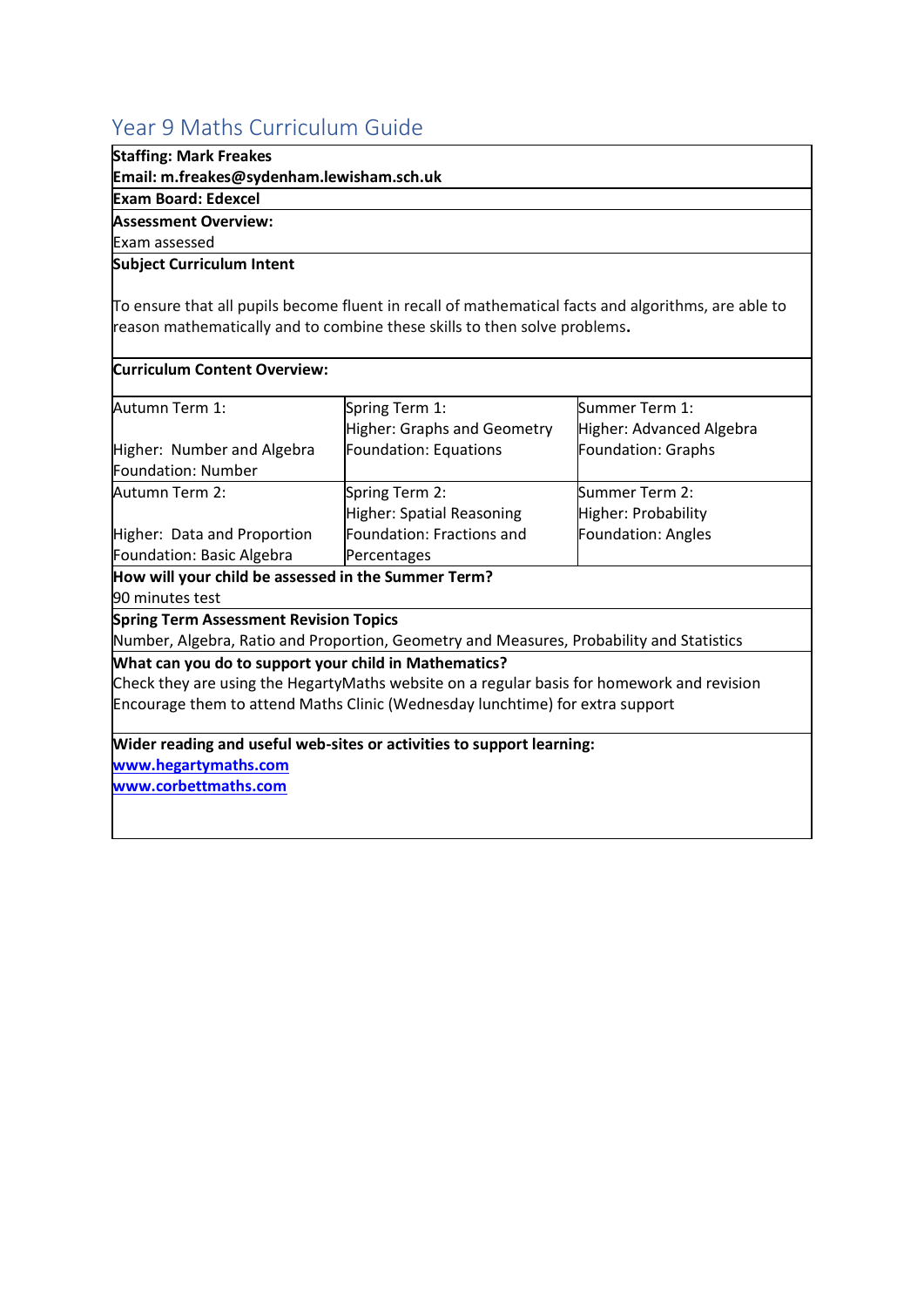# <span id="page-5-0"></span>Year 9 Science Curriculum Guide

### **Staffing:**

Amy Vickers, Curriculum Leader Science [\(a.vickers@sydenham.lewisham.sch.uk\)](mailto:a.vickers@sydenham.lewisham.sch.uk) Sapna Reuben, Head of KS4 Science [\(s.reuben@sydenham.lewisham.sch.uk\)](mailto:s.reuben@sydenham.lewisham.sch.uk)

**9X1** Sinead Furlong and Muneema Rafaa **9Y1** Catherine Pang and Ian Martin **9X2** Antonia McDonald and Solomon Wilson **9Y2** Kirsty Abbs and Brenda Jinadu **9X3** Abimbola Bakare and Ian Martin **9Y3** Abimbola Bakare and Muneema Rafaa **9X4** Brenda Jinadu and Solomon Wilson **9Y4** Sinead Furlong and Antonia McDonald

**Exam Board:** Pearson Edexcel GCSE (9-1)

- **Assessment Overview:** Assessment 1 Fortnight commencing 10<sup>th</sup> January 2022
	- Assessment 2 (Mock exams) Fortnight commencing 16<sup>th</sup> May 2022

### **Subject Curriculum Intent:**

The importance of Science to our students and how it impacts the world around us is emphasised from the beginning of Key Stage 3, and students can understand the purpose and significance of learning about the subject. Our Science curriculum enables students to use their knowledge and skills to develop a deeper understanding of the mechanisms that explain the world around us. All three disciplines are interlinked and taught to enable students to develop their knowledge of Biology, Chemistry and Physics. In line with the school intent, students develop a sense of their responsibilities and possible actions they should carry out as they learn of the important issues that we face as a society.

Students can link their learning from across the curriculum and feel empowered to learn new, unfamiliar material, solve problems and hypothesize. The science curriculum offers students the chance to become High Performance Learners by building their confidence in vocabulary and numeracy skills which they can independently apply to explain observations and interpret data from contextual situations.

The curriculum is well planned, and lessons are sequenced to build on prior learning. Lessons are taught with enthusiasm by teachers who delve into a deeper understanding of the material to meet the national curriculum and beyond. Teachers have high standards and expect to be ready to learn and work with perseverance. They use practical work, modelling, collaborative learning opportunities alongside a strong focus on deliberate practice and retrieval practice when planning and delivering the material. Students are encouraged to ask questions and postulate ideas and explanations of theory while developing their investigative and problem-solving skills.

#### **Curriculum Content Overview:**

**Note**: All classes will be completing the Combined Science course until Year 11.

All classes are taught on rotation, while they will cover the content listed below, they may complete it in a different order.

|                 | <b>Autumn Term 1</b>    |                  | <b>Autumn Term 2</b>                |  |
|-----------------|-------------------------|------------------|-------------------------------------|--|
| CB <sub>1</sub> | Key concepts in Biology | C <sub>B2</sub>  | Cells and control                   |  |
| CC <sub>3</sub> | Atomic structure        | ICC <sub>1</sub> | States of matter                    |  |
| CC4             | The periodic table      | ICC <sub>2</sub> | Methods of separating and purifying |  |
| CP <sub>3</sub> | Conservation of energy  | CP4              | Waves                               |  |
|                 |                         |                  |                                     |  |
|                 | <b>Spring Term 1</b>    |                  | <b>Spring Term 2</b>                |  |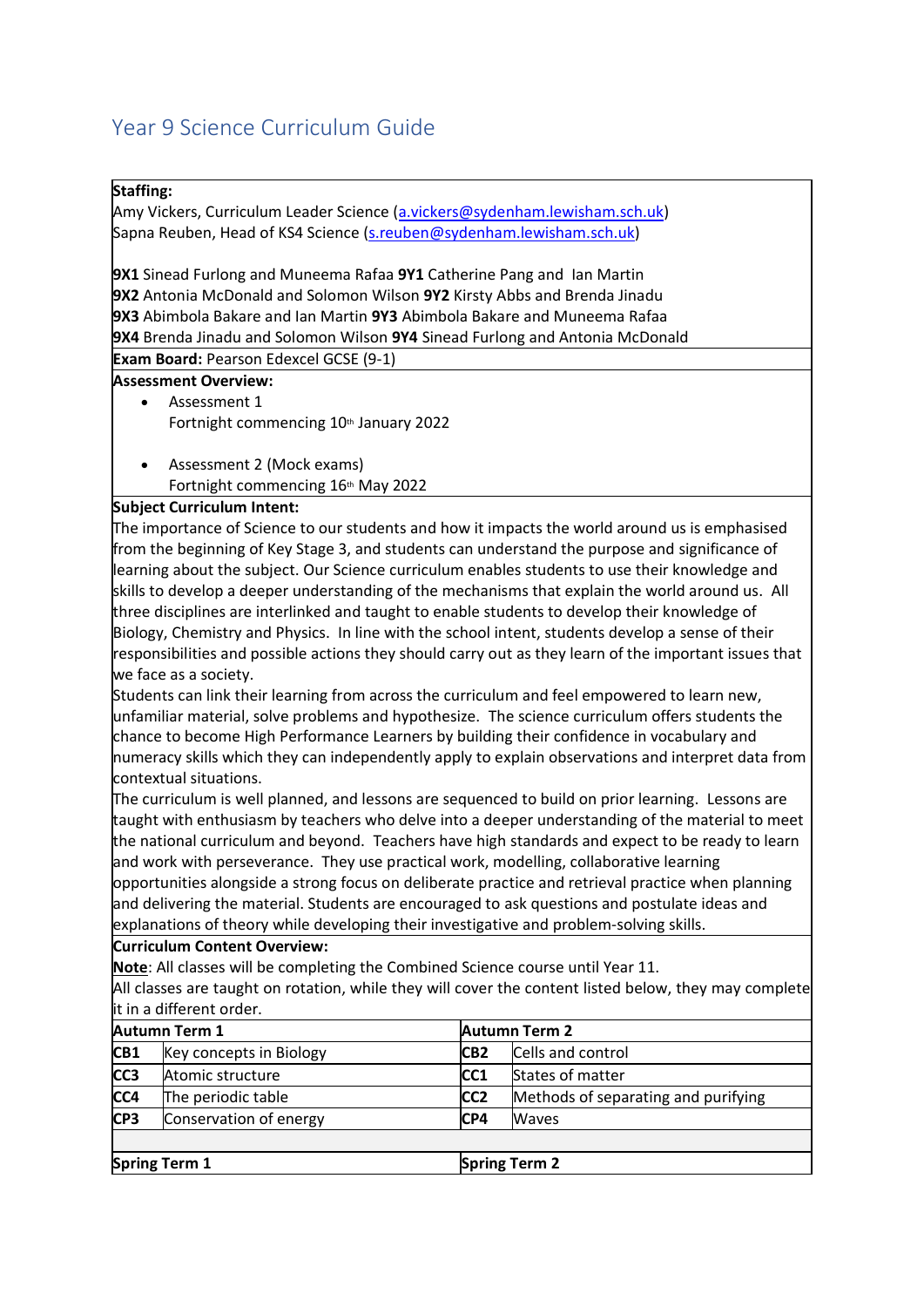| cc5             | lonic bonding                                 | CB <sub>3</sub> | <b>Genetics</b>           |
|-----------------|-----------------------------------------------|-----------------|---------------------------|
| CC <sub>6</sub> | Covalent bonding                              | CC8             | Acids and alkalis         |
| CC7             | Types of substances                           |                 |                           |
| CC <sub>5</sub> | Light and the electromagnetic spectrum        |                 |                           |
|                 |                                               |                 |                           |
|                 | <b>Summer Term 1</b>                          |                 | <b>Summer Term 2</b>      |
| CB4             |                                               |                 |                           |
|                 | Natural selection and genetic<br>modification | CP2             | Motion and forces         |
| CC <sub>9</sub> | Calculations involving masses                 | <b>CP7</b>      | Energy- Forces doing work |

#### **How will your child be assessed in the Summer Term?**

Students will sit a written paper during the fortnight commencing  $16<sup>th</sup>$  May 2022.

#### **Summer Term Assessment Revision Topics (students will be given detailed checklists):**

The following topics will be assessed:

Biology: CB1; CB2, CB3

Chemistry: CC1; CC2; CC3; CC4; CC5; CC6; CC7

### Physics: CP3; CP4; CP5

### **What can you do to support your child in Science?**

- Encourage your child to read Science articles and news stories along with documentaries on platforms such as BBC iPlayer.
- Ask your child questions about what they have been learning in Science.
- Encourage your child to make revision cards for the texts they are studying.
- Ask your child about upcoming assessments, to make sure they have a full understanding of the expectations.

### **Wider reading and useful websites or activities to support learning:**

- ActiveLearn.co.uk Student logins have been issued by teachers of the class.
- SamLearning.co.uk Student logins have been issued by teachers of the class.
- **BBC Bitesize Science**
- Revision guides, flashcards and practice question booklets are available to buy through ParentPay.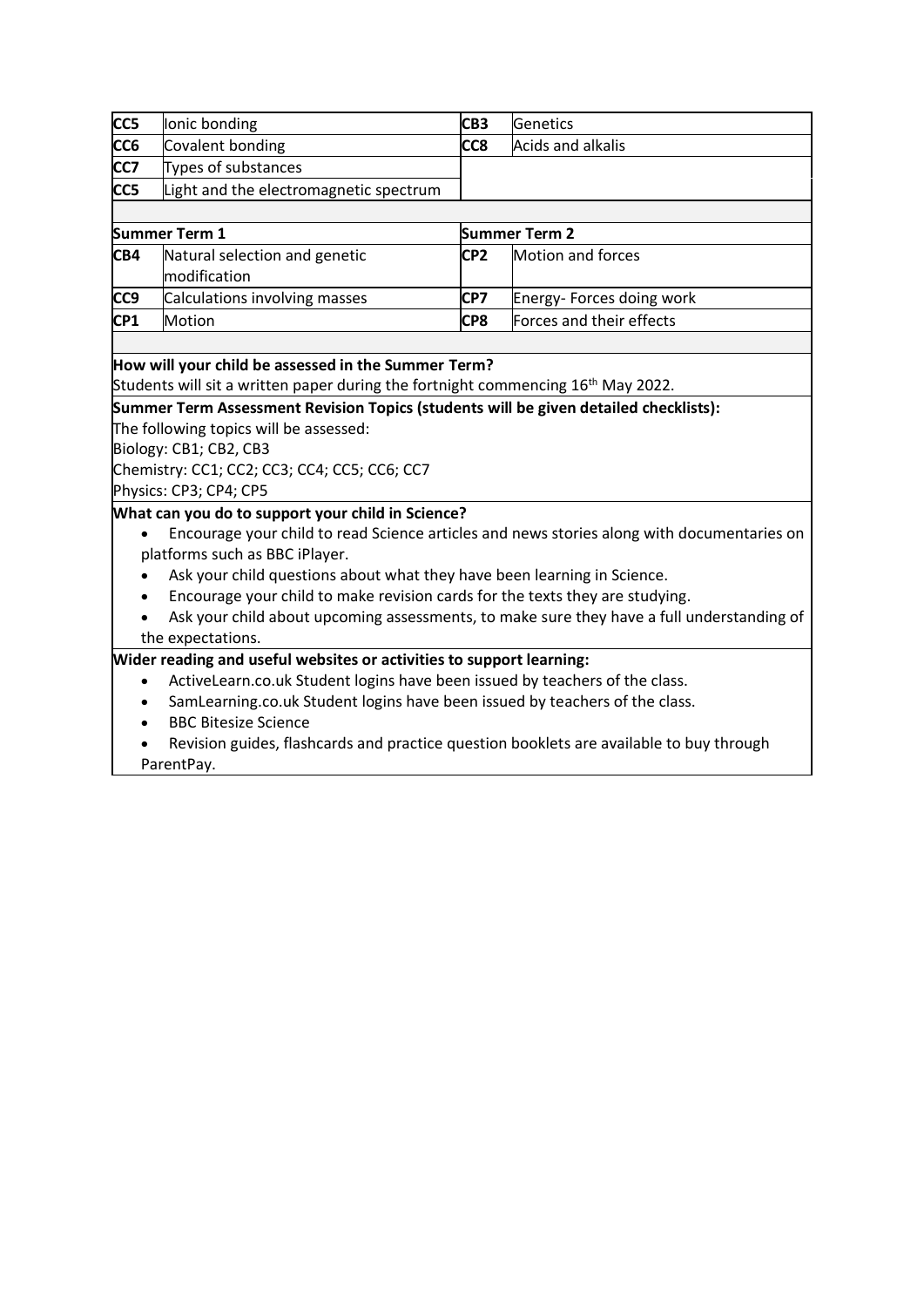# <span id="page-7-0"></span>Year 9 History Curriculum

**Staffing: Rachel Wylie (Curriculum Leader, Humanities & Head of History), Jess Stoddart, Stuart Pickford, Josephine Alexander, Emma Quartey**

**Email: R.Wylie@sydenham.lewisham.sch.uk**

### **Assessment Overview:**

### **Subject Curriculum Intent**

**Curriculum Content Overview:**

Our history curriculum aims to provide students with a deep understanding of how the past has shaped the world we live in, equipping them to make sense of the dynamic environment of the twenty-first century.

Our curriculum will explore 'hidden histories' to enable students to explore the diversity of the past. Students learn how to use sources to discover and construct the past, igniting their curiosity. The history curriculum is rooted in subject discipline. The history curriculum empowers students to read, engage with and analyse historical scholarship, understanding that the past is also constructed. They are supported by strong substantive and disciplinary knowledge, enabling them to achieve academically.

Our history curriculum aims to encourage students to develop a chronological framework of British and world history to help them make sense of the knowledge they acquire. Through our history curriculum, students will expand their historical vocabulary and communicate their ideas in discussion, debates and in extended written work, demonstrating depth of historical thinking and argument.

We develop high performance learning by teaching historians to be analytical and critical thinkers, able to articulate the importance of freedom, democracy and the challenges faced to get there.

| Autumn Term 1:                  | Spring Term 1: The Holocaust   | Summer Term 1: British Civil    |
|---------------------------------|--------------------------------|---------------------------------|
| What happened after the First   | Was there one road to          | Rights                          |
| World War?                      | Auschwitz?                     | Where should Claudia Jones have |
| Who were the forgotten soldiers |                                | a plaque?                       |
| of the First World War?         |                                |                                 |
|                                 |                                |                                 |
| Autumn Term 2:                  | Spring Term 2: US Civil Rights | Summer Term 2: What can         |
| How similar were the            | Why has Robert F William been  | Lewisham reveal about British   |
| dictatorships of Hitler and     | forgotten?                     | Civil Rights?                   |
| Stalin?                         |                                |                                 |

**How will your child be assessed in the Summer Term?**

Essay style questions, understanding and analysis of different interpretations of the past

**Summer Term Assessment Revision Topics (students will be given detailed checklists):** Knowledge test and essay based on topic in Year 9 (Democracy & Dictatorship and Civil Rights)

### **What can you do to support your child?**

- Use your child's knowledge organiser to support quizzing on key historic terms and core knowledge
- Look out for historic documentaries on TV to broaden your child's historic knowledge, for example Hitler's Circle of Evil
- Encourage your child to read widely; history is a written subject and reading helps with writing great history. Historic fiction is a good place to star

• Historic Films / TV series– e.g. Hidden Figures, The Help, Jo Jo Rabbit, Small Axe (BBC I Player)

**Wider reading and useful web-sites or activities to support learning:** David Olusoga – Black & British / The World's War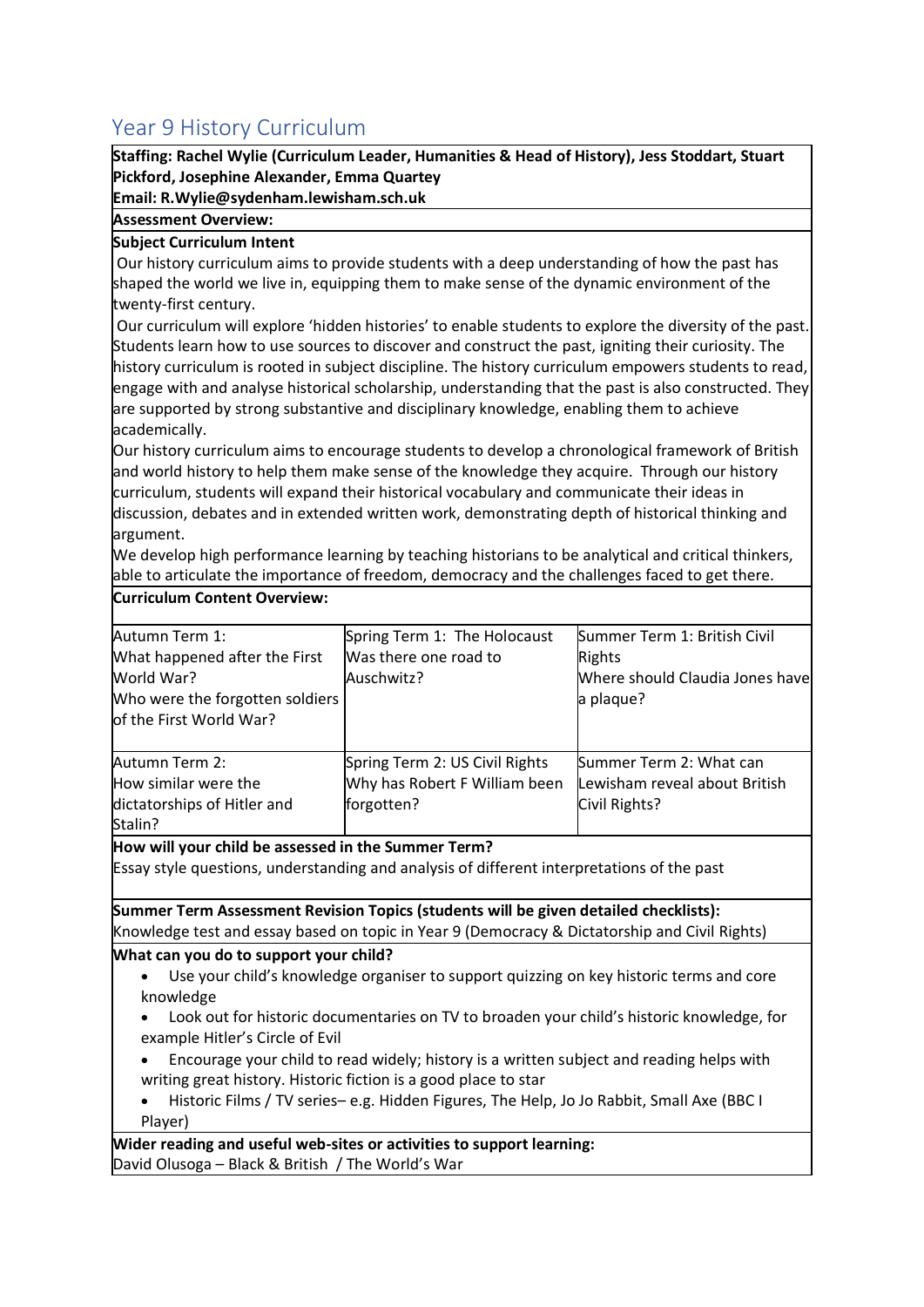BBC Bitesize KS3 History: [KS3 History -](https://www.bbc.co.uk/bitesize/subjects/zk26n39) BBC Bitesize

### <span id="page-8-0"></span>Year 9 Geography Curriculum

**Staffing: Tom Davidson, Deborah Gostling, George Ranson, Caitlin Dunham, Adam Dallimore-Levinson**

**Email[: t.davidson@sydenham.lewisham.sch.uk](mailto:t.davidson@sydenham.lewisham.sch.uk)**

### **Subject Curriculum Intent:**

By the end of Year 9, Sydenham will have studied a broad range of topics that further develop their understanding of core geographic concepts that were studied in Years 8 & 9. Students will explore a range of issues and learn about both the natural world and human society. These issues will also support students to broaden their 'geographic literacy' - the ability to understand the world around us and to consider our place within it. 

During Year 9, Sydenham geographers will develop their core geographic skills such as critical thinking, data interpretation and extended writing with a focus on discussing major issues by using real-world examples, facts and figures. 

We aim to provide all students with tools that enable them to engage in discussion and thought about our changing world, and their role within it, with the intention of preparing those students who wish to pursue GCSE Geography. 

**Curriculum Content Overview:**

| Autumn Term 1: Natural<br><b>Hazards - Tectonics</b>               | <b>Spring Term 1: Climate Change</b>                               | <b>Summer Term 1:</b> Ecosystems &<br>Rainforests              |
|--------------------------------------------------------------------|--------------------------------------------------------------------|----------------------------------------------------------------|
| Autumn Term 2: Urban Change<br>in the UK & Urban<br>Sustainability | <b>Spring Term 2: Challenge of</b><br>Resource Management - Energy | <b>Summer Term 2: Development &amp;</b><br>the Development Gap |

### **How will your child be assessed in the Summer Term?**

- Between April and July, your child will complete two end of unit assessments on global ecosystem sand rainforests and the development gap
- In July there will be an end of year assessment on content from across year 9
- These assessments will be a mixture of multiple-choice, resource-based and extended writing questions

**Spring Term 2 Assessment Revision Topics (students will be given detailed checklists):** Ecosystems and Rainforests:

- Distribution of global ecosystems
- Characteristics of tropical rainforests
- Causes, impacts and solutions to deforestation

Development and the Development Gap

- Patterns of global development
- Ways to measure development
- Causes and impacts of the development gap
- Strategies to reduce the development gap

### **What can you do to support your child?**

- Engage with your child around homework and retrieval (revision) of key knowledge. Quizzes and discussion are good ways to encourage students to test their understanding.
- Watch documentaries or films about the natural world. Geography is a broad so anything that focuses on the natural world or how our planet is changing would be relevant.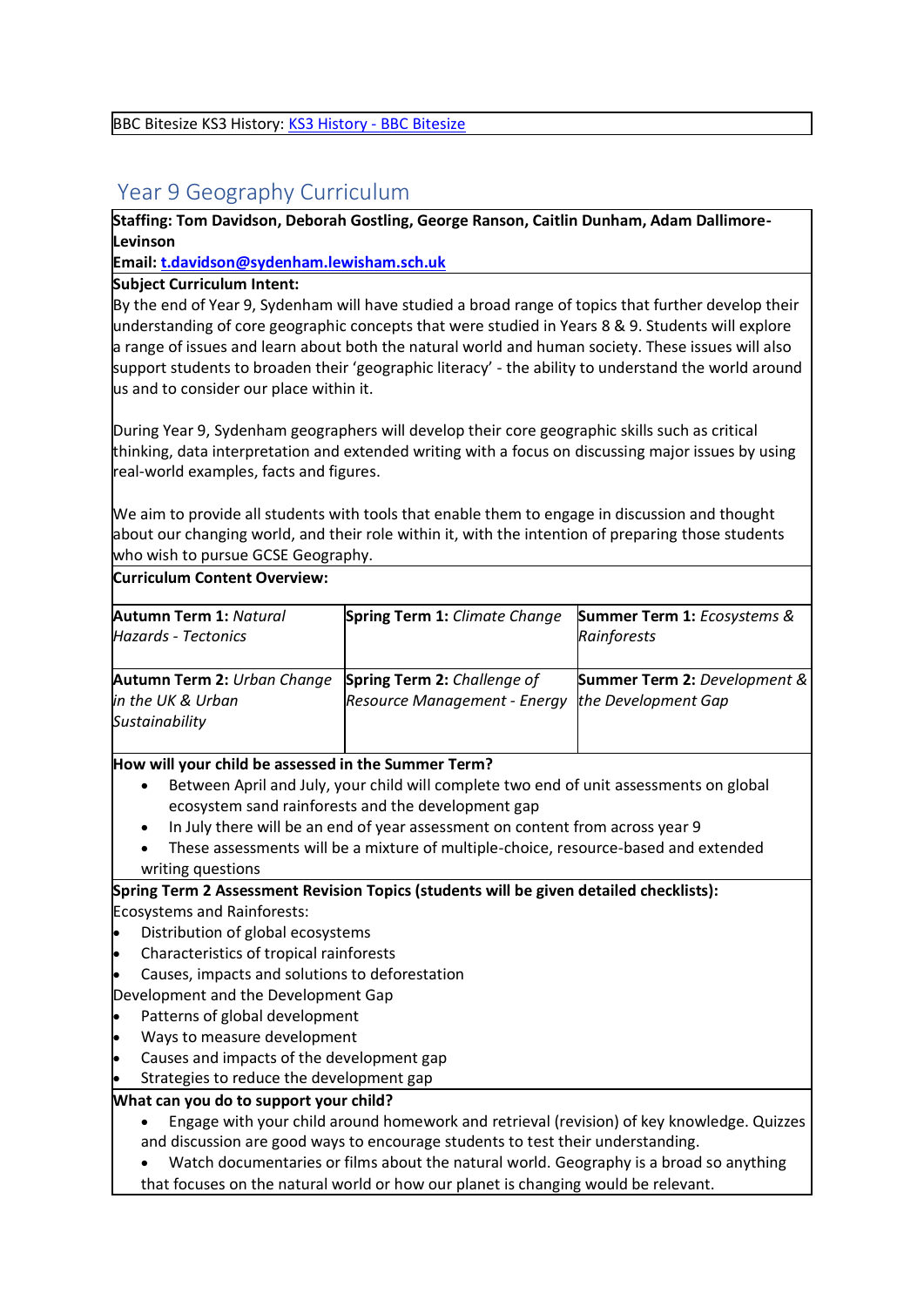• Encourage your child to read widely; websites, books and magazines are all great places to learn about current global issues. 

**Wider reading and useful web-sites or activities to support learning:**

- No one is too small to make a difference Greta Thunberg
- BBC Bitesize KS4 Geography

# <span id="page-9-0"></span>Year 9 Latin Curriculum

| <b>Staffing: A.Bauer</b>                                                          |
|-----------------------------------------------------------------------------------|
| Email: a.bauer@sydenham.lewisham.sch.uk                                           |
| <b>Exam Board: edugas (part of WJEC)</b>                                          |
| <b>Assessment Overview:</b>                                                       |
| <b>Autumn 1: Weekly vocabulary and Grammar tests</b>                              |
| Autumn 2: Level 1 Core Language exam paper (comprehension)                        |
| <b>Spring 1:</b> Weekly vocabulary and Grammar tests                              |
| Spring 2: Level 1 Additional language exam paper (translation)                    |
| <b>Summer 1:</b> Weekly vocabulary and Grammar tests                              |
| <b>End of Year Exam:</b> Level 1 Core Language and Additional language exam paper |
| <b>Subject Curriculum Intent</b>                                                  |
|                                                                                   |

We aim to enable to students to understand written Latin with its richness of vocabulary and syntax. We teach Grammar explicitly to understand how language works and support the acquisition of MFL as well as English.

### **Curriculum Content Overview:**

| Autumn Term 1:                                          | Spring Term 1:         | Summer Term 1:             |
|---------------------------------------------------------|------------------------|----------------------------|
| Revisit key concepts of CLC Book CLC Book II - Stage 15 |                        | CLC Book II - Stages 17&18 |
|                                                         |                        |                            |
| Autumn Term 2:                                          | Spring Term 2:         | Summer Term 2:             |
| CLC Book II - Stages 13 & 14                            | CLC Book II - Stage 16 | CLC Book II - Stages 19&20 |
|                                                         |                        |                            |

### **How will your child be assessed in the Summer Term?**

Reading Comprehension & Translation

**Summer Term Assessment Revision Topics (students will be given detailed checklists):**

As outlined in Vocabulary & Grammar Booklet

#### **What can you do to support your child?**

Monitor weekly vocabulary learning on Quizlet

**Wider reading and useful web-sites or activities to support learning:**

[Book I | Cambridge Latin Course \(cambridgescp.com\)](https://www.clc.cambridgescp.com/books/book-i)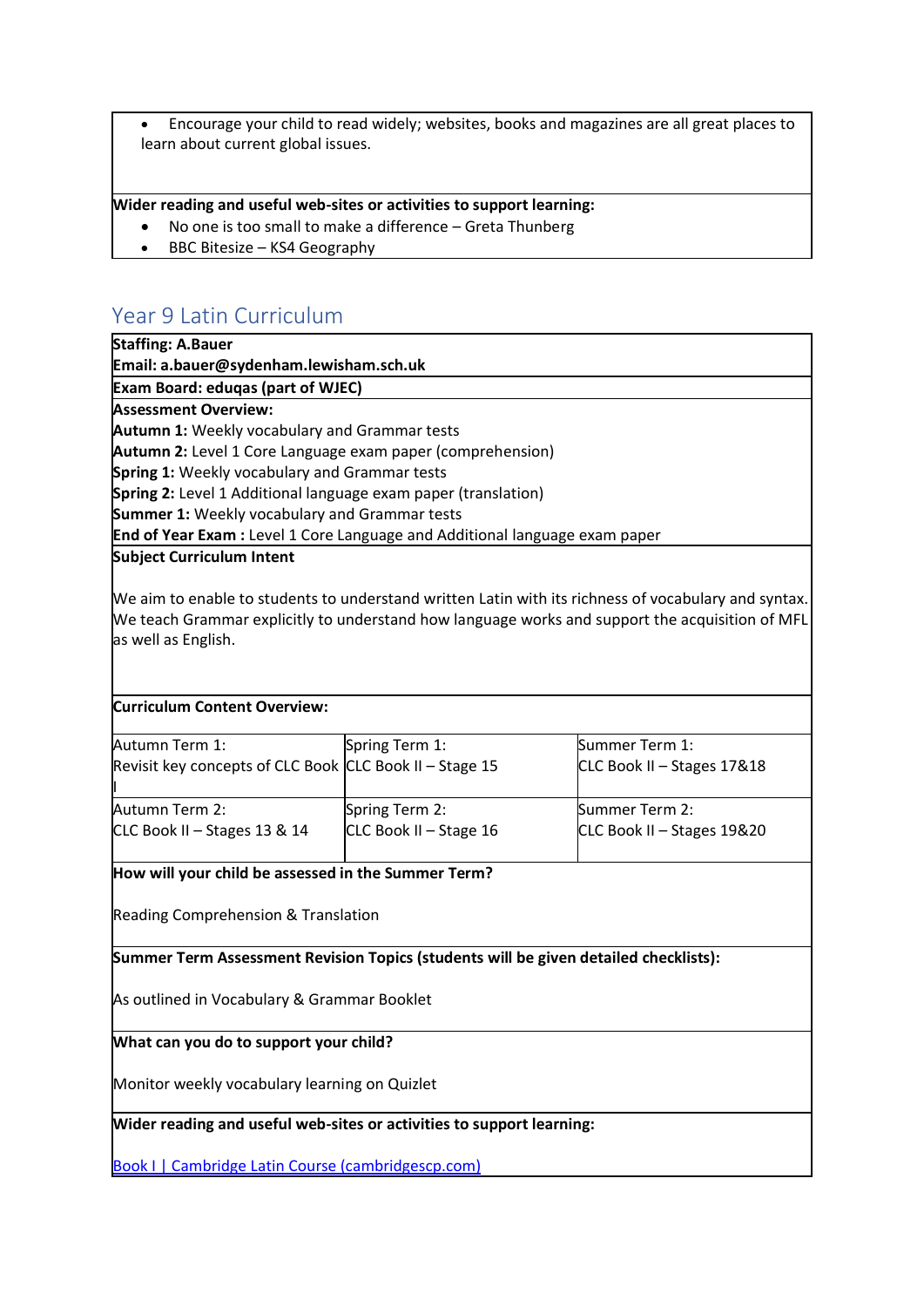[Book II | Cambridge Latin Course \(cambridgescp.com\)](https://www.clc.cambridgescp.com/books/book-ii)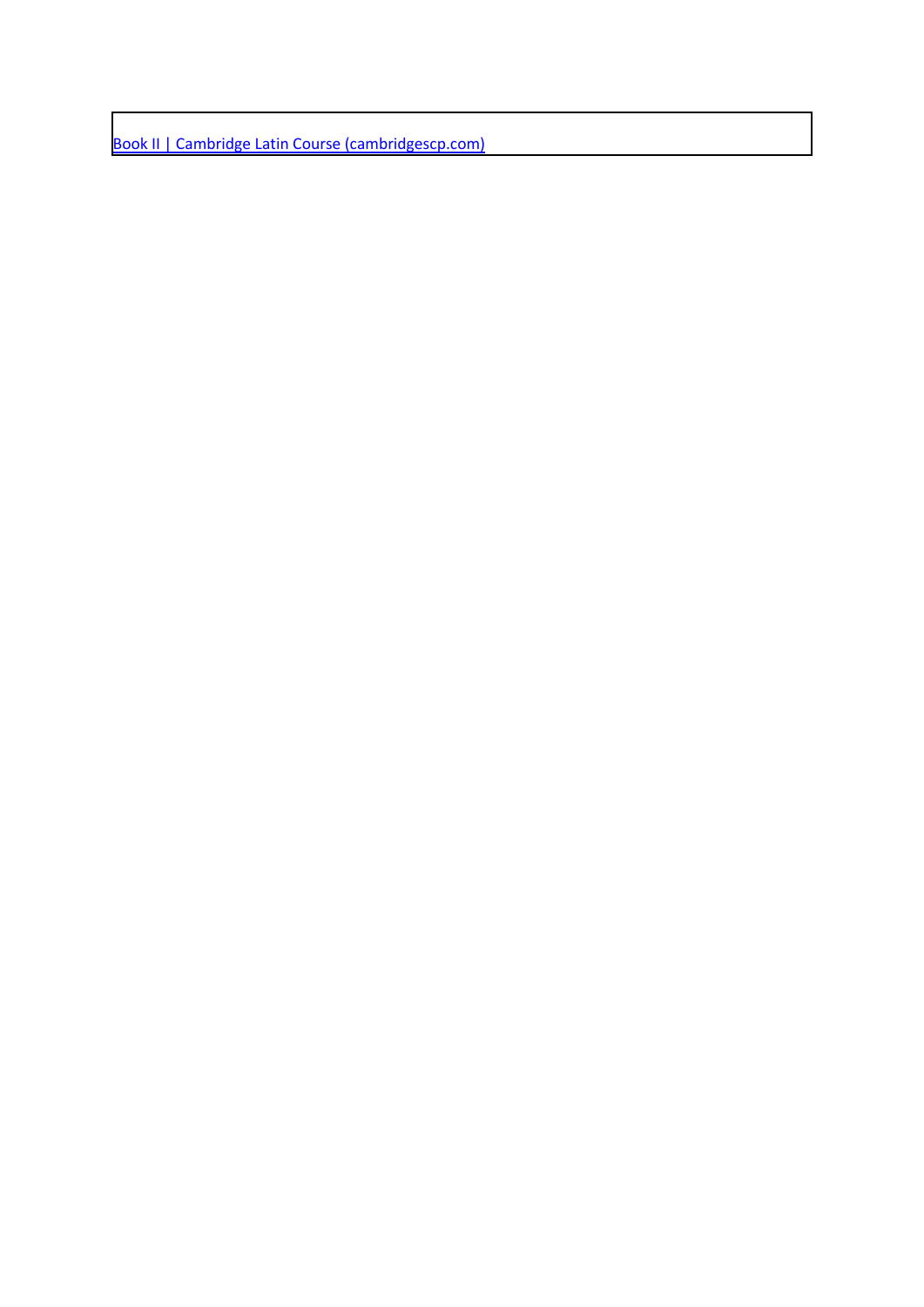# <span id="page-11-0"></span>Year 9 French Curriculum

### **Staffing: Ms Walker, Ms M'Bolo**

**Email[: d.walker@sydenham.lewisham.sch.uk](mailto:d.walker@sydenham.lewisham.sch.uk) [l.dhima@sydenham.lewisham.sch.uk](mailto:l.dhima@sydenham.lewisham.sch.uk)**

### **Exam Board: AQA**

### **Assessment Overview:**

**Autumn 1:** baseline reading and listening past paper GCSE

**Autumn 2:** writing – photo card and 90 words

**Spring 1:** photo card and translation

**Spring 2:** speaking assessment in class

**Summer 1:** translation

**Summer 2:** end of year writing on all topics

### **Subject Curriculum Intent**

In French at Year 9, we aim to give students a basis for working independently and learning much vocabulary from the specification. We discuss topics such as free time activities, school studies, family and relationships, holidays and social issues. All these topics are related to the GCSE, however we go into more depth in Years 10 and 11.

By the end of Year 9, students should have a good knowledge of how to begin planning and writing a 90 word essay in French. They will hopefully be able to write in more than three different tenses and they will have built on the basics they learnt in Years 7 and 8, adding to their rich vocabulary bank.

Grammar-wise, students will consolidate three tenses and build on imperfect tense and conditional tense. Grammar is perfected through learning endings in the verbs.

We focus on the structure of the exam and tips on how to achieve a good grade at Foundation level GCSE. Students will have the opportunity to complete Higher tier extension activities but will not be assessed on Higher tier.

### **Curriculum Content Overview:**

| Autumn Term 1:                                      | Spring Term 1:                                                                          | Summer Term 1:                                                                       |
|-----------------------------------------------------|-----------------------------------------------------------------------------------------|--------------------------------------------------------------------------------------|
| Free time                                           | School                                                                                  | Writing practice on the topic of                                                     |
|                                                     |                                                                                         | holidays                                                                             |
| Autumn Term 2:                                      | Spring Term 2:                                                                          | Summer Term 2:                                                                       |
| <b>Customs and traditions</b>                       | <b>Holidays</b>                                                                         | My family, characteristics and                                                       |
|                                                     |                                                                                         | relationships                                                                        |
| How will your child be assessed in the Summer Term? |                                                                                         |                                                                                      |
| Reading and listening assessment – past paper GCSE  |                                                                                         |                                                                                      |
|                                                     | Students will be given checklists in class and via Classcharts                          |                                                                                      |
|                                                     |                                                                                         | Summer Term Assessment Revision Topics (students will be given detailed checklists): |
|                                                     | All topic vocabulary is available to access on the online resource http://quizlet.com   |                                                                                      |
|                                                     | Your child should have login details for this as this is also used for vocabulary tests |                                                                                      |
| What can you do to support your child?              |                                                                                         |                                                                                      |
| Test them on their vocabulary                       |                                                                                         |                                                                                      |
|                                                     | Ensure they are using quizlet correctly. We recommend 10 mins a day.                    |                                                                                      |
|                                                     | Wider reading and useful web-sites or activities to support learning:                   |                                                                                      |
| https://senecalearning.com/en-GB/                   |                                                                                         |                                                                                      |
| <b>GCSE French - BBC Bitesize</b>                   |                                                                                         |                                                                                      |
| Learn a language. Meet the world.   Memrise         |                                                                                         |                                                                                      |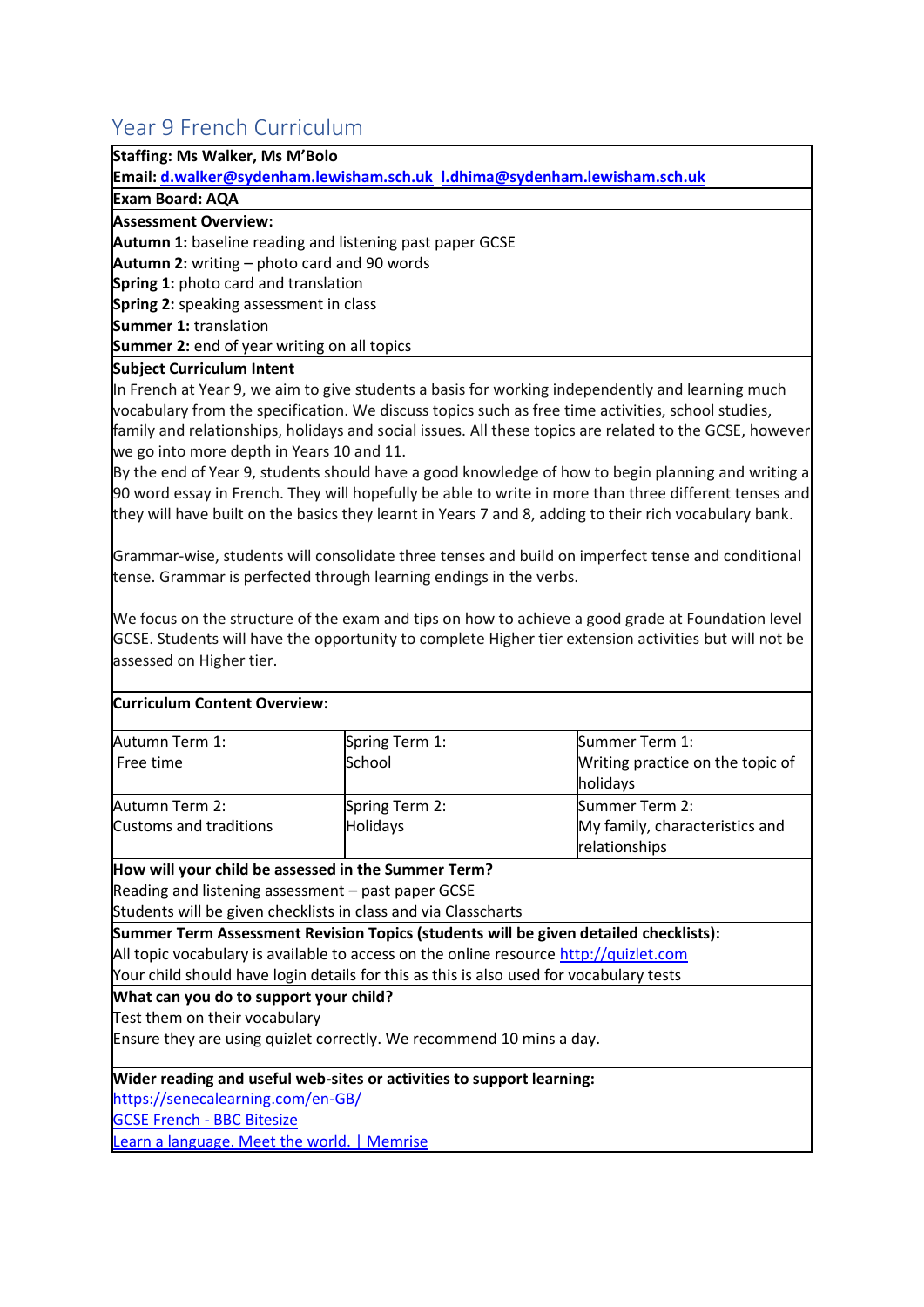# <span id="page-12-0"></span>Year 9 German Curriculum

### **Staffing: Ms Bauer, Ms Walker**

**Email[: a.bauer@sydenham.lewisham.sch.uk](mailto:a.bauer@sydenham.lewisham.sch.uk) [d.walker@sydenham.lewisham.sch.uk](mailto:d.walker@sydenham.lewisham.sch.uk)**

| <b>Exam Board: AQA</b>                                                                           |
|--------------------------------------------------------------------------------------------------|
| <b>Assessment Overview:</b>                                                                      |
| <b>Autumn 1:</b> baseline reading and listening past paper GCSE                                  |
| <b>Autumn 2:</b> writing – photo card and 90 words                                               |
| <b>Spring 1: photo card and translation</b>                                                      |
| <b>Spring 2:</b> speaking assessment in class                                                    |
| <b>Summer 1: translation</b>                                                                     |
| Summer 2: end of year writing on all topics                                                      |
| <b>Subject Curriculum Intent</b>                                                                 |
| In German at Year 9, we aim to give students a basis for working independently and learning much |

vocabulary from the specification. We discuss topics such as role models, music, extreme sports, age limits, school studies and charity/voluntary work. All these topics are related to the GCSE, however we go into more depth in Years 10 and 11.

By the end of Year 9, students should have a good knowledge of how to begin planning and writing a 90word essay in German. They will hopefully be able to write in more than three different tenses and they will have built on the basics they learnt in Years 7 and 8, adding to their rich vocabulary bank.

Grammar-wise, students will consolidate three tenses and build on imperfect tense and conditional tense. Grammar is perfected through learning endings and vowel changes in the verbs.

We focus on the structure of the exam and tips on how to achieve a good grade at Foundation level GCSE. Students will have the opportunity to complete Higher tier extension activities but will not be assessed on Higher tier.

| <b>Curriculum Content Overview:</b>                 |                                                                                         |                                   |
|-----------------------------------------------------|-----------------------------------------------------------------------------------------|-----------------------------------|
| Autumn Term 1:                                      | Spring Term 1:                                                                          | Summer Term 1:                    |
| Role models                                         | Jobs, ambitions,                                                                        | Human rights, teenagerhood,       |
|                                                     |                                                                                         | age limits                        |
| Autumn Term 2:                                      | Spring Term 2: Childhood                                                                | Summer Term 2:                    |
| Music, music festivals                              | memories, comparing primary                                                             | Grimm fairy tales - story writing |
|                                                     | school to secondary school                                                              |                                   |
| How will your child be assessed in the Summer Term? |                                                                                         |                                   |
| Reading and listening assessment - past paper GCSE  |                                                                                         |                                   |
| Writing assessment                                  |                                                                                         |                                   |
|                                                     | Summer Term Assessment Revision Topics (students will be given detailed checklists):    |                                   |
|                                                     | Students will be given checklists in class and via homework app                         |                                   |
|                                                     | All topic vocabulary is available to access on the online resource http://quizlet.com   |                                   |
|                                                     | Your child should have login details for this as this is also used for vocabulary tests |                                   |
| What can you do to support your child?              |                                                                                         |                                   |
| Test them on their vocabulary                       |                                                                                         |                                   |
|                                                     | Ensure they are using quizlet correctly. We recommend 10 mins a day.                    |                                   |
|                                                     | Wider reading and useful web-sites or activities to support learning:                   |                                   |
| https://senecalearning.com/en-GB/                   |                                                                                         |                                   |
| https://www.bbc.co.uk/bitesize/subjects/z8j2tfr     |                                                                                         |                                   |
| Learn a language. Meet the world.   Memrise         |                                                                                         |                                   |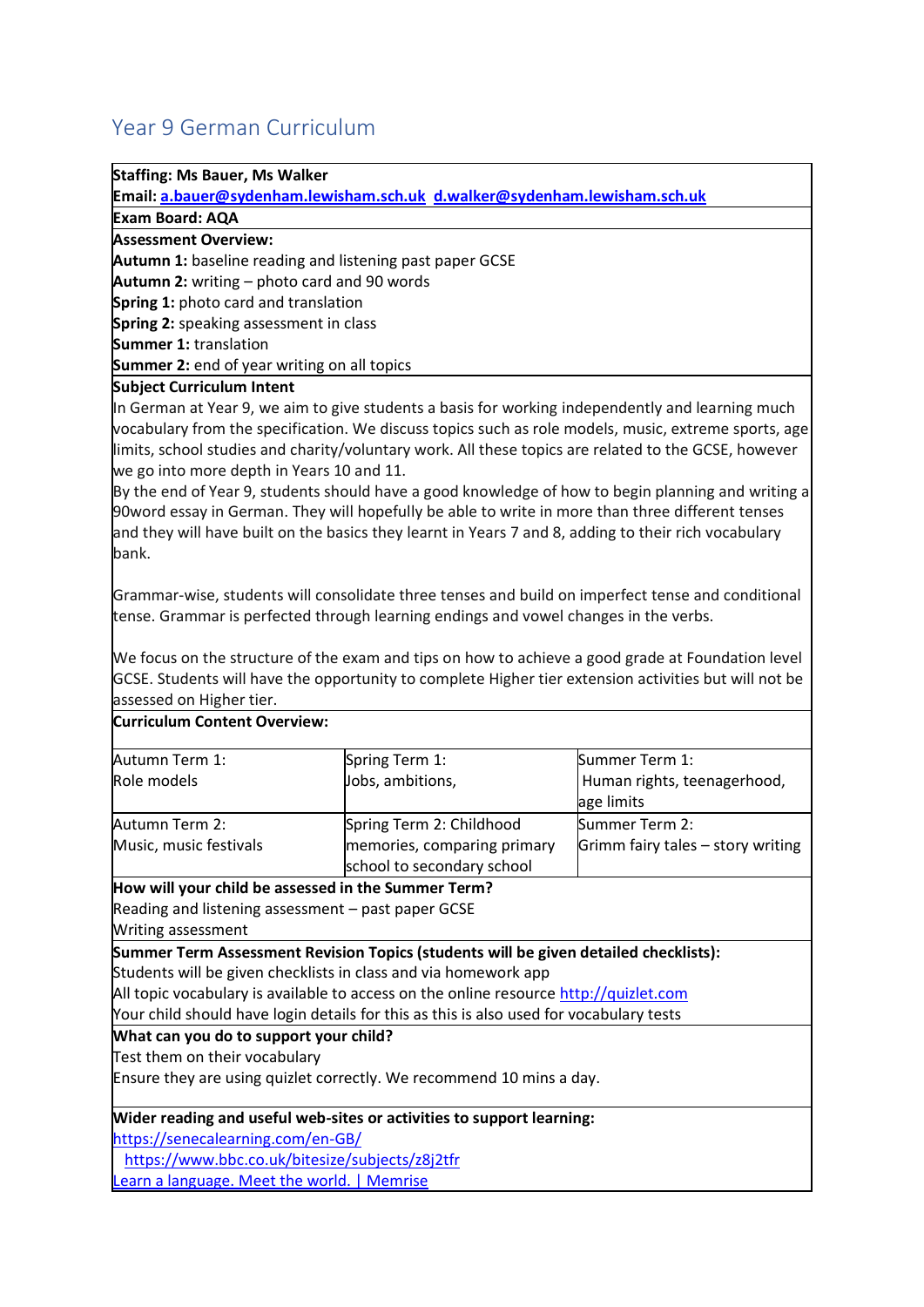<https://www.pearsonactivelearn.com/default.asp> (please email [d.walker@sydenham.lewisham.sch.uk](mailto:d.walker@sydenham.lewisham.sch.uk) for direct log in details)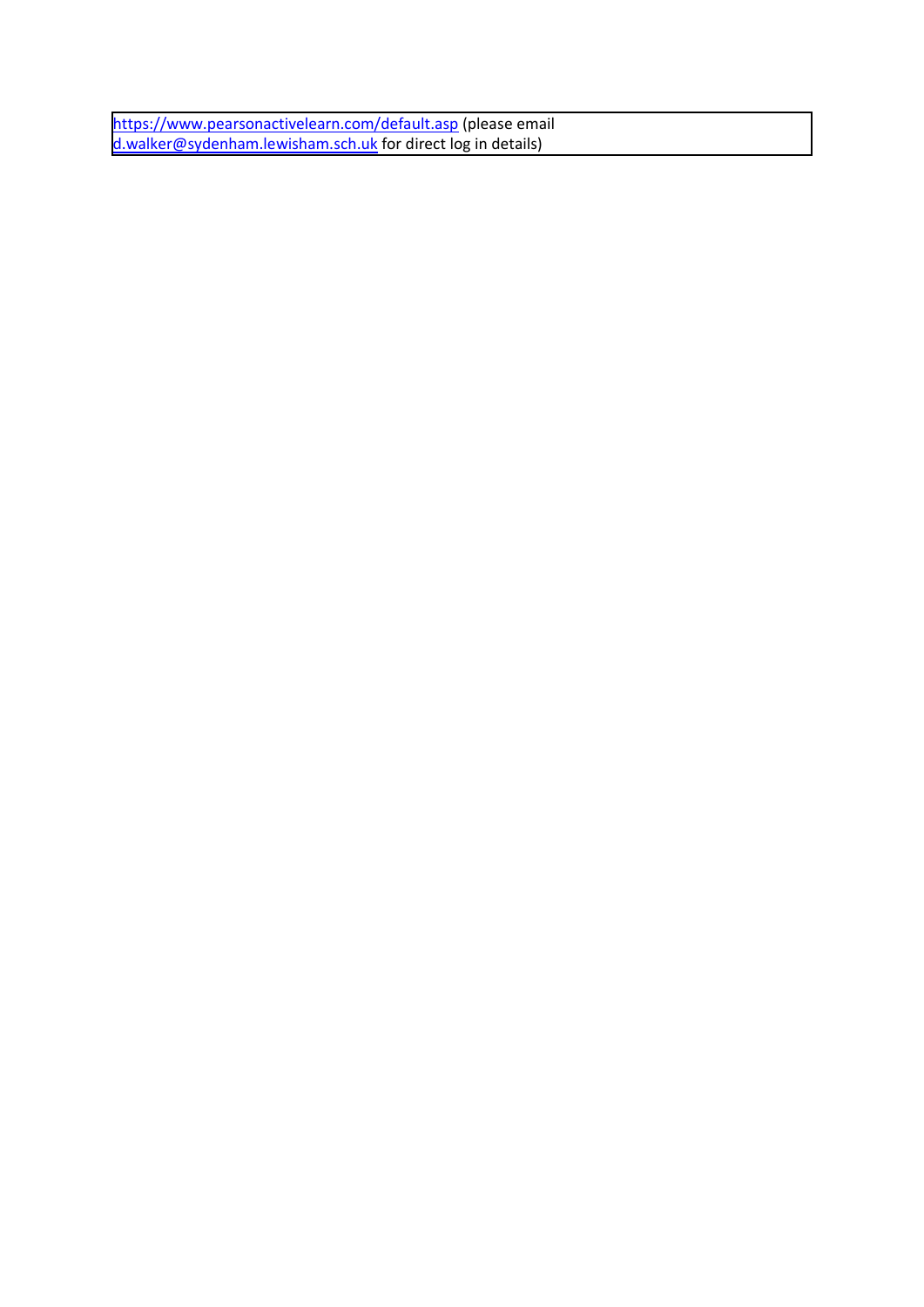# <span id="page-14-0"></span>Year 9 Spanish Curriculum

### **Staffing: Ms Bauer, Ms Ossa**

**Email[: a.bauer@sydenham.lewisham.sch.uk](mailto:a.bauer@sydenham.lewisham.sch.uk)** g.ossa**[@sydenham.lewisham.sch.uk](mailto:g.ossa@sydenham.lewisham.sch.uk)**

### **Exam Board: AQA**

### **Assessment Overview:**

- **Autumn 1:** baseline reading and listening past paper GCSE
- **Autumn 2:** writing photo card and 90 words
- **Spring 1:** photo card and translation
- **Spring 2:** speaking assessment in class
- **Summer 1:** translation
- **Summer 2:** end of year writing on all topics

### **Subject Curriculum Intent**

We set out to teach and practise three main bodies of knowledge that research indicates

are fundamental to progress for beginner language learners in a classroom setting. These

are: phonics (sound-writing relations), vocabulary, and grammar.

The year 9 Spanish curriculum is designed to be used flexibly and to meet a range of pupil

needs. Its grammar spine is a condensed version of the essential grammar required to start current GCSE courses.

### **Curriculum**

 $\gamma$ 9 content, selected on the basis of word frequency, core grammar and phonics ensure that Y9 lessons have substantial value, both as standalone learning opportunities and as preparation for progression in the KS4 curriculum.

| Autumn Term 1:<br>Describe people - in<br>general and right now<br>Talk about what people<br>do<br>Talk about one and more<br>than one thing<br>Say what people do and<br>don't do<br>Describe locations<br>$\bullet$<br>Talk about family<br>$\bullet$<br>Ask and answer<br>questions about<br>activities | Spring Term 1:<br>Give and want<br>(presents)<br>Describe events in the<br>present and past (travel)<br>Ask what people can and<br>must do (in class)<br>Compare what you and<br>someone else (we) do<br>(News and media)<br>Describe different family<br>members (at a party)<br>Celebrate different<br>occasion | Summer Term 1:<br>Say what you do for<br>other people<br>Talk about what you<br>and others like<br>Experiences now and<br>in the past<br><b>Experiences visiting</b><br>other places<br>Compare two places /<br>different media<br>Talk about possessions |
|------------------------------------------------------------------------------------------------------------------------------------------------------------------------------------------------------------------------------------------------------------------------------------------------------------|-------------------------------------------------------------------------------------------------------------------------------------------------------------------------------------------------------------------------------------------------------------------------------------------------------------------|-----------------------------------------------------------------------------------------------------------------------------------------------------------------------------------------------------------------------------------------------------------|
| Autumn Term 2:<br>Talk about what you<br>do with others<br>Talk about places and<br>٠<br>locations<br>Describe people and<br>$\bullet$<br>possessions<br>Say when and where<br>people go, and future<br>plans                                                                                              | Spring Term 2:<br>Describe events in the<br>present and past (in the<br>classroom and free time<br>activities)<br>Describe where people<br>go, are going to go, and<br>why<br>Things you do, to and for<br>others                                                                                                 | Summer Term 2:<br>Compare things<br>(shopping)<br>Describe what is<br>happening now<br>Talk about activities<br>right now<br>Talk about how and<br>where you are and                                                                                      |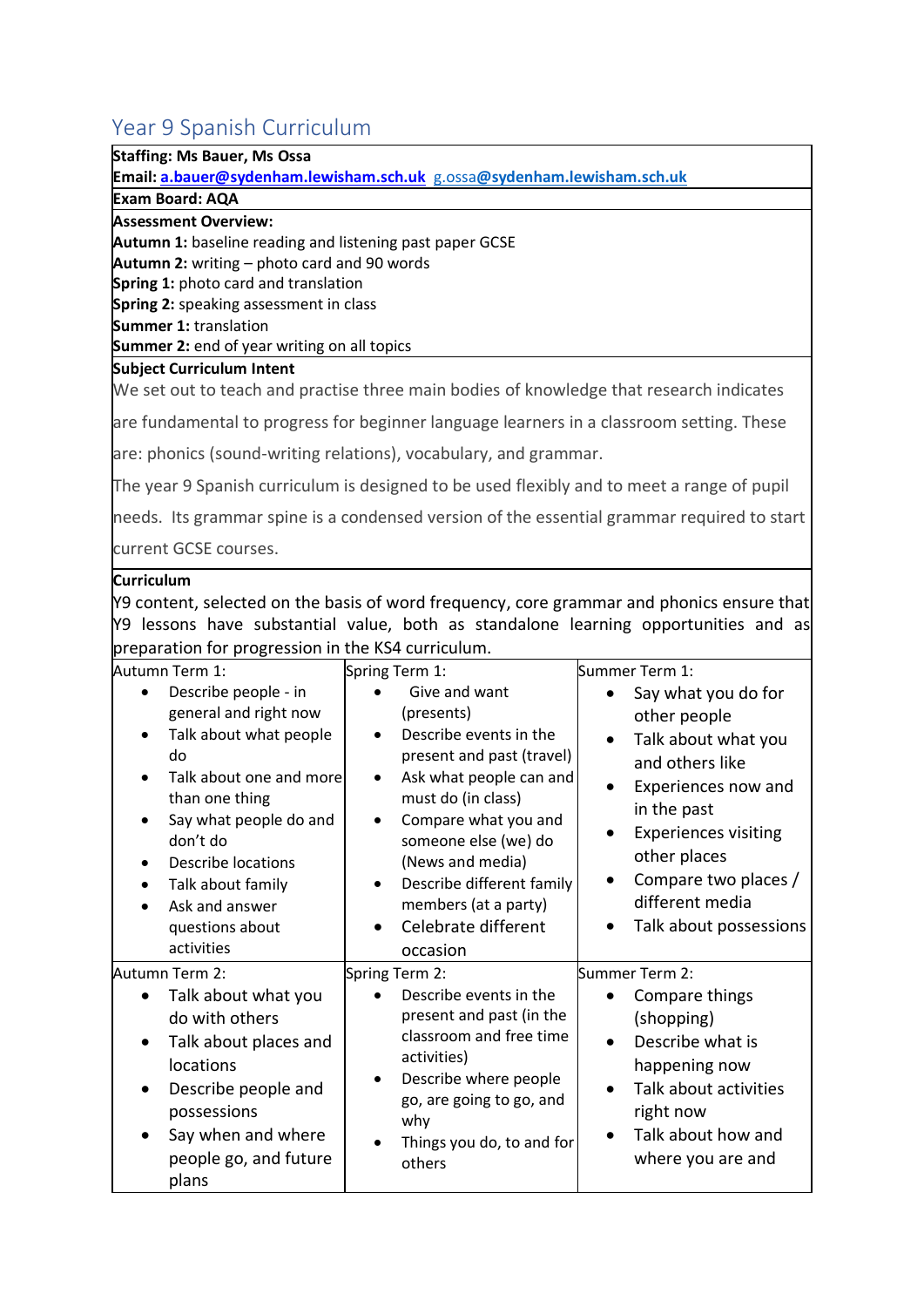| Describe what people<br>do<br>Describe what<br>activities different<br>people do (virtual and<br>real exchanges)<br>Talk to people you                                                                                                                                                                                                                                                                                                                                                                                                                                                                                                                                                                                                                                                                                                                                 | Things you do, to and for<br>$\bullet$<br>yourself<br>Talk about<br>$\bullet$<br>achievements / foods<br>from different<br>countries                                                                                                             | were, talk about now<br>and then<br>Say what you were<br>doing and what you<br>are doing now<br>Talk about trips<br>Talk about festivals |
|------------------------------------------------------------------------------------------------------------------------------------------------------------------------------------------------------------------------------------------------------------------------------------------------------------------------------------------------------------------------------------------------------------------------------------------------------------------------------------------------------------------------------------------------------------------------------------------------------------------------------------------------------------------------------------------------------------------------------------------------------------------------------------------------------------------------------------------------------------------------|--------------------------------------------------------------------------------------------------------------------------------------------------------------------------------------------------------------------------------------------------|------------------------------------------------------------------------------------------------------------------------------------------|
| know and don't know                                                                                                                                                                                                                                                                                                                                                                                                                                                                                                                                                                                                                                                                                                                                                                                                                                                    |                                                                                                                                                                                                                                                  |                                                                                                                                          |
| How will your child be assessed in the Summer Term?                                                                                                                                                                                                                                                                                                                                                                                                                                                                                                                                                                                                                                                                                                                                                                                                                    |                                                                                                                                                                                                                                                  |                                                                                                                                          |
| Reading and listening past paper                                                                                                                                                                                                                                                                                                                                                                                                                                                                                                                                                                                                                                                                                                                                                                                                                                       |                                                                                                                                                                                                                                                  |                                                                                                                                          |
| Writing describing a picture and 90 Words                                                                                                                                                                                                                                                                                                                                                                                                                                                                                                                                                                                                                                                                                                                                                                                                                              |                                                                                                                                                                                                                                                  |                                                                                                                                          |
|                                                                                                                                                                                                                                                                                                                                                                                                                                                                                                                                                                                                                                                                                                                                                                                                                                                                        | Summer Term Assessment Revision Topics (students will be given detailed checklists):                                                                                                                                                             |                                                                                                                                          |
|                                                                                                                                                                                                                                                                                                                                                                                                                                                                                                                                                                                                                                                                                                                                                                                                                                                                        | Students will be given checklists in class and via homework app                                                                                                                                                                                  |                                                                                                                                          |
|                                                                                                                                                                                                                                                                                                                                                                                                                                                                                                                                                                                                                                                                                                                                                                                                                                                                        | All topic vocabulary is available to access on the online resource http://quizlet.com                                                                                                                                                            |                                                                                                                                          |
|                                                                                                                                                                                                                                                                                                                                                                                                                                                                                                                                                                                                                                                                                                                                                                                                                                                                        | Your child should have login details for this as this is also used for vocabulary tests                                                                                                                                                          |                                                                                                                                          |
| What can you do to support your child?<br>Check that your child commits fully to their weekly Spanish homework.<br>$\bullet$<br>Learning and revising vocabulary will be weakly homework together with speaking, listening<br>$\bullet$<br>and reading exercises.<br>The vocabulary list can be found on the Language Guide given to your child at the beginning<br>$\bullet$<br>of the year.<br>Encourage your child to join their teacher class on Quizlet and make sure your child spends<br>$\bullet$<br>at least 10 minutes daily revising and learning vocabulary.<br>Learn some Spanish, you can either use our class on Quizlet or Duolingo.<br>$\bullet$<br>Keep in contact with your child's teacher and encourage your child to contact their teacher<br>for support when need it.<br>Wider reading and useful web-sites or activities to support learning: |                                                                                                                                                                                                                                                  |                                                                                                                                          |
| https://quizlet.com                                                                                                                                                                                                                                                                                                                                                                                                                                                                                                                                                                                                                                                                                                                                                                                                                                                    | Your child will receive a language guide booklet, on it you will find also the weekly set of words to be<br>learn, and all the information of what will be taught in lessons.<br>BBC Spanish KS3 https://www.bbc.co.uk/bitesize/subjects/zfckjxs |                                                                                                                                          |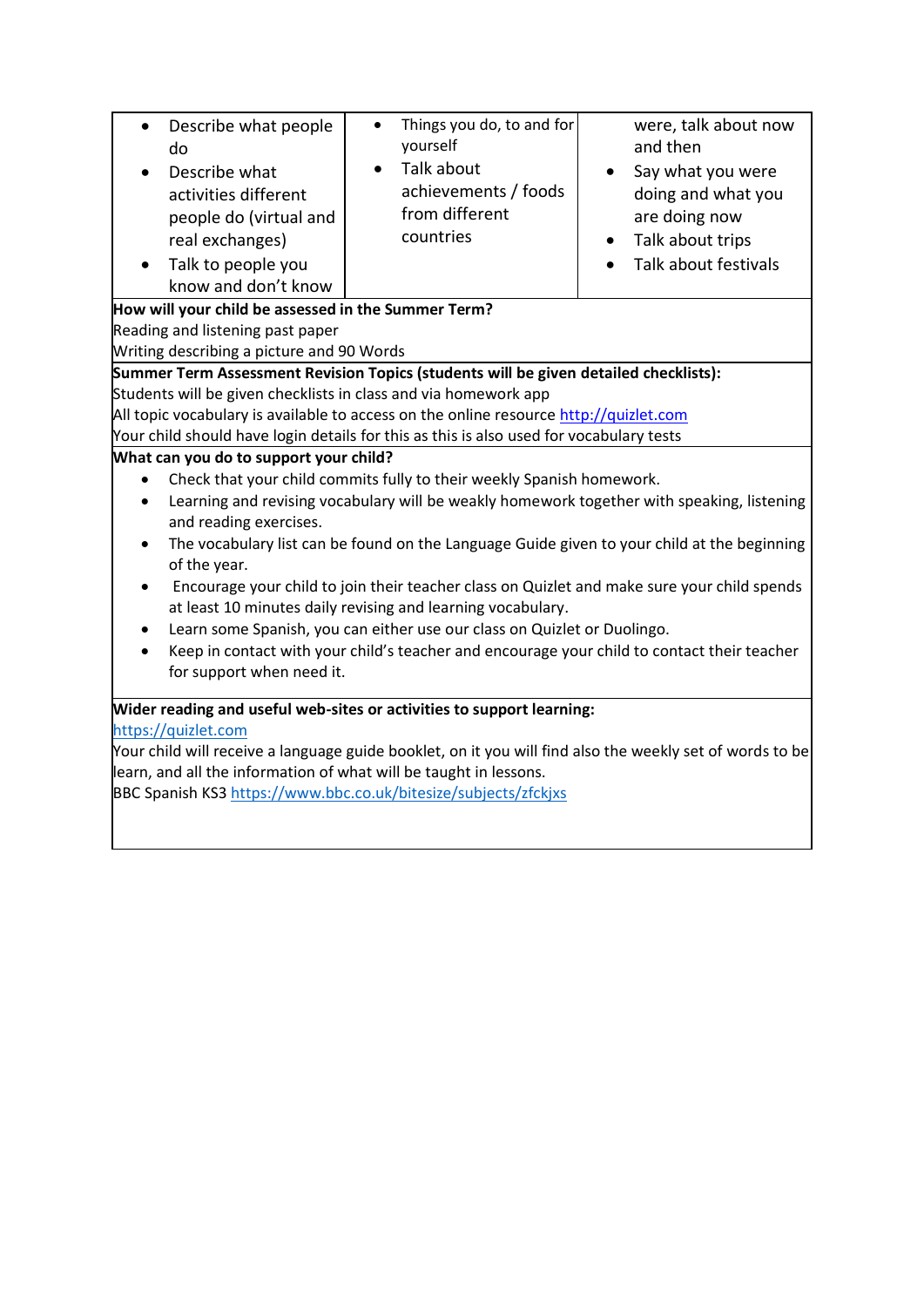# <span id="page-16-0"></span>Year 9 RE Curriculum

**Staffing:** Abigail Thirunavukarasu, Joe Mathers,

**Email:** a.thirunavukarasu@sydenham.lewisham.sch.uk

**Exam Board:** EDUQAS

### **Assessment Overview:**

Paper 1: Christians Teachings and Beliefs 25%

Paper 2: Islamic Teachings and Belief 25%

Paper 3: Religion, Philosophy & Ethics (Relationships, Life and Death) 50%

### **Subject Curriculum Intent:**

At Sydenham, students start their RE Short Course GCSE in year 9 and will take their examination in year 11.

Throughout year 9 we aim to develop student understanding of Christian and Islamic beliefs. Students will develop integral skills which enable them to understand the society around them and how religion plays a major part within the communities in which they live in. The GCSE course looks at aspects of religion such as the purpose of the death of Jesus and the need for religious law. This will allow all students at Sydenham to be given the opportunity to explore two of the six world religions whilst looking at religious scriptures to gain an in-depth understanding of religious viewpoints. This will strengthen students to evaluate and formulate their own understanding beyond GCSE as they are given skills to delve deeper within religion. Through the study of religion, students are encouraged to think critically and it provides them with the ability to evaluate logical arguments and present these in a variety of formats. Religious Education encourages students to develop as individuals a it gives students the opportunity to work out what they believe in and question why they do.

Wherever you work or live, religion plays a part in people's lives, by giving students the opportunity to study the subject, we empower them to make up their own minds about critical matter.

| <b>Curriculum Content Overview:</b> |                                 |                               |
|-------------------------------------|---------------------------------|-------------------------------|
| Autumn Term 1:                      | Spring Term 1:                  | Summer Term 1: Muslim beliefs |
| Christian beliefs and teachings     | Christian beliefs and teachings | and teachings                 |
| Autumn Term 2:                      | Spring Term 2: Muslim beliefs   | Summer Term 2: Muslim beliefs |
| Christian beliefs and teachings     | and teachings                   | and teachings                 |

### **How will your child be assessed in the Summer Term?** 15 mark question

**Summer Term Assessment Revision Topics (students will be given detailed checklists):** Prophethood (importance of all prophets vs importance of prophet Muhammad)

### **What can you do to support your child?**

• Use your child's glossary at the back of their books to support quizzing on key religious terms.

• Encourage your child to read the news on topics focused to religion as it could help them with their link to life

• Have conversations with your child about how religion affects everyday life.

**Wider reading and useful web-sites or activities to support learning:**

Study of Christianity - [GCSE Religious Studies Revision -](https://www.bbc.co.uk/bitesize/topics/zryqbdm) Eduqas - BBC Bitesize

Islam - [GCSE Religious Studies Revision -](https://www.bbc.co.uk/bitesize/topics/z78sjhv) Eduqas - BBC Bitesize

[Resource \(eduqas.co.uk\)](https://resources.eduqas.co.uk/Pages/ResourceSingle.aspx?rIid=1600)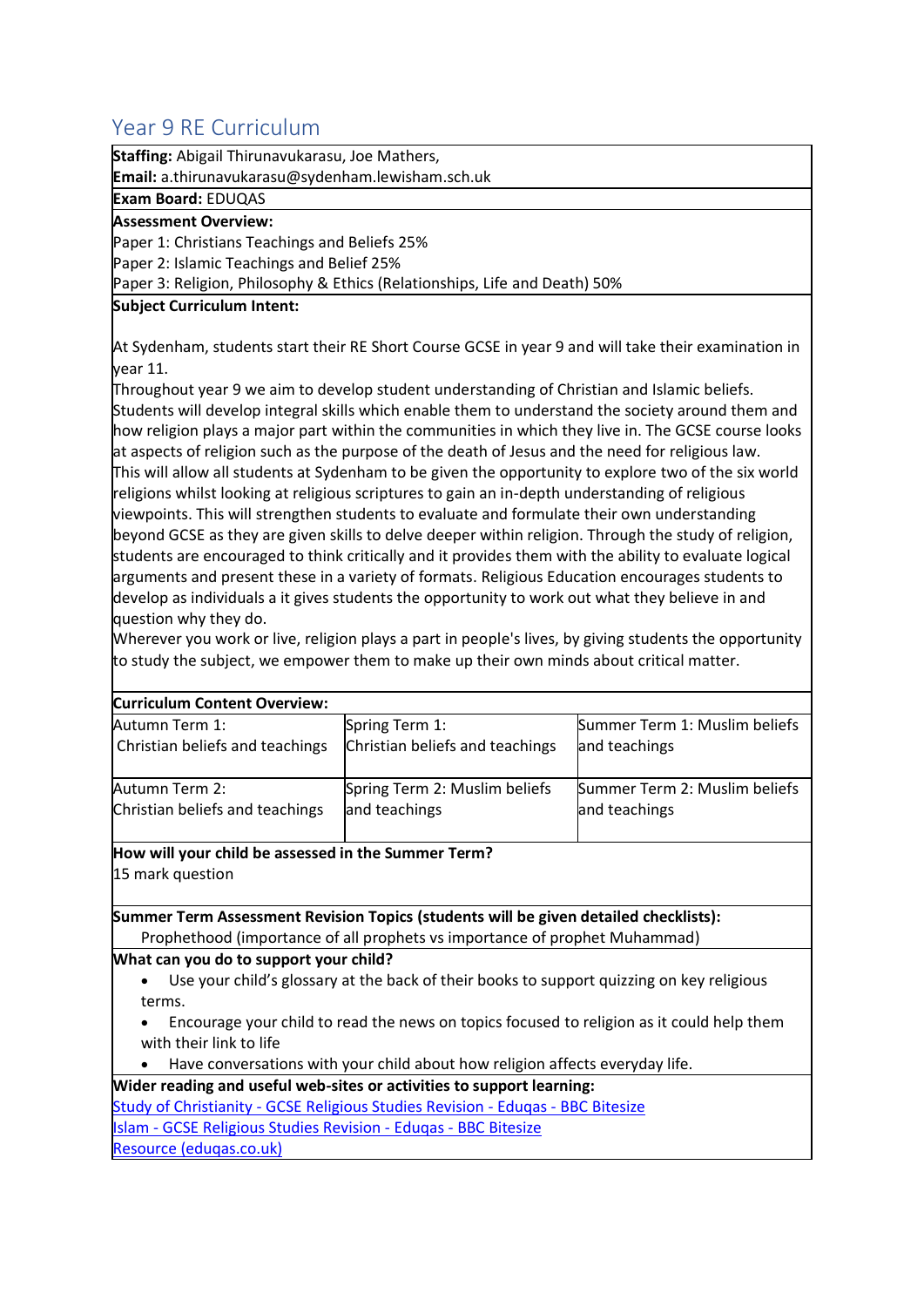# <span id="page-17-0"></span>Year 9 PSHE Curriculum

**Staffing:** Halicon Virgo- Furrs, Fay Nkrumah and Sherene Forrest

**Email:** h.virgo-furrs@sydenham.lewisham.sch.uk

**Exam Board:** N/A

### **Assessment Overview:** Effort Grades.

### **Subject Curriculum Intent**

The PSHE curriculum intent is to provide a safe environment where our students develop their confidence, sense of responsibility and resilience when faced with challenge. To deliver a curriculum which is accessible to all and that will maximize the outcomes for every child. Our PSHE curriculum equips students with relevant and meaningful content, which is supported through a strong emphasis on emotional literacy, nurturing mental and physical health.

We further enable through curriculum the development of students' respect, acceptance, and celebration of the diversity of modern society. It helps them to understand how they are developing personally and socially, and tackles many of the moral, social, and cultural issues that are part of growing up. Our students will have a more in-depth understanding of the importance of relationships, health, and well-being, connecting to the wider world and the impact this has on their everyday lives.

We develop High Performance Learners by teaching students how to use meta-cognition in a wide range of thinking approaches and transfer knowledge from one circumstance to another. To show concern for society in their ability to empathize with those less fortunate, to show and respect diversity as a key part of our society. To work collaboratively, to listen to the views of others and show willingness to work in teams.

### **Curriculum Content Overview:**

| Autumn Term 1:                   | Spring Term 1:            | Summer Term 1:          |
|----------------------------------|---------------------------|-------------------------|
|                                  | Respectful relationships. | Intimate relationships. |
| Peer influence, substance misuse |                           |                         |
| and gangs.                       |                           |                         |
| Autumn Term 2:                   | Spring Term 2:            | Summer Term 2:          |
|                                  | Healthy lifestyle.        | Mental Health.          |
| Inequalities and the Law.        |                           |                         |

**How will your child be assessed in the Summer Term?** Classwork

### **Summer Term Assessment Revision Topics (students will be given detailed checklists): N/A**

#### **What can you do to support your child?**

- Discuss with them topics around respectful relationships and social issues.
- Encourage them to watch and read the news through child friendly platforms such as Newsround about healthy lifestyles

#### **Wider reading and useful web-sites or activities to support learning:**

- **Newsround:** [Watch Newsround -](https://www.bbc.co.uk/newsround/news/watch_newsround) CBBC Newsround
- **BBC Bitesize:** [KS3 PSHE and Citizenship -](https://www.bbc.co.uk/bitesize/subjects/ztvg9j6) BBC Bitesize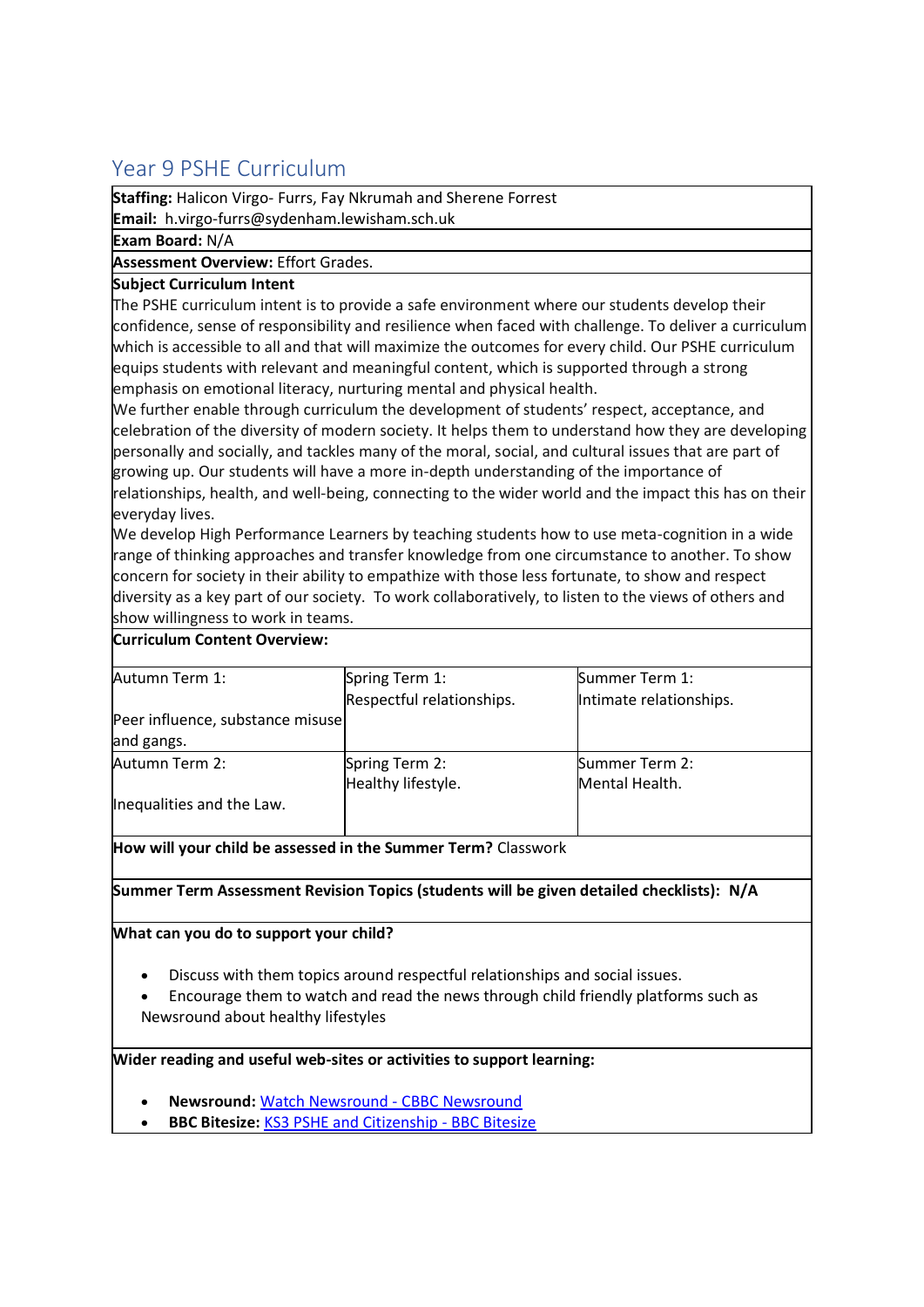# <span id="page-18-0"></span>Year 9 Business Studies Curriculum

| Staffing: H. Heidari                      |
|-------------------------------------------|
| Email: h.heidari@sydenham.lewisham.sch.uk |
| Exam Board: Edexcel                       |

**Assessment Overview:**

**Autumn 1:**Enterprise & Entrepreneurship **Autumn 2:**Spotting a Business Opportunity **Spring 1:**Putting a Business Idea into Practice

**Assessment Week: Component 1 Exam Paper (short version) Spring 2:**Making the Business Effective  **Summer 1:**Making the Business Effective 

**Note:** Making the Business Effective is a bigger topic, therefore, more time is allocated to this topic. **Assessment Week: Theme1 Exam Paper (longer version)**

**Summer 2:**Understanding External Influences on Business

### **Subject Curriculum Intent:**

Business will help you to develop understanding of:

- Business concepts
- Business terminology
- Business objectives
- The integrated nature of business activity
- The impact of business on individuals and wider society

By studying this subject, you will have the opportunity to apply knowledge and understanding to contemporary business issues ranging from small local businesses to national and global context. As a result, you will develop the skills and confidence to think commercially and creatively and be able to draw on evidence to make informed business decisions and solve problems.

Through the class activities and examinations, you develop analytical skills which will enable you to develop well – argued, evidenced, balanced, and structured arguments enabling you to demonstrate the depth and breadth of your knowledge. Furthermore, you will develop quantitative skills relevant to business and business performance.

Business is a unique subject as it allows you to apply skills learned from other subjects such as English, Mathematics and/ or science, art etc. directly to this subject.

| <b>Curriculum Content Overview:</b>                                                                             |                                                                                                                                                            |                                                                    |
|-----------------------------------------------------------------------------------------------------------------|------------------------------------------------------------------------------------------------------------------------------------------------------------|--------------------------------------------------------------------|
| Autumn Term 1:<br>Theme 1: Enterprise &<br>Entrepreneurship - (Risk &<br>Reward, Dynamic Nature of<br>Business) | Spring Term 1: Theme 1: Putting Summer Term 1: Theme 1:<br>a Business Idea into Practice -<br>(Business Aims & Objectives,<br>Revenue, profit & Cash Flow) | Making the Business Effective -<br>(Marketing Mix & Business Plan) |
| Autumn Term 2:                                                                                                  | Spring Term 2: Theme 1: Making Summer Term 2: Theme 1:<br>the Business Effective - (Legal<br>ownership, Business Location)                                 | <b>Understanding External</b><br>Influences on Business - (        |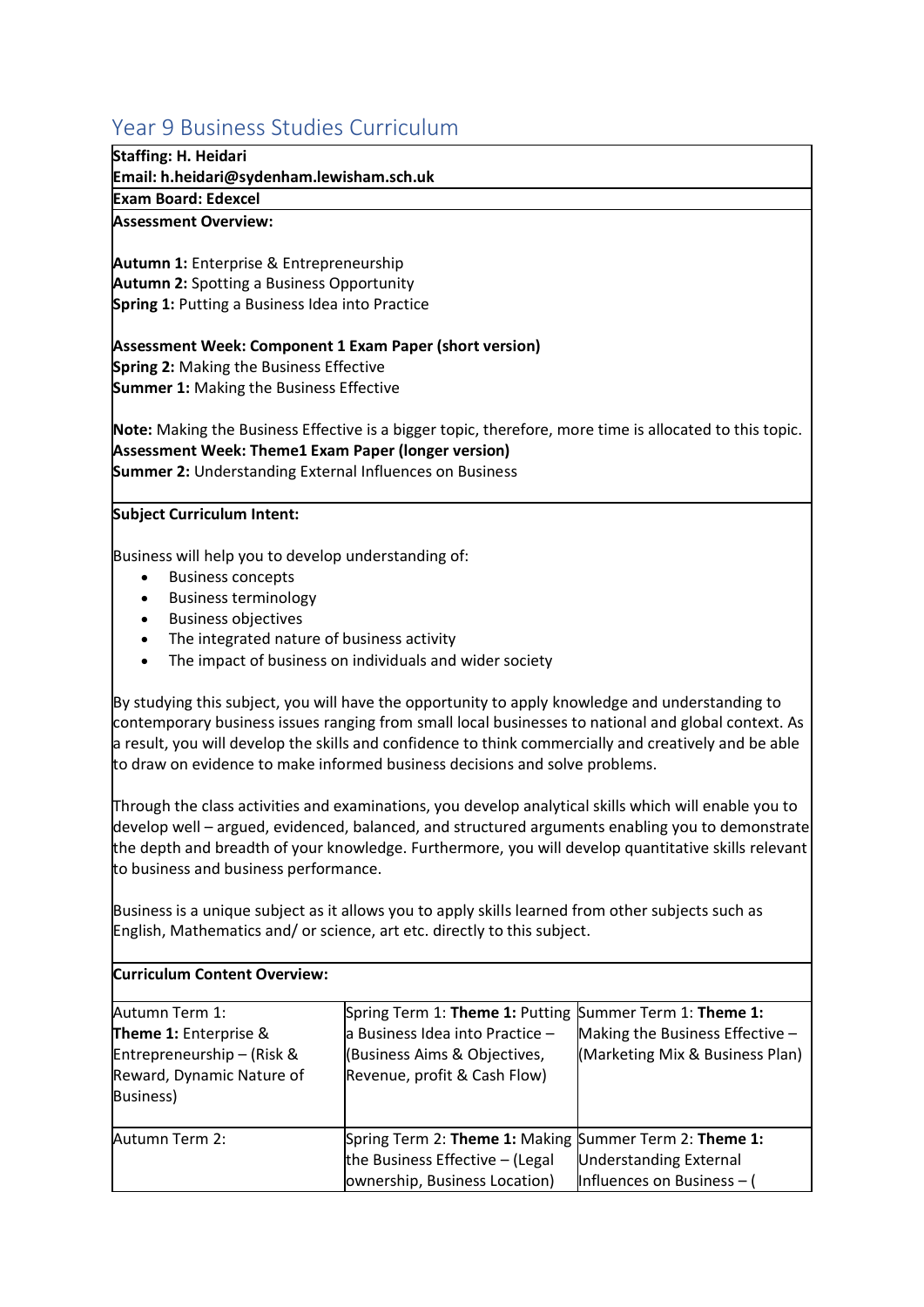| Theme1: Spotting a Business                                                                                                                                                                                                                                                                                                                                                                                                                 |                                                                                                    | <b>Business Stakeholder &amp;</b> |
|---------------------------------------------------------------------------------------------------------------------------------------------------------------------------------------------------------------------------------------------------------------------------------------------------------------------------------------------------------------------------------------------------------------------------------------------|----------------------------------------------------------------------------------------------------|-----------------------------------|
| Opportunity - (Market research,                                                                                                                                                                                                                                                                                                                                                                                                             |                                                                                                    | Technology)                       |
| <b>Customer Needs)</b>                                                                                                                                                                                                                                                                                                                                                                                                                      |                                                                                                    |                                   |
| How will your child be assessed in the Summer Term?                                                                                                                                                                                                                                                                                                                                                                                         |                                                                                                    |                                   |
|                                                                                                                                                                                                                                                                                                                                                                                                                                             | End of Unit in class assessment consisting of multiple-choice questions, 3-, 6- & 9-mark questions |                                   |
|                                                                                                                                                                                                                                                                                                                                                                                                                                             | Summer Term Assessment Revision Topics (students will be given detailed checklists):               |                                   |
| Theme 1: Making the Business Effective                                                                                                                                                                                                                                                                                                                                                                                                      |                                                                                                    |                                   |
| What can you do to support your child?                                                                                                                                                                                                                                                                                                                                                                                                      |                                                                                                    |                                   |
|                                                                                                                                                                                                                                                                                                                                                                                                                                             | Ask your child to summarise the key ideas from a lesson; ask them to teach you a key idea/concept. |                                   |
| Watch news about business and world affairs<br>Read newspapers including The Financial Times (will help your child to get into the habit<br>of gathering detailed analysis of business news).<br>Discuss specific business news and ask your child to explain the meanings in the text using business<br>language points; discuss how different businesses maybe affected differently, how this event affects<br>society in different ways. |                                                                                                    |                                   |
| Wider reading and useful web-sites or activities to support learning:                                                                                                                                                                                                                                                                                                                                                                       |                                                                                                    |                                   |
| <b>GCSE Business - Edexcel - BBC Bitesize</b>                                                                                                                                                                                                                                                                                                                                                                                               |                                                                                                    |                                   |
| <b>BBC News</b>                                                                                                                                                                                                                                                                                                                                                                                                                             |                                                                                                    |                                   |
|                                                                                                                                                                                                                                                                                                                                                                                                                                             |                                                                                                    |                                   |
| <b>Yahoo Finance</b>                                                                                                                                                                                                                                                                                                                                                                                                                        |                                                                                                    |                                   |
|                                                                                                                                                                                                                                                                                                                                                                                                                                             |                                                                                                    |                                   |
| Financial Times (copies should be available in the library)                                                                                                                                                                                                                                                                                                                                                                                 |                                                                                                    |                                   |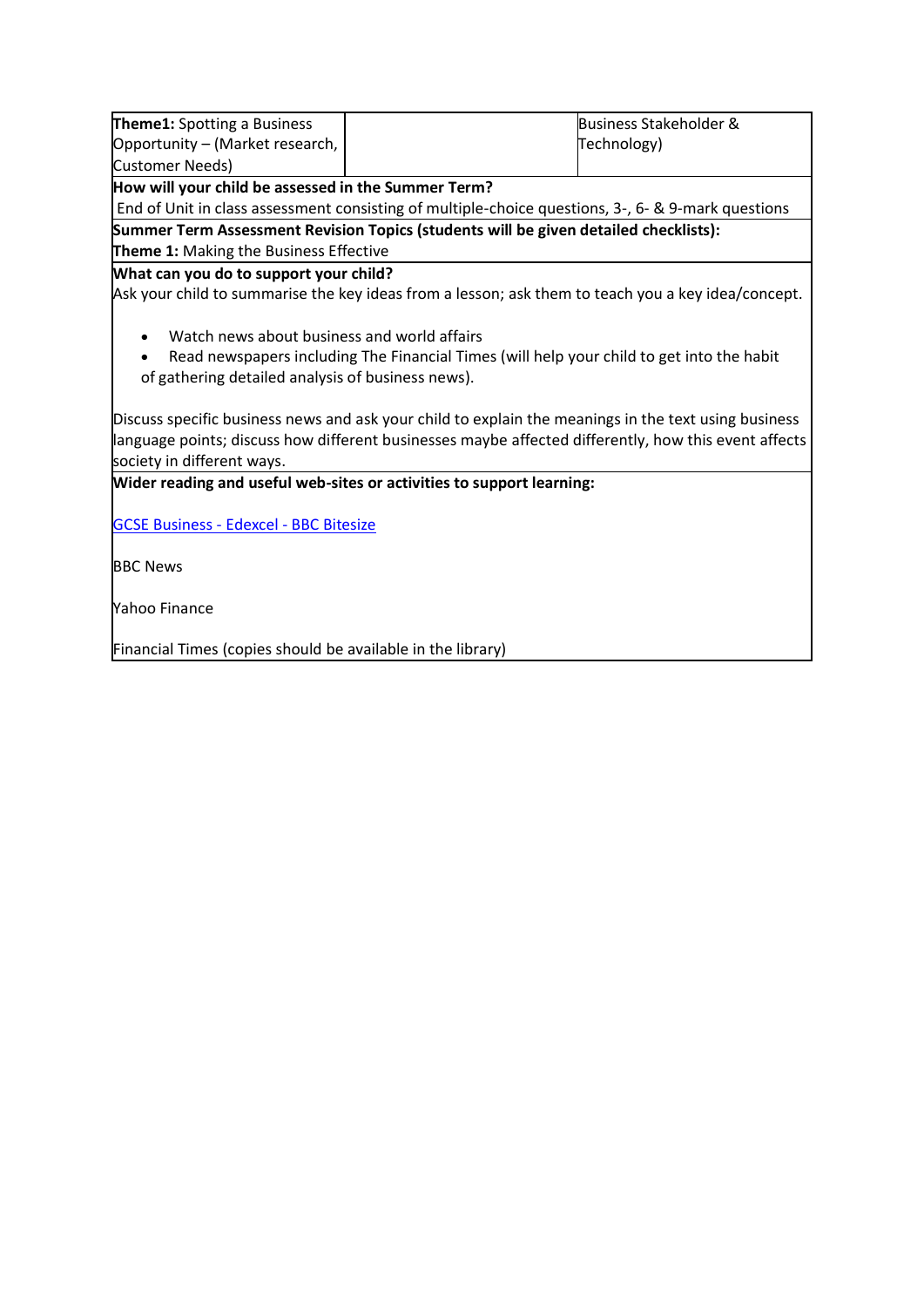# <span id="page-20-0"></span>Year 9 Art Curriculum

**Staffing:** C. Henderson, S. Bailey, M.Edwards, K.Slipper, L. Griffiths **Email: C**.Henderson@sydenham.lewisham.sch.uk

#### **Exam Board:** OCR

### **Assessment Overview: Fine Art**

### **Assessment Objective 1 Develop**

Develop a diverse range of ideas through investigations informed by artists' work and other sources, demonstrating analytical and cultural understanding.

### **Assessment Objective 2 Refine**

Refine work through experimenting and selecting appropriate resources, media, materials, techniques and processes.

### **Assessment Objective 3 Record**

Selecting and recording from sources is purposeful, relevant and clear. Assured use of visual/other forms, consistent command of skills, techniques. Any specialist terms are expressed accurately.

### **Assessment Objective 4**

#### **Present**

A personal and meaningful final outcome showing knowledge and understanding to realise intentions. Connections made between visual and other elements.

#### **Subject Curriculum Intent:**

In GCSE Art students will develop their art skills to record ideas through photography, drawing, painting, clay and printing. Students develop the techniques needed for visual expression. They will learn the skills needed to represent accurate observations of the Urban environment and portraits. Student's knowledge is deepened through learning about art history and the work of contemporary artists.

**The focus in year 9 is portraiture**

### **Curriculum Content Overview:**

| Autumn Term 1:                                                                                                                    | Spring Term 1:                                                                                            | Summer Term 1:                                                                                                                      |
|-----------------------------------------------------------------------------------------------------------------------------------|-----------------------------------------------------------------------------------------------------------|-------------------------------------------------------------------------------------------------------------------------------------|
| Drawing basics - Skull and<br>lo<br>portrait drawing                                                                              | • Exploring design and clay<br>inspired by the art of Benin.                                              | Colour mixing and fauve<br>٠<br>style portrait painting                                                                             |
| Autumn Term 2:<br>Painting basics – Skull and<br>portrait painting                                                                | Spring Term 2:<br>• Clay construction exploring<br>the structure of the face<br>and 3D modelling of heads | Summer Term 2:<br>Exploring skin tone and<br>$\bullet$<br>colour mixing - Portrait<br>painting inspired by artist<br>Barbara Walker |
| How will your child be assessed in the Summer Term?                                                                               |                                                                                                           |                                                                                                                                     |
| Portrait paintings.                                                                                                               |                                                                                                           |                                                                                                                                     |
| a a d'arte de Francia en la familia de la calencia de la calencia de la calencia de la calencia de la calencia<br>$\sim$ . $\sim$ |                                                                                                           |                                                                                                                                     |

**Summer Term Assessment Revision Topics (students will be given detailed checklists):**  Students will be taught new skills in drawing and painting in lesson and practice them at home.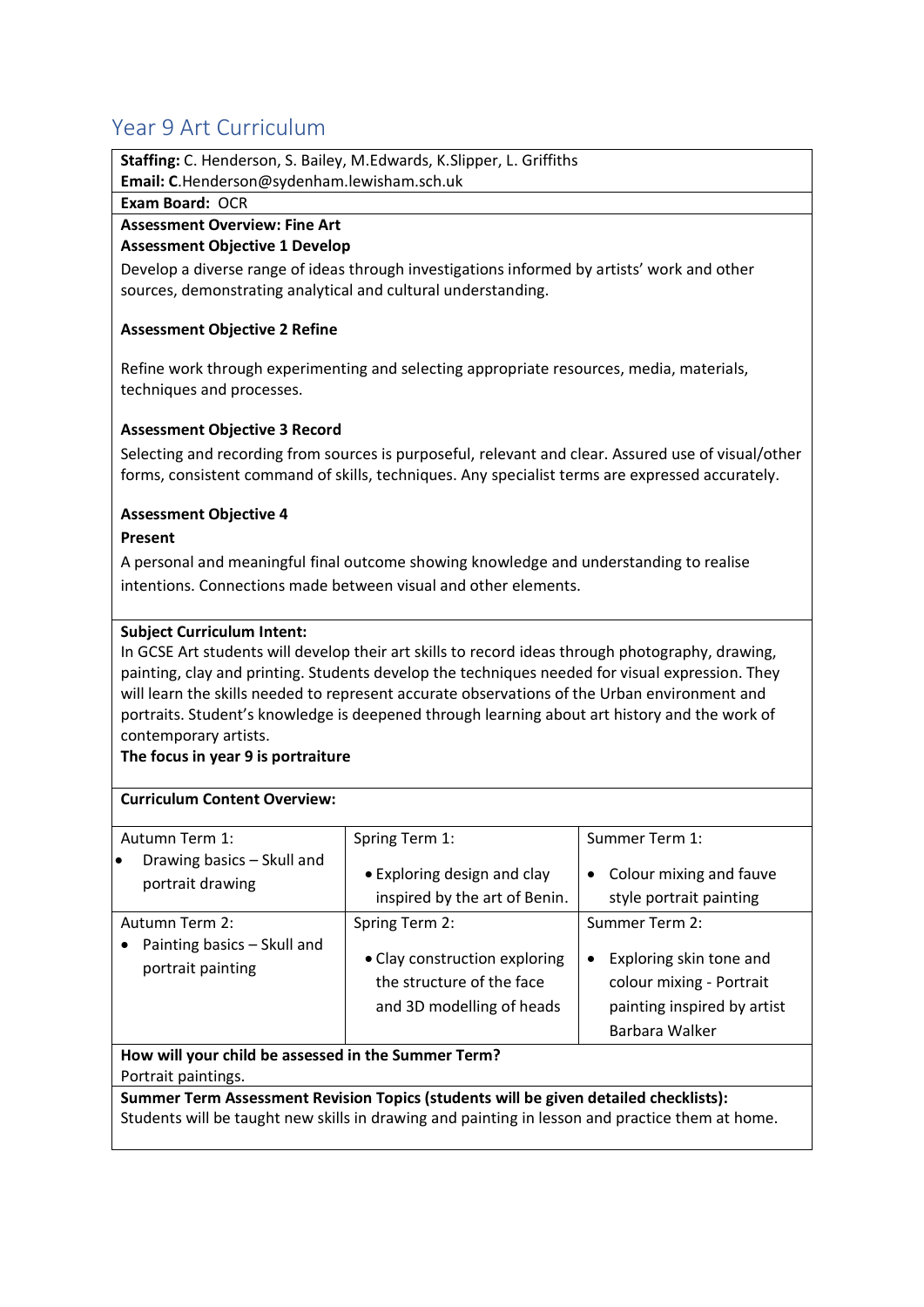#### **What can you do to support your child in Art ?**

- Encourage your child complete at least two hours of homework to refine and complete tasks fully.
- Ask your child to explain the techniques and processes they use and why?
- Discuss the ideas and links in your child's work.
- Encourage your child to make use of online tutorials and to discuss how they are developing precision in their work.
- Ensure your child meets the coursework deadlines.
- Provide black and white acrylic paint and brushes.

### **Wider reading and useful web-sites or activities to support learning:**

Microsoft Sway tutorials [Practising Tone \(office.com\)](https://sway.office.com/NVya2F80pzof5MTs) **YouTube channels Proko tonal drawing tutorials**

Live Shading Demo - [Drawing Light on Form -](https://www.youtube.com/watch?v=R6LL4qP5z5U) YouTube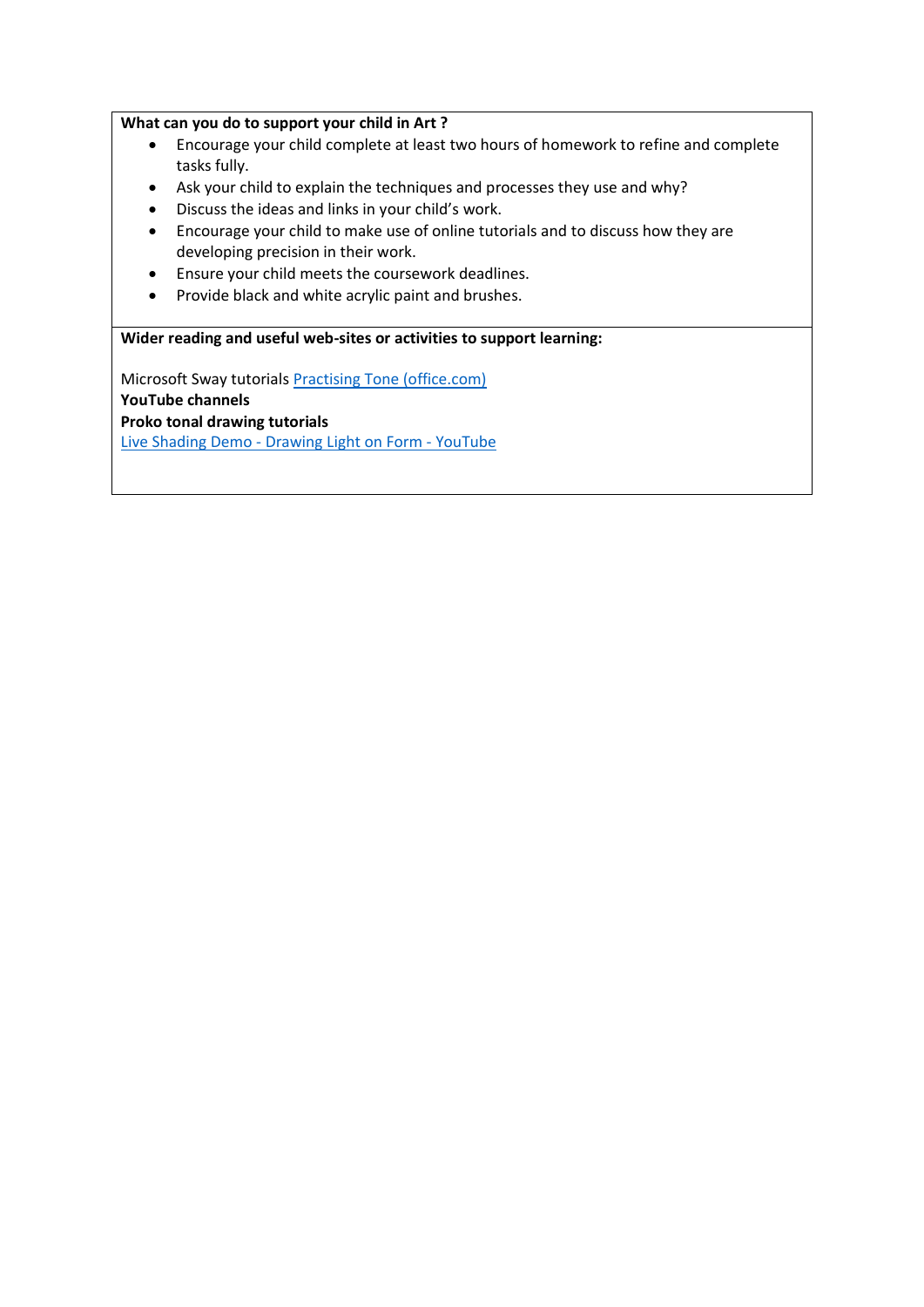# <span id="page-22-0"></span>Year 9 Drama Curriculum

| <b>Staffing: Maylene Catchpole and Sian Morrison</b>                                                                                                                                                                                                                                                                                                                                                                                                                                                                                                                                                                                                                                     |                                                                                                                                                                                                                                                |                                                                                                                                                                                                           |
|------------------------------------------------------------------------------------------------------------------------------------------------------------------------------------------------------------------------------------------------------------------------------------------------------------------------------------------------------------------------------------------------------------------------------------------------------------------------------------------------------------------------------------------------------------------------------------------------------------------------------------------------------------------------------------------|------------------------------------------------------------------------------------------------------------------------------------------------------------------------------------------------------------------------------------------------|-----------------------------------------------------------------------------------------------------------------------------------------------------------------------------------------------------------|
| <b>Subject/Faculty Leader: Maylene Catchpole</b>                                                                                                                                                                                                                                                                                                                                                                                                                                                                                                                                                                                                                                         |                                                                                                                                                                                                                                                |                                                                                                                                                                                                           |
| Email: m.catchpole@sydenham.lewisham.sch.uk                                                                                                                                                                                                                                                                                                                                                                                                                                                                                                                                                                                                                                              |                                                                                                                                                                                                                                                |                                                                                                                                                                                                           |
|                                                                                                                                                                                                                                                                                                                                                                                                                                                                                                                                                                                                                                                                                          |                                                                                                                                                                                                                                                |                                                                                                                                                                                                           |
| <b>Subject Curriculum Intent:</b>                                                                                                                                                                                                                                                                                                                                                                                                                                                                                                                                                                                                                                                        |                                                                                                                                                                                                                                                |                                                                                                                                                                                                           |
| Year 9 is a foundation year for GCSE drama preparing students to explore a range of dramatic<br>styles and conventions looking at ways into text and performance elements. The course covers all<br>3 key components and the skills needed to collaborate effectively to produce work for<br>performance to a variety of audiences. A range of new and exciting play texts are explored<br>focusing on analysing wok as a performer, director, and designer. Students will make links to<br>theatre practitioners as well as study a range of performance styles. Each student will be able to<br>gain an understanding of production and design elements and its impact io performance. |                                                                                                                                                                                                                                                |                                                                                                                                                                                                           |
| <b>Curriculum Content Overview:</b>                                                                                                                                                                                                                                                                                                                                                                                                                                                                                                                                                                                                                                                      |                                                                                                                                                                                                                                                |                                                                                                                                                                                                           |
| Autumn Term 1:                                                                                                                                                                                                                                                                                                                                                                                                                                                                                                                                                                                                                                                                           | Spring Term 1 and 2:                                                                                                                                                                                                                           | Summer Term 1 and 2:                                                                                                                                                                                      |
| <b>Naturalism</b>                                                                                                                                                                                                                                                                                                                                                                                                                                                                                                                                                                                                                                                                        | <b>Text in Performance</b>                                                                                                                                                                                                                     | <b>Devising Plays</b>                                                                                                                                                                                     |
| <b>Exploring naturalistic</b><br>drama and key<br>conventions of<br>naturalism and realism<br>Autumn Term 2:<br>Theatre practitioners and<br>didactic theatre<br>Exploring Brecht's                                                                                                                                                                                                                                                                                                                                                                                                                                                                                                      | In depth character<br>$\bullet$<br>analysis exploring<br>motivation and status.<br>Interpretation of a<br>$\bullet$<br>range of play texts<br>suitable for<br>component<br>2 exploring historical<br>and social context.<br>Performance skills | Exploration of a range<br>$\bullet$<br>of different stimuli<br>Analysis and<br>$\bullet$<br>exploration of<br>Character dialogue<br>Structure and<br>$\bullet$<br>narrative<br>Climax and anti-<br>climax |
| methodologies lin<br>practice looking at                                                                                                                                                                                                                                                                                                                                                                                                                                                                                                                                                                                                                                                 | looking at audience<br>impact.                                                                                                                                                                                                                 | <b>Through the Year</b>                                                                                                                                                                                   |
| political theatre in<br>action                                                                                                                                                                                                                                                                                                                                                                                                                                                                                                                                                                                                                                                           |                                                                                                                                                                                                                                                | Component 3<br>Set text study with key<br>examination practice<br>questions                                                                                                                               |
| How will your child be assessed in the Summer Term?                                                                                                                                                                                                                                                                                                                                                                                                                                                                                                                                                                                                                                      |                                                                                                                                                                                                                                                |                                                                                                                                                                                                           |

Students are assessed informally by their teacher throughout the term looking and key skills of collaboration, vocal and physical skills in performance as well as drama knowledge through use of key terminology.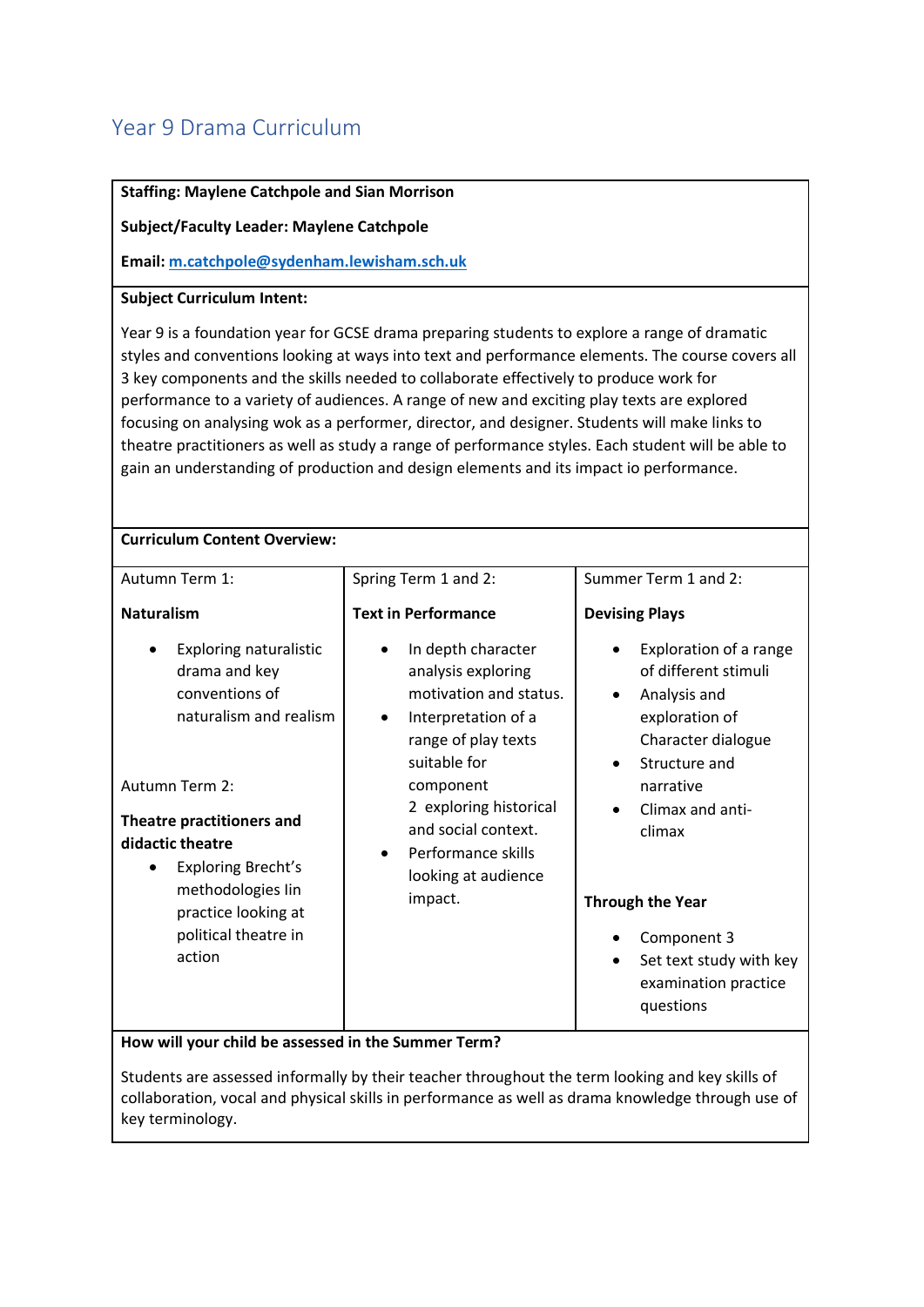Formal assessments will take place focused on key components for devising plays and the set text study for component 3.

### **Summer Term Assessment Revision Topics (students will be given detailed checklists):**

Play script extracts

Examination questions for component 3

### **What can you do to support your child in Drama?**

- Support your child by asking them about their drama learning
- Encourage your child to practice learning lines at home where appropriate
- Engage with homework via classcharts and Teams
- Support you child using Teams for independent study
- Facilitate your child to visit the theatre or watch filmed theatre performances online (The school have a subscription to Digital Theatre plus -see link below)
- Encourage your child to read a wide range of books including play texts (this helps with their imagination and creativity as well as their understanding of genre)

**Wider reading and useful web-sites or activities to support learning:**

**Digital Theatre [www.edu.digitaltheatreplus.org](http://www.edu.digitaltheatreplus.org/)**

**BBC bitesize drama** [GCSE Drama -](https://www.bbc.co.uk/bitesize/examspecs/zkvm2sg) Edexcel - BBC Bitesize

Set text reading for component 3 (DNA/ The Crucible)

GCSE drama revision guides

Port - Simon Stephens

Constantin Stanislavski- An actor Prepares

Bertolt Brecht- The Caucasian Chalk Circle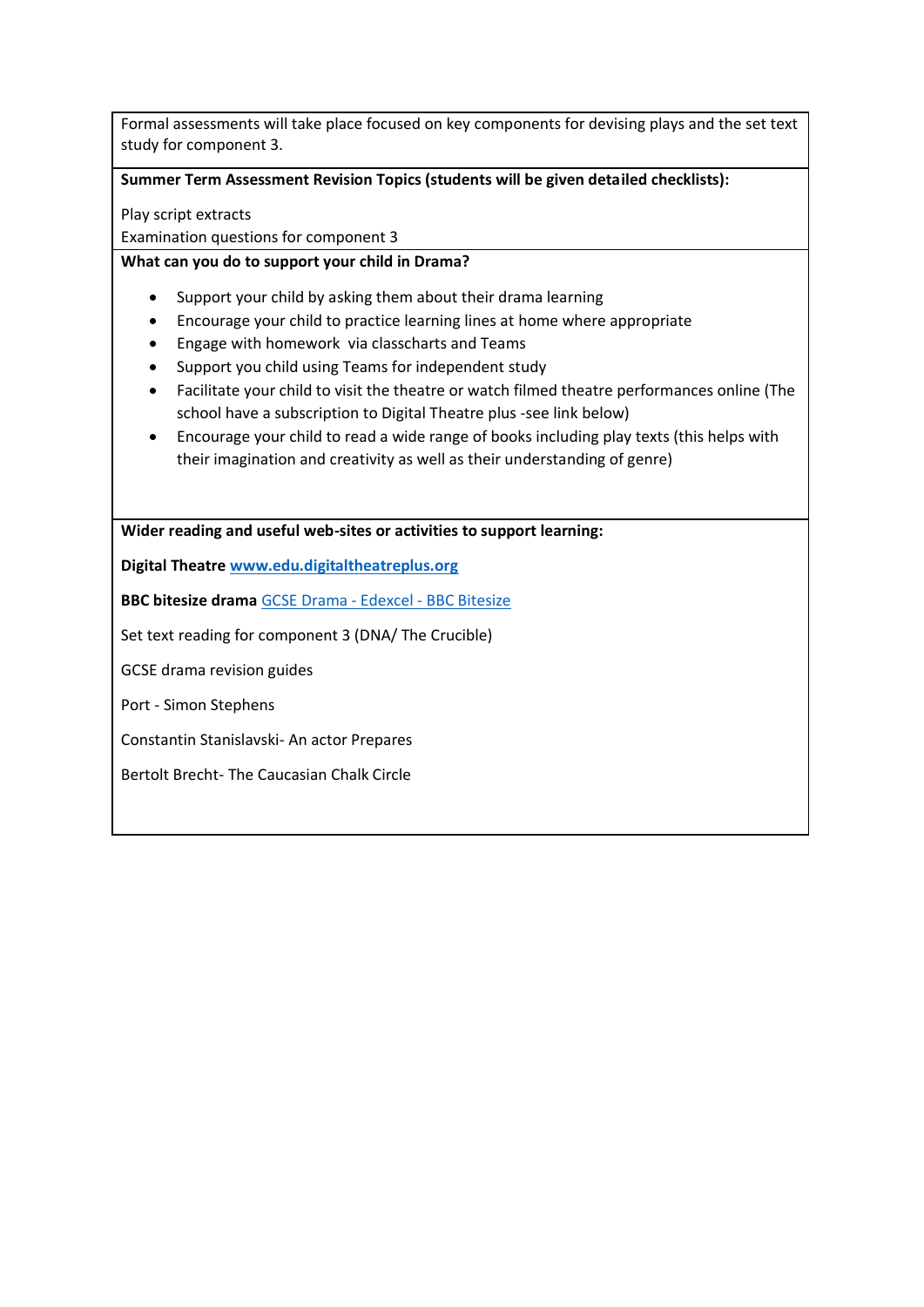# <span id="page-24-0"></span>Year 9 Food Curriculum

**Staffing:** Ms. Thompson

**Email: a**.thompson@sydenham.lewisham.sch.uk

**Exam Board:** WJEC Eduqas (course code 601/8093/6)

### **Assessment Overview:**

### Baseline test

Low-stakes quizzes and tests- GCSE Model questions – Link to aspects of the 6 Core topics. Planning work being assessed by the teacher for practical and experimental activities. Practical and Experimental activities being monitored by the teacher and assessed on criteria of skills shown, working safely, time management, quality control when working and quality of finish.

#### **Subject Curriculum Intent:**

We aim to foster an environment in which students are equipped with the knowledge, understanding and skills required to cook and apply the principles of food science, nutrition, and healthy eating. The focus is on creating a balance between practical and theoretical knowledge and understanding; thus, enabling students to demonstrate effective and safe cooking skills by planning, preparing and cooking a variety of food commodities whilst using different cooking techniques and equipment.

### **Curriculum Content Overview:**

| Autumn Term 1:                      | Spring Term 1:                            | Summer Term 1:                       |
|-------------------------------------|-------------------------------------------|--------------------------------------|
| <b>Food commodities</b>             | Commodities -Meat,                        | Macronutrients - Proteins            |
| Fruits and Vegetables-<br>$\bullet$ | Poultry, fish and Eggs                    | <b>GCSE Model question - Link to</b> |
| provenance and growth               | Meat, Poultry, fish and                   | Principles of nutrition in GCSE-     |
| Variety and Nutrition of            | Eggs                                      | Macronutrients- Proteins.            |
| Fruit and Vegetables -              | Cooking food                              | Explain with examples, the           |
| Seasonality                         | Assessment summary -<br>٠                 | differences between high and         |
| Food Science-Enzymic                | end of topic recap                        | low biological value proteins. (6    |
| browning                            | Food Commodities -                        | marks)                               |
| Choosing, storing and               | Fish                                      | Macronutrients- Carbohydrates        |
| using Fruit and Vegetables -        | GCSE Model question -                     |                                      |
| Processing, preservation,           | Link to Where Food comes                  | NEA2 - Student Task                  |
| gelatinization and food             | from in GCSE specification-               | Assessment - Food & Nutrition        |
| safety                              | Food Commodities -                        | Diet and good health                 |
| Preparation of fruit and            | Eggs                                      | Plan balanced diets                  |
| Vegetables                          | <b>Food Science-Foams</b>                 |                                      |
| <b>NEA1 Practice</b>                | Writing a time plan<br>$\bullet$          |                                      |
| Assessment                          | Writing a time plan $-$                   |                                      |
|                                     | practice NEA 2                            |                                      |
|                                     | GCSE Model question -                     |                                      |
|                                     | Link to Principles of nutrition           |                                      |
|                                     | in GCSE-                                  |                                      |
|                                     | Cooking Food/Heat                         |                                      |
|                                     | Transfer                                  |                                      |
|                                     | <b>Technical skills</b><br>$\bullet$      |                                      |
|                                     | <b>Practical - Meringues</b><br>$\bullet$ |                                      |
|                                     | GCSE Model question -                     |                                      |
|                                     | Link to Principles of nutrition           |                                      |
|                                     | in GCSE specification-                    |                                      |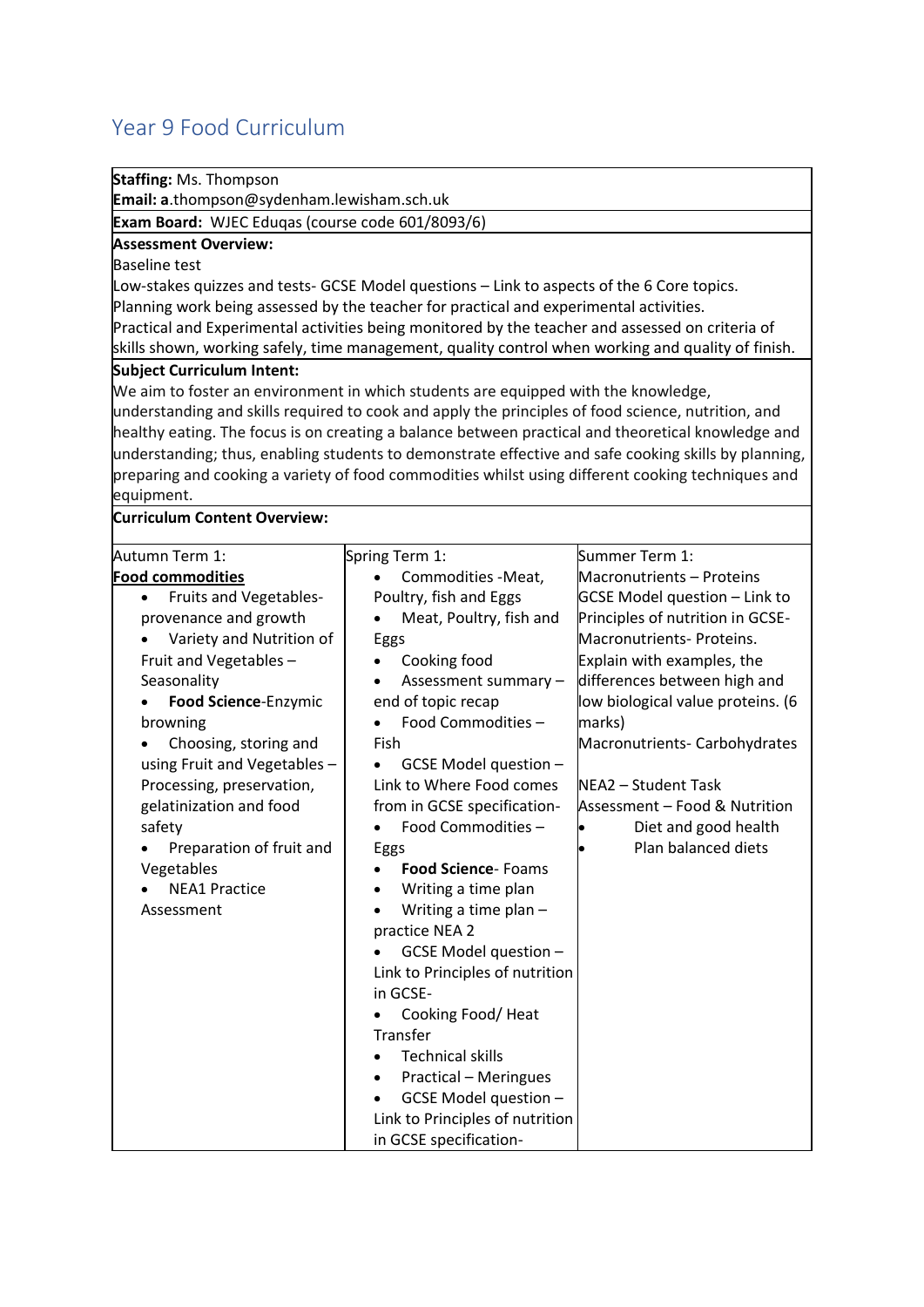| Autumn Term 2:                                                                                   | Spring Term 2:                                                                                       | Summer Term 2:                       |
|--------------------------------------------------------------------------------------------------|------------------------------------------------------------------------------------------------------|--------------------------------------|
| <b>Food commodities</b>                                                                          | <b>Principles of nutrition</b>                                                                       | The science of food                  |
| Cereals - Oats, Barley<br>$\bullet$                                                              | Where food comes from  <br>$\bullet$                                                                 | <b>Functional Properties of</b>      |
| and Rye Theory                                                                                   | End of Unit Test<br>$\bullet$                                                                        | ingredients Product analysis         |
| Fibre                                                                                            | GCSE Model question -<br>$\bullet$                                                                   | Practice NEA2 - Student<br>$\bullet$ |
| <b>Rice and Breakfast</b>                                                                        | <b>GCSE Model question - Link</b>                                                                    | Task                                 |
| Cereals- all other cereals                                                                       | to Food commodities In                                                                               | NEA2 Practice booklet1               |
| information                                                                                      | <b>GCSE</b> specification                                                                            |                                      |
| Food poisoning in                                                                                | <b>Nutrients</b><br>$\bullet$                                                                        |                                      |
| cereals                                                                                          | <b>Dietary Needs</b><br>$\bullet$                                                                    |                                      |
| Nutritional information                                                                          | Nutrients of different                                                                               |                                      |
| <b>Food Science-Sauces</b>                                                                       | stages                                                                                               |                                      |
| thickening / gelatinization                                                                      |                                                                                                      |                                      |
| GCSE Model question -                                                                            |                                                                                                      |                                      |
| Link to Principles of nutrition                                                                  |                                                                                                      |                                      |
| in GCSE                                                                                          |                                                                                                      |                                      |
| Meat and Poultry -                                                                               |                                                                                                      |                                      |
| Red meat/mince                                                                                   |                                                                                                      |                                      |
| Chicken                                                                                          |                                                                                                      |                                      |
| GCSE Model question -                                                                            |                                                                                                      |                                      |
| GCSE Model question - Link to                                                                    |                                                                                                      |                                      |
| Principles of nutrition and Diet                                                                 |                                                                                                      |                                      |
| and good health in GCSE.                                                                         |                                                                                                      |                                      |
| How will your child be assessed in the Spring Term?                                              |                                                                                                      |                                      |
| Assessment 50% of Practical work                                                                 |                                                                                                      |                                      |
| 50% written test on Core Knowledge.                                                              |                                                                                                      |                                      |
|                                                                                                  | Spring Term Assessment Revision Topics (students will be given detailed checklists):                 |                                      |
| <b>Principles of Nutrition</b>                                                                   |                                                                                                      |                                      |
| Diet and Good Health                                                                             |                                                                                                      |                                      |
| Food Spoilage                                                                                    |                                                                                                      |                                      |
| Food Provenance and Food waste                                                                   |                                                                                                      |                                      |
|                                                                                                  | What can you do to support your child in Food Preparation and Nutrition?                             |                                      |
|                                                                                                  | Be aware of deadlines and check work occasionally to assess that it is at an appropriate standard    |                                      |
|                                                                                                  | Discuss what has been happening in class and ask if they are having difficulties. Encourage your     |                                      |
| child to ask Ms. Thompson for help if they need it.                                              |                                                                                                      |                                      |
|                                                                                                  | Familiarise yourself with school systems like Teams and Class Charts so that you can further support |                                      |
| your child in online assignments etc.                                                            |                                                                                                      |                                      |
| Contact Ms. Thompson if you have any queries or concerns.                                        |                                                                                                      |                                      |
|                                                                                                  | Wider reading and useful websites or activities to support learning:                                 |                                      |
|                                                                                                  |                                                                                                      |                                      |
| https://www.nutrition.org.uk/nutritionscience/nutrients-food-and-ingredients/protein.html        |                                                                                                      |                                      |
| https://www.nutrition.org.uk/healthyliving/healthyeating/protein.html                            |                                                                                                      |                                      |
| https://www.nutrition.org.uk/nutritioninthenews/headlines/eatwell.html                           |                                                                                                      |                                      |
| www.BBC bitesize.co.uk/foodpreparation                                                           |                                                                                                      |                                      |
| www.nutrition.org.uk                                                                             |                                                                                                      |                                      |
| www.foodafactoflife.org.uk                                                                       |                                                                                                      |                                      |
| www.nutrition.training                                                                           |                                                                                                      |                                      |
| https://www.nutrition.org.uk/nutritionscience/nutrients-food-and-ingredients/minerals-and-trace- |                                                                                                      |                                      |
| elements.html                                                                                    |                                                                                                      |                                      |
|                                                                                                  |                                                                                                      |                                      |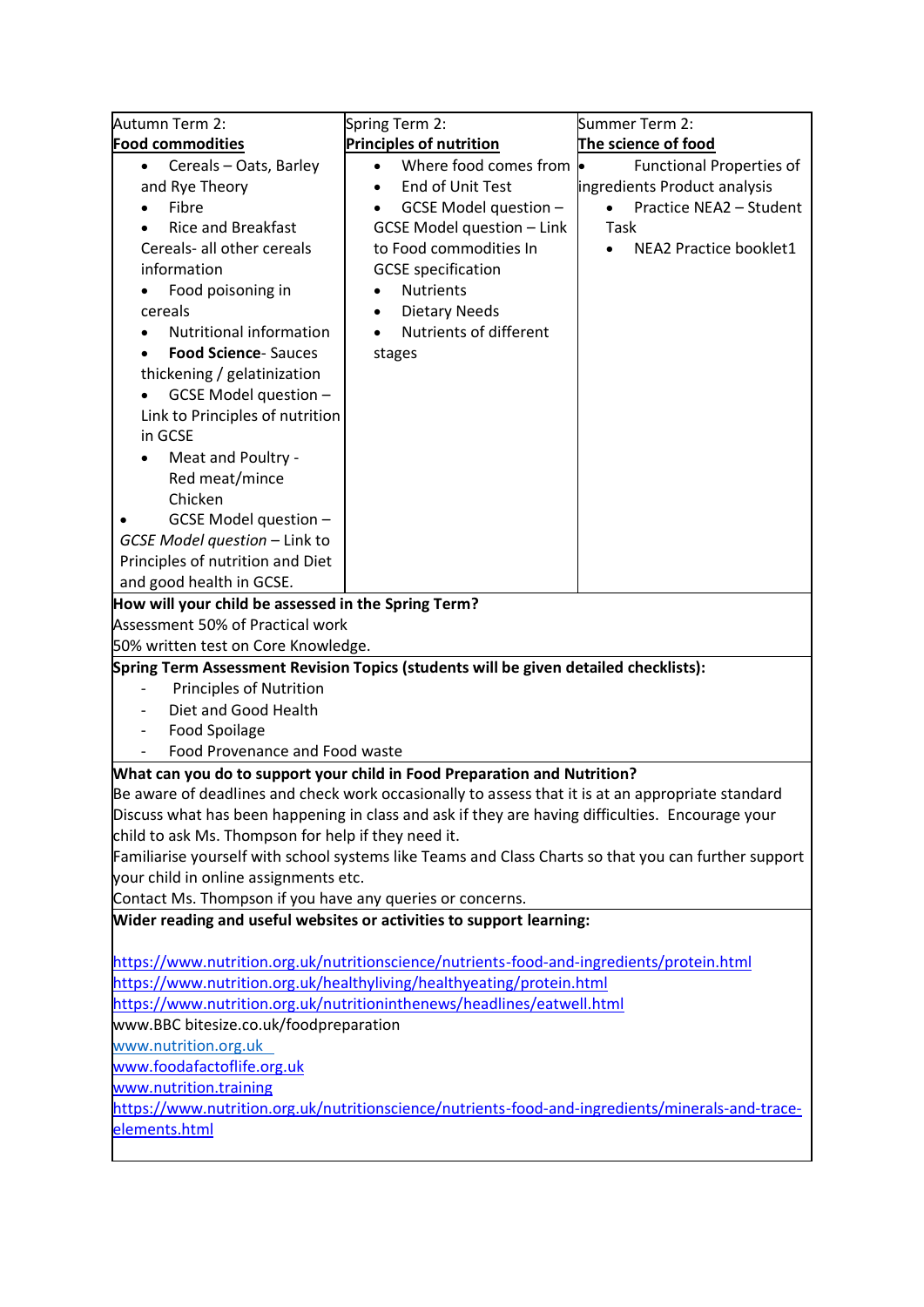# <span id="page-26-0"></span>Year 9 Health and Social Care Curriculum

| <b>Staffing: Ms Napp &amp; Ms Begum</b>                                        |  |
|--------------------------------------------------------------------------------|--|
| <b>Email:</b> m.napp@sydenham.lewisham.sch.uk j.begum@sydenham.lewisham.sch.uk |  |

### **Exam Board: OCR Cambridge Nationals**

### **Assessment Overview:**

### **Year 9 units covered**

Unit R021: Essential Values of care for use with individuals in care settings (Exam unit)

 Unit R022: Communicating and Working with Individuals in health and social care and early years settings

➢ R034: Creative and Therapeutic Activities (Coursework unit)

### **Subject Curriculum Intent:**

Health and Social Care studies encourages learners to think creatively, innovatively, analytically, logically and critically to develop independence and confidence in using skills that would be relevant to the health and social care sector and more widely.

The curriculum will assess the application of Health and Social Care through their practical use. It will provide learners with essential knowledge, transferable skills and tools to improve their learning in other subjects with the aim of enhancing their employability when they leave education, contributing to both their personal development and future economic well-being. Cambridge Nationals in Health and Social Care will equip learners with sound specialist knowledge and skills for everyday use. They will also challenge all learners, including high attaining learners, by introducing them to demanding material and skills; encouraging independence and creativity; providing tasks that engage with the most taxing aspects of the National Curriculum (including Values of Care and the current legislation requirements and the importance of softer skills such as communication skills to ensure individuals right to independence and dignity).

The subject incorporates the use of the hands-on approach for both teaching and learning and aims to appropriately support with the way young people use new technology and underpins a highly valid approach to the assessment of their skills. The qualification design incorporates a range of units that enable learners the freedom to explore more deeply the things that interest them as well as providing good opportunity to enhance their learning in a range of curriculum areas.

### **Curriculum Content Overview:**

| Autumn Term 1:                                                                                                                                                                      | Spring Term 1:                                                                                                                                                                                                                       | Summer Term 1:                                                                                                                                                                                                                                                                  |
|-------------------------------------------------------------------------------------------------------------------------------------------------------------------------------------|--------------------------------------------------------------------------------------------------------------------------------------------------------------------------------------------------------------------------------------|---------------------------------------------------------------------------------------------------------------------------------------------------------------------------------------------------------------------------------------------------------------------------------|
| R021: L01 Supporting<br>Individuals to maintain their<br>rights (part 1-L01 mini<br>assessment)<br>Unit R022: L01-Learning<br>techniques to communicate<br>effectively (Coursework) | R021: The importance of the<br>values of care (short<br>assessment)<br>Unit R022: L03-Practical<br>application of communication<br>techniques in health and social<br>care<br><b>Assessment Week: R021 L03</b><br>(Short assessment) | R021: Legislation and the<br>Impact on care settings (short<br>assessment)<br><b>Assessment Week: R021 L01-</b><br>L04 Exam Paper (short paper)<br>R034- Creative and<br><b>Therapeutic Activities</b><br>(Coursework unit)<br>L01- Therapies used in Health<br>and Social Care |
|                                                                                                                                                                                     |                                                                                                                                                                                                                                      |                                                                                                                                                                                                                                                                                 |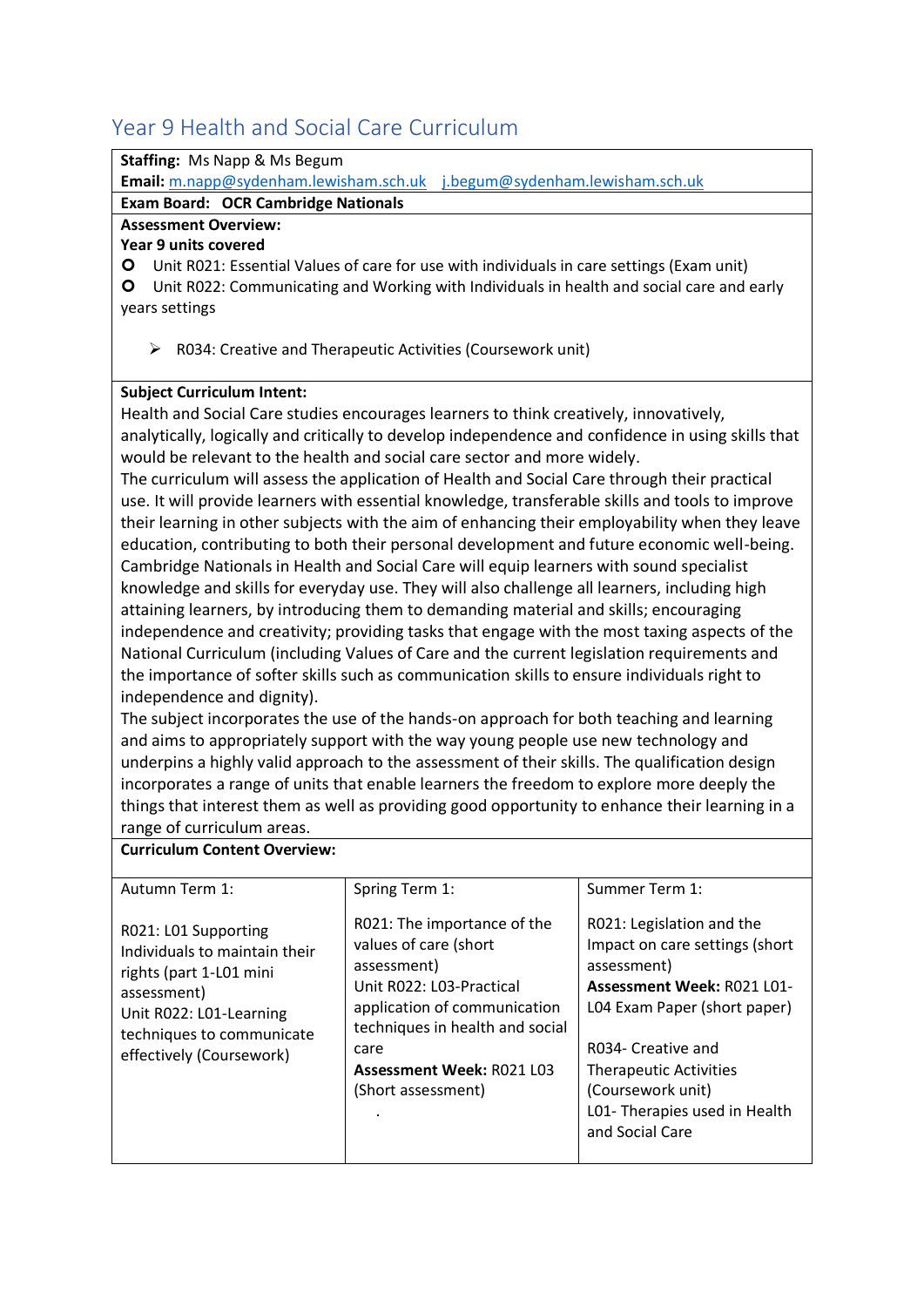| Autumn Term 2:                                                                                                                           | Spring Term 2:                                                                                      | Summer Term 2:                 |
|------------------------------------------------------------------------------------------------------------------------------------------|-----------------------------------------------------------------------------------------------------|--------------------------------|
| R021: L01 Supporting                                                                                                                     |                                                                                                     |                                |
| Individuals to maintain their                                                                                                            | R021: The importance of the                                                                         | R021: Personal Hygiene, safety |
| rights (part 2-short                                                                                                                     | values of care (Mini-                                                                               | and security measures to       |
| assessment)                                                                                                                              | assessment)                                                                                         | protect individuals            |
| Unit R022: L02- Personal                                                                                                                 |                                                                                                     | (Application)                  |
| qualities that contribute to                                                                                                             | Unit R022: L03-Practical                                                                            |                                |
| effective care (coursework)                                                                                                              | application of communication                                                                        | R034- Creative and             |
|                                                                                                                                          | techniques in health and social                                                                     | <b>Therapeutic Activities</b>  |
|                                                                                                                                          | care                                                                                                | (Coursework unit)              |
|                                                                                                                                          |                                                                                                     | L02-Creative Activities and    |
|                                                                                                                                          |                                                                                                     | their benefits                 |
| How will your child be assessed in the Summer Term?                                                                                      | Your child will be assessed through undertaking a short exam paper for RO21 and ongoing             |                                |
| coursework for RO34                                                                                                                      |                                                                                                     |                                |
|                                                                                                                                          | Summer Term Assessment Revision Topics (students will be given detailed checklists):                |                                |
| R021-                                                                                                                                    |                                                                                                     |                                |
| L03-Understand how legislation impacts on care settings                                                                                  |                                                                                                     |                                |
|                                                                                                                                          | L04-Understand how personal hygiene, safety and security measures protect individuals               |                                |
|                                                                                                                                          |                                                                                                     |                                |
| R034- Creative and Therapeutic Activities (Coursework unit)                                                                              |                                                                                                     |                                |
| L01- Therapies used in Health and Social Care                                                                                            |                                                                                                     |                                |
| L02-Creative Activities and their benefits                                                                                               |                                                                                                     |                                |
|                                                                                                                                          |                                                                                                     |                                |
| What can you do to support your child?                                                                                                   |                                                                                                     |                                |
|                                                                                                                                          |                                                                                                     |                                |
| $\triangleright$ You can support your child in managing their coursework deadlines                                                       |                                                                                                     |                                |
| $\triangleright$ Help them to access the wider reading and learning available on our Teams platform                                      |                                                                                                     |                                |
| Wider reading and useful web-sites or activities to support learning:                                                                    |                                                                                                     |                                |
| <b>Websites</b>                                                                                                                          |                                                                                                     |                                |
| www.ageuk.org.uk                                                                                                                         |                                                                                                     |                                |
| www.alzheimers.org.uk                                                                                                                    |                                                                                                     |                                |
| www.autism.org.uk                                                                                                                        |                                                                                                     |                                |
| www.banardos.org.uk                                                                                                                      |                                                                                                     |                                |
| www.mencap.org.uk                                                                                                                        |                                                                                                     |                                |
| www.nhs.uk                                                                                                                               |                                                                                                     |                                |
| www.nhs.uk/conditions                                                                                                                    |                                                                                                     |                                |
| www.mind.org.uk                                                                                                                          |                                                                                                     |                                |
| www.makaton.org                                                                                                                          |                                                                                                     |                                |
| www.rnib.org.uk                                                                                                                          |                                                                                                     |                                |
| www.scie.org.uk                                                                                                                          |                                                                                                     |                                |
| <b>Books</b>                                                                                                                             |                                                                                                     |                                |
| Fisher, A Blackmore, C., McKie, S Riley, M., Seamons, S. and Tyler, M (2012) Applied AS Health &                                         |                                                                                                     |                                |
| Social Care Student Book for OCR. Oxford<br>Butler, S. J. (2004) Hearing and sight loss- A Handbook for Professional Carers, Age Concern |                                                                                                     |                                |
| England.                                                                                                                                 |                                                                                                     |                                |
|                                                                                                                                          | Moss, B. (2015) Communication Skills in Health and Social Care (3rd edition), Sage Publications Ltd |                                |
| Social Care Book 1. Pearson.                                                                                                             | Moonie, N., Aldworth, ., Billingham, M. and Talman, H (2010) BTEC Level 3 National Health &         |                                |
|                                                                                                                                          |                                                                                                     |                                |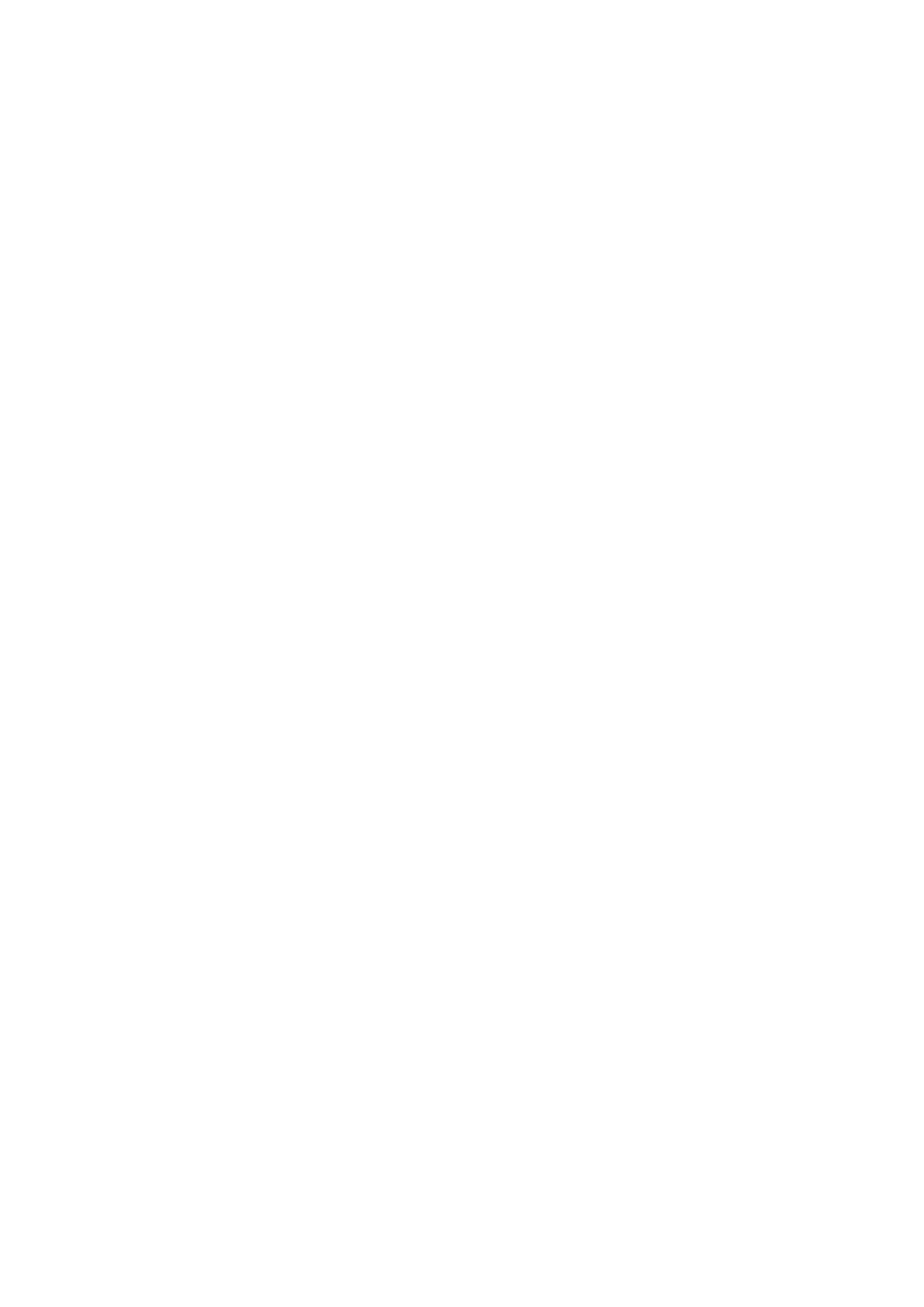# <span id="page-29-0"></span>Year 9 Sociology Curriculum

**Staffing:**

**H Altinok Email: h.altinok@sydenham.lewisham.sch.uk**

### **Exam Board: AQA**

### **Assessment Overview:**

- **Autumn 1:**The Sociological Approach
- **Autumn 2:** Social structures, social processes and social issues

### **Assessment Week: Exam Paper (short version)**

- **Spring 1:** Sociological research methods
- **Spring 2:** Sociological research methods

### **Assessment Week: Exam Paper on Sociological research methods**

- **Summer 1:**Families
- **Summer 2:**Families

### **Assessment week: End of year 9 paper which included all content taught in year 9. Subject Curriculum Intent**

**Topic: The Sociological Approach / Social structures, social processes and social issues** For each topic area students are asked to critically evaluate and compare and contrast theories or explanations, including the key features of each theory or explanation in the context of a specific topic and area of sociology. Students are expected to demonstrate knowledge and understanding of key sociological theories by reading and responding to extracts which illustrate the different views of sociologists. They should be able to critically analyse and evaluate how the issues have been interpreted by these sociologists. For each topic area students are expected to demonstrate an understanding of relevant methods and methodological issues, for example the use of official statistics, qualitative and quantitative approaches and the use of mixed methods. They will explore and debate contemporary social issues in order to be able to challenge everyday understandings of social phenomena from a sociological perspective. The knowledge, understanding and skills they develop will provide a basis for further study and career choices.

### **Topic: Sociological research methods:**

In the context of the various social structures, social processes and social issues detailed in the specification, students should be able to:

- identify, describe and explain various methods and methodological issues
- identify and explain the advantages and disadvantages, strengths and weaknesses of
- a particular method for a specific area of research
- demonstrate an understanding of the process of research design for a specific area of research, including practical difficulties and ethical issues
- demonstrate an understanding of the relevance and usefulness of various primary and secondary sources for a specific area of research
- demonstrate the ability to interpret data presented in a variety of forms.

### **Families:**

- Differing views of the functions of families.
- Parsons functionalist perspective on primary socialisation and the stabilisation of adult personalities.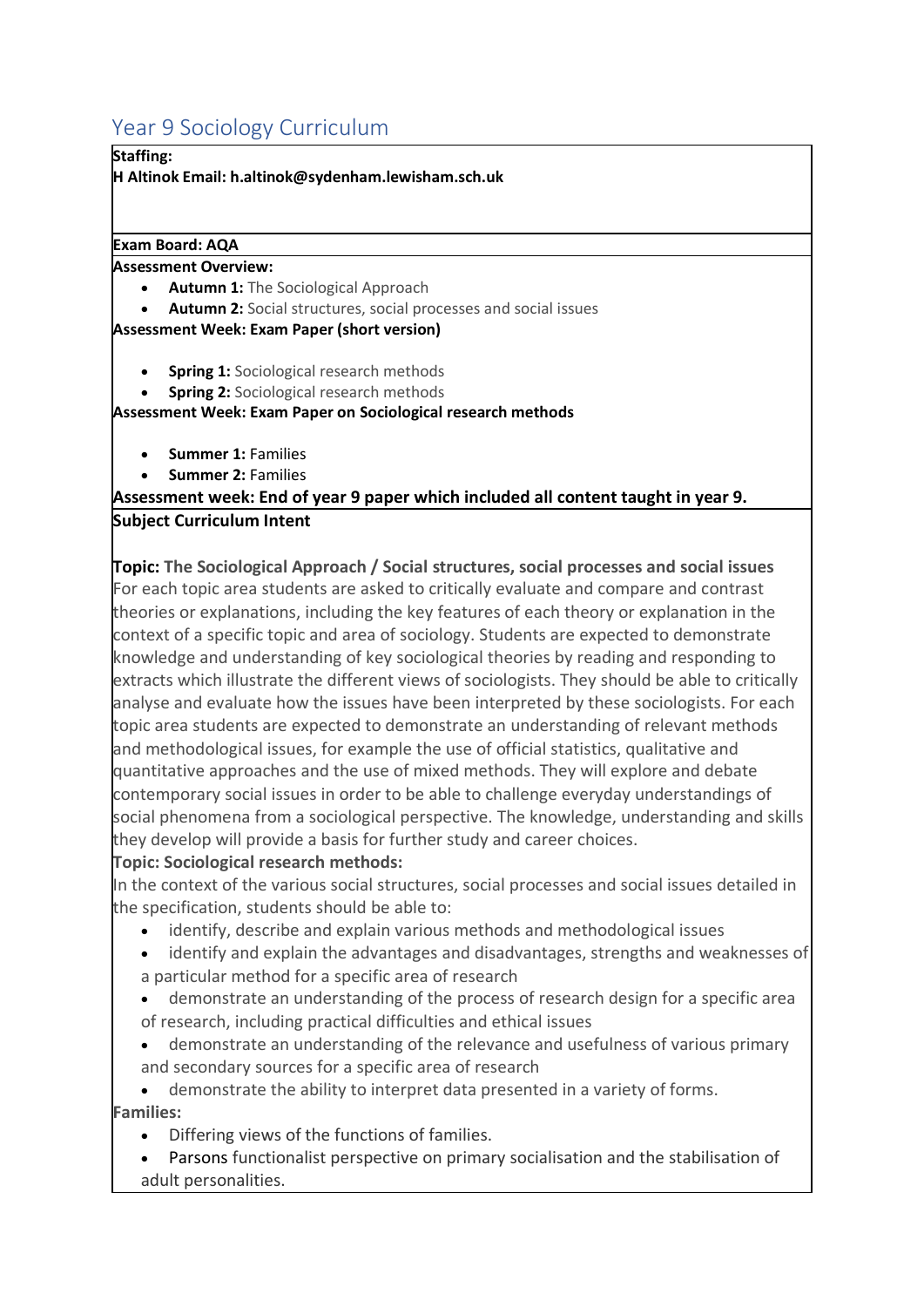- How family forms differ in the UK and within a global context.
- The work of the Rapoports on family diversity.
- Different views of conjugal role relationships.
- The feminist perspective of Oakley on the idea of the conventional family.
- Changing relationships within families.
- How relationships within families have changed over time.

The theory of the symmetrical family and the principle of stratified diffusion developed from the functionalist perspective of Willmott and Young.

• Different criticisms of families (isolation and unrealistic idealisation, loss of traditional functions, lack of contact with wider kinship networks, the status and role of women within families, marital breakdown, dysfunctional families).

• The work of Zaretsky on developments in families from a Marxist perspective and Delphy and Leonard's feminist critique of families.

• Changes in the pattern of divorce in Britain since 1945 and the consequences of divorce for family members and structures.

| Spring Term 1:<br>Sociological research methods                                                                                                                                                                                   | Summer Term 1:                    |
|-----------------------------------------------------------------------------------------------------------------------------------------------------------------------------------------------------------------------------------|-----------------------------------|
|                                                                                                                                                                                                                                   | Families                          |
| Spring Term 2:<br>Social structures, social processes Sociological research methods                                                                                                                                               | Summer Term 2:<br><b>Families</b> |
| How will your child be assessed in the Summer Term?<br>Sociological research methods - Mid unit and end of unit short written assessments<br>Summer Term Assessment Revision Topics (students will be given detailed checklists): |                                   |
|                                                                                                                                                                                                                                   |                                   |

- Qualitative and quantitative methods
- Different types of data
- Primary and secondary sources
- Interpretation of data
- Practical issues
- Ethical issues

### **What can you do to support your child in Sociology?**

Encourage them to get into the habit of revision.

Encourage them to read outside of the classroom through wider reading.

**Wider reading and useful web-sites or activities to support learning:**

[AQA | Sociology | GCSE | Sociology](https://www.aqa.org.uk/subjects/sociology/gcse/sociology-8192)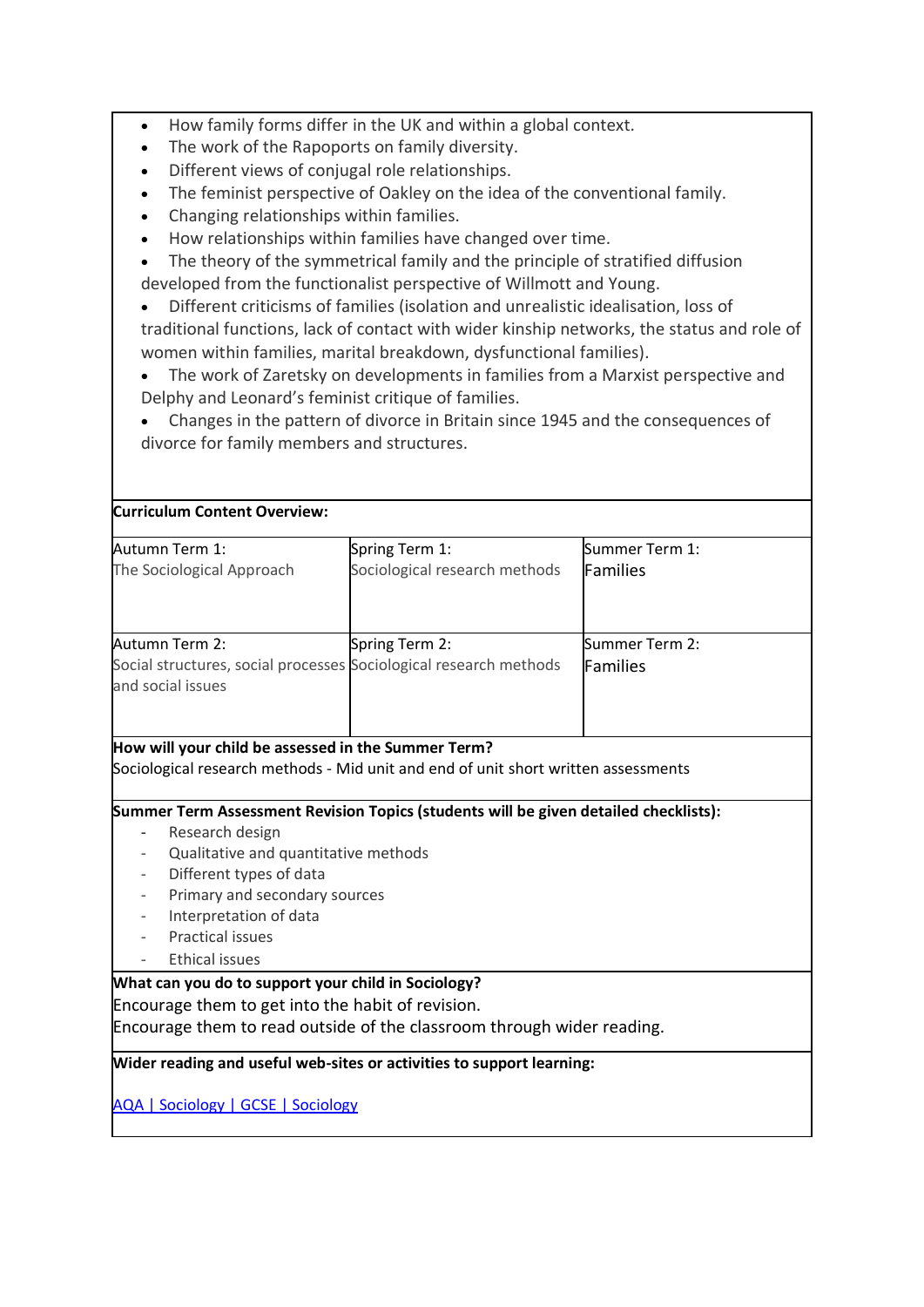# <span id="page-31-0"></span>Year 9 Textiles Curriculum

| TCAL DI TCALIICS CUITICUIUITI                                                                         |                                                                                                 |                                                                                                                                                                                                               |  |
|-------------------------------------------------------------------------------------------------------|-------------------------------------------------------------------------------------------------|---------------------------------------------------------------------------------------------------------------------------------------------------------------------------------------------------------------|--|
| <b>Staffing: Ms Forbes and Ms Winters</b>                                                             |                                                                                                 |                                                                                                                                                                                                               |  |
| Exam Board: AQA (course code 8552)                                                                    | Email: c.forbes@sydenham.lewisham.sch.uk a.winters@sydenham.lewisham.sch.uk                     |                                                                                                                                                                                                               |  |
| <b>Assessment Overview:</b>                                                                           |                                                                                                 |                                                                                                                                                                                                               |  |
|                                                                                                       |                                                                                                 |                                                                                                                                                                                                               |  |
| Low-stakes quizzes and tests                                                                          |                                                                                                 |                                                                                                                                                                                                               |  |
|                                                                                                       | Design work being assessed by the teacher at the end of the design process.                     |                                                                                                                                                                                                               |  |
| Practical activities being monitored by the teacher and assessed on criteria of skills shown, working |                                                                                                 |                                                                                                                                                                                                               |  |
| safely, quality control and quality of finish.                                                        |                                                                                                 |                                                                                                                                                                                                               |  |
| <b>Subject Curriculum Intent:</b>                                                                     |                                                                                                 |                                                                                                                                                                                                               |  |
|                                                                                                       |                                                                                                 | We aim to foster an environment in which students can express their creativity and make their ideas<br>a reality through exercising the practical skills we teach them in the textiles workroom. The focus is |  |
|                                                                                                       | on investigation, experimentation and evaluation, leading to improved high quality products and |                                                                                                                                                                                                               |  |
|                                                                                                       | more independent learning of knowledge and skills. Students will gain a deeper understanding of |                                                                                                                                                                                                               |  |
| the impact their choices, as a designer, can have on society and the wider world.                     |                                                                                                 |                                                                                                                                                                                                               |  |
| Curriculum Content Overview:                                                                          |                                                                                                 |                                                                                                                                                                                                               |  |
|                                                                                                       |                                                                                                 |                                                                                                                                                                                                               |  |
| Autumn Term 1:                                                                                        | Spring Term 1:                                                                                  | Summer Term 1:                                                                                                                                                                                                |  |
| Project: Patchwork bag                                                                                | Project: Little black dress                                                                     | Project: Belt or collar                                                                                                                                                                                       |  |
| Health and safety                                                                                     | Materials properties<br>$\bullet$                                                               | Design strategies                                                                                                                                                                                             |  |
| <b>Fabric construction</b>                                                                            | Fairtrade                                                                                       | Decorative techniques                                                                                                                                                                                         |  |
| Marking and cutting out                                                                               | 3D communication<br>$\bullet$                                                                   | 2D to 3D development                                                                                                                                                                                          |  |
| Seams                                                                                                 | Decorative techniques<br>$\bullet$                                                              | Client investigation                                                                                                                                                                                          |  |
| Other designers                                                                                       | <b>Fabric finishes</b>                                                                          |                                                                                                                                                                                                               |  |
| <b>Environmental issues</b>                                                                           |                                                                                                 |                                                                                                                                                                                                               |  |
| Industrial processes                                                                                  |                                                                                                 |                                                                                                                                                                                                               |  |
| Design communication                                                                                  |                                                                                                 |                                                                                                                                                                                                               |  |
| Product analysis                                                                                      |                                                                                                 |                                                                                                                                                                                                               |  |
| Autumn Term 2:                                                                                        | Spring Term 2:                                                                                  | Summer Term 2:                                                                                                                                                                                                |  |
| <b>Continuation of Patchwork bag</b>                                                                  | <b>Continuation of Little black</b>                                                             | <b>Continuation of belt or collar</b>                                                                                                                                                                         |  |
| project                                                                                               | dress project                                                                                   | project                                                                                                                                                                                                       |  |
|                                                                                                       | Continue project                                                                                | Continue project                                                                                                                                                                                              |  |
| Continue project                                                                                      | Fabric manipulation                                                                             | Manufacturing processes                                                                                                                                                                                       |  |
| <b>Quality control</b>                                                                                | Industrial processes                                                                            | and records                                                                                                                                                                                                   |  |
| Colourways                                                                                            | Sustainability and                                                                              | Iterative design process                                                                                                                                                                                      |  |
| Smart fabrics                                                                                         | lifecycle                                                                                       |                                                                                                                                                                                                               |  |
| Linings                                                                                               |                                                                                                 |                                                                                                                                                                                                               |  |
| Selecting components                                                                                  |                                                                                                 |                                                                                                                                                                                                               |  |
| How will your child be assessed in the Autumn Term?                                                   |                                                                                                 |                                                                                                                                                                                                               |  |
|                                                                                                       | 50% practical assessment: Processes, accuracy, safety and independence                          |                                                                                                                                                                                                               |  |
| 50% short test on Textiles theory                                                                     |                                                                                                 |                                                                                                                                                                                                               |  |
| <b>Autumn Term Assessment Revision Topics</b>                                                         |                                                                                                 |                                                                                                                                                                                                               |  |
| Health and safety                                                                                     |                                                                                                 |                                                                                                                                                                                                               |  |
| <b>Fabric construction</b>                                                                            |                                                                                                 |                                                                                                                                                                                                               |  |
| <b>Environmental issues</b>                                                                           |                                                                                                 |                                                                                                                                                                                                               |  |
| <b>Smart fabrics</b>                                                                                  |                                                                                                 |                                                                                                                                                                                                               |  |
| Selecting components                                                                                  |                                                                                                 |                                                                                                                                                                                                               |  |
| How will your child be assessed in the Spring Term?                                                   |                                                                                                 |                                                                                                                                                                                                               |  |
| 50% design & make assessment: Creativity, design development, making processes and precision          |                                                                                                 |                                                                                                                                                                                                               |  |
| 50% short test on Textiles theory                                                                     |                                                                                                 |                                                                                                                                                                                                               |  |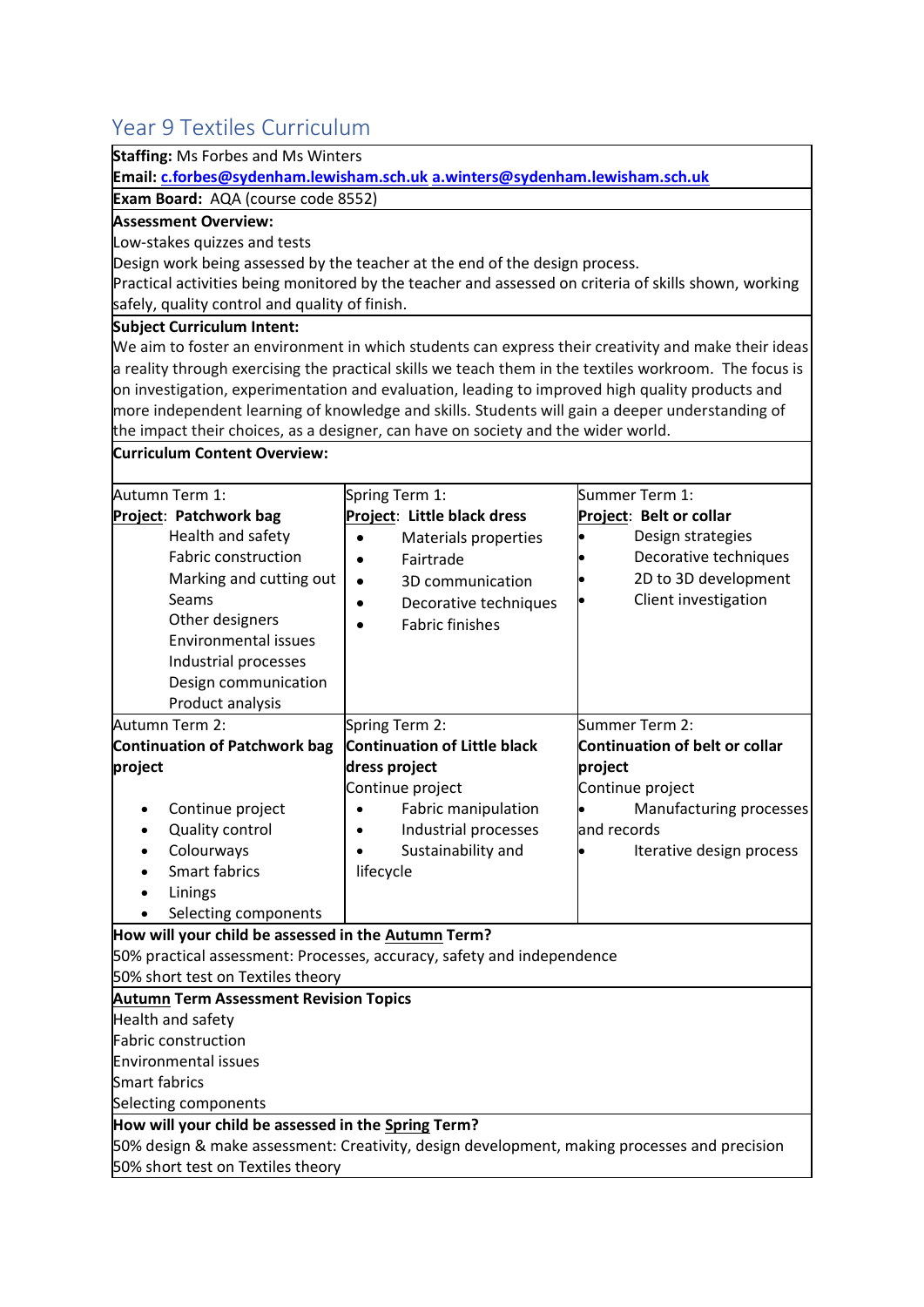#### **Summer Term Assessment Revision Topics**

Design strategies

Manufacturing processes

Client investigation

**What can you do to support your child in Textiles?**

Be aware of deadlines and check work occasionally to check that it is at an appropriate standard Discuss what has been happening in class and ask if they are having difficulties. Encourage your child to ask their teacher for help if they need it.

Familiarise yourself with school systems like Teams and ClassCharts so that you can be more involved in the online uploading of assignments etc

Contact Ms Winters if you have any queries or concerns

**Wider reading and useful web-sites or activities to support learning:**

**Websites** www.technologystudent.com BBC bitesize Seneca learning

www.technologystudent.com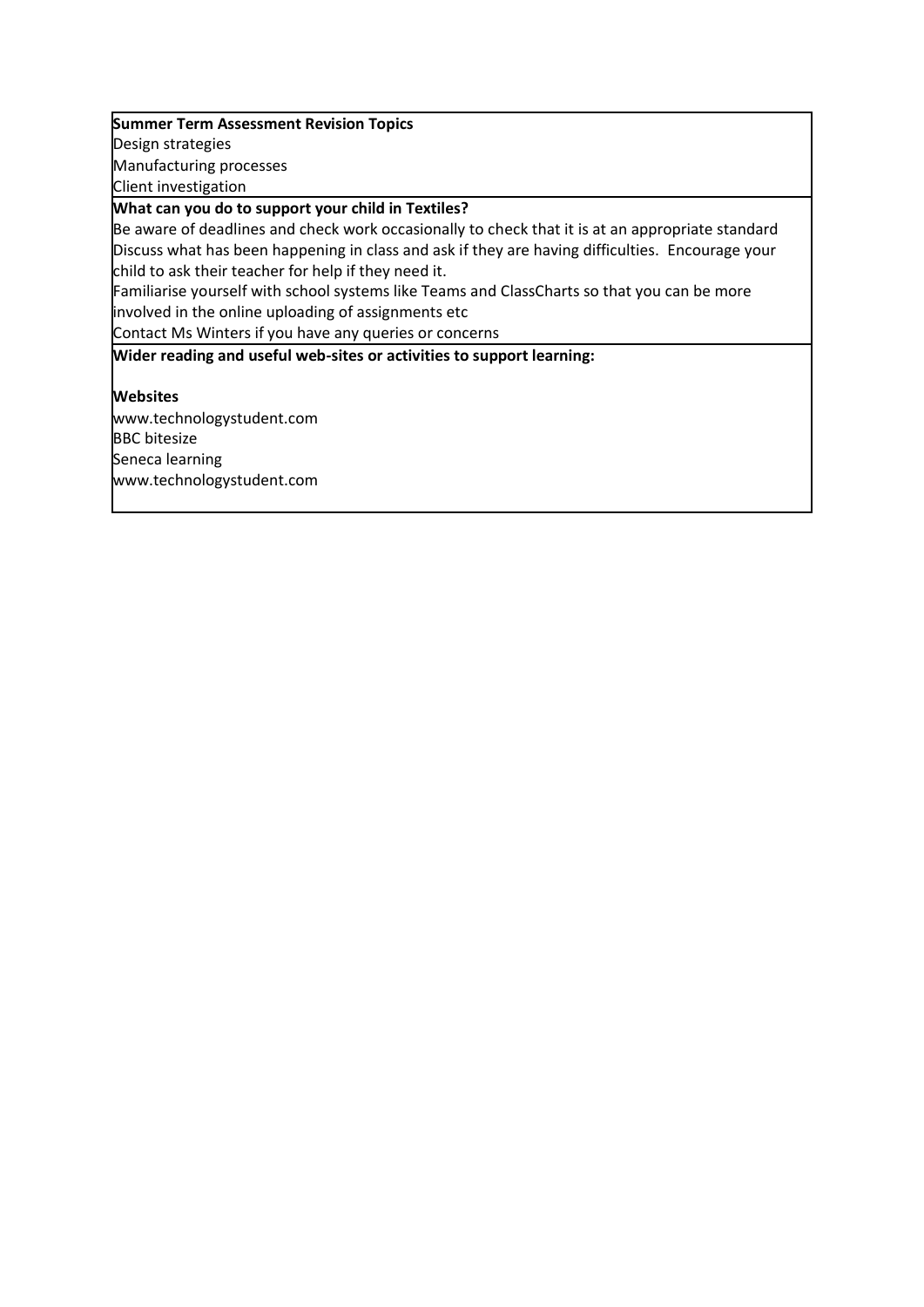# <span id="page-33-0"></span>Year 9 Product Design Curriculum

### **Staffing:** Mr Bima

**Email:** d.bima@sydenham.lewisham.sch.uk

**Exam Board:** AQA (course code 8552)

### **Assessment Overview:**

Low-stakes quizzes and tests

Design work being assessed by the teacher at the end of the design process.

Practical activities being monitored by the teacher and assessed on criteria of skills shown, working safely, quality control when working and quality of finish.

### **Subject Curriculum Intent:**

We aim to foster an environment in which students can express their creativity and make their ideas a reality through exercising the skills we teach them in the workshop. The focus is on experimentation and analysis of successes and mishaps, leading to improved products and more independent learning of knowledge and skills.

#### **Curriculum Content Overview:**

|                | Autumn Term 1:                                                                                                                                                                                              | Spring Term 1:                                                                                                                                                                                                           | Summer Term 1:                                                                                                                                                                                                                                         |
|----------------|-------------------------------------------------------------------------------------------------------------------------------------------------------------------------------------------------------------|--------------------------------------------------------------------------------------------------------------------------------------------------------------------------------------------------------------------------|--------------------------------------------------------------------------------------------------------------------------------------------------------------------------------------------------------------------------------------------------------|
| <b>Keyring</b> | Project: CAD v Traditional<br>Physical properties of<br>materials<br><b>Mechanical properties of</b><br>materials<br>Overview of polymers<br>Bending polymers<br>Intro to CAD/CAM<br>CAD/CAM vs traditional | Project: Chocolate Product-<br><b>Packaging</b><br>Inclusive design (eg<br>Braille on packaging)<br>Paper & Card over<br>overview<br>Offset Lithography<br><b>Assessment Content for</b><br><b>Assessment Fortnight:</b> | <b>Project: Box of Tricks Speaker</b><br>Automation in<br>manufacture (eg pick and<br>place assembly, flow<br>soldering)<br>Impact of new<br>technology on society<br>Finite vs non-finite<br>resources<br>Maths - area & volume<br>Client interview & |
|                | methods<br>Systems diagrams<br>(manufacturing logs)<br>Oblique sketching<br>Thick/thin lines                                                                                                                | Product Analysis (taught<br>beforehand, then 'low-<br>stakes' tested in lesson<br>time)<br>Practical Skills: drawing<br>packaging nets in class                                                                          | market research                                                                                                                                                                                                                                        |
|                | Autumn Term 2:                                                                                                                                                                                              | Spring Term 2:                                                                                                                                                                                                           | Summer Term 2:                                                                                                                                                                                                                                         |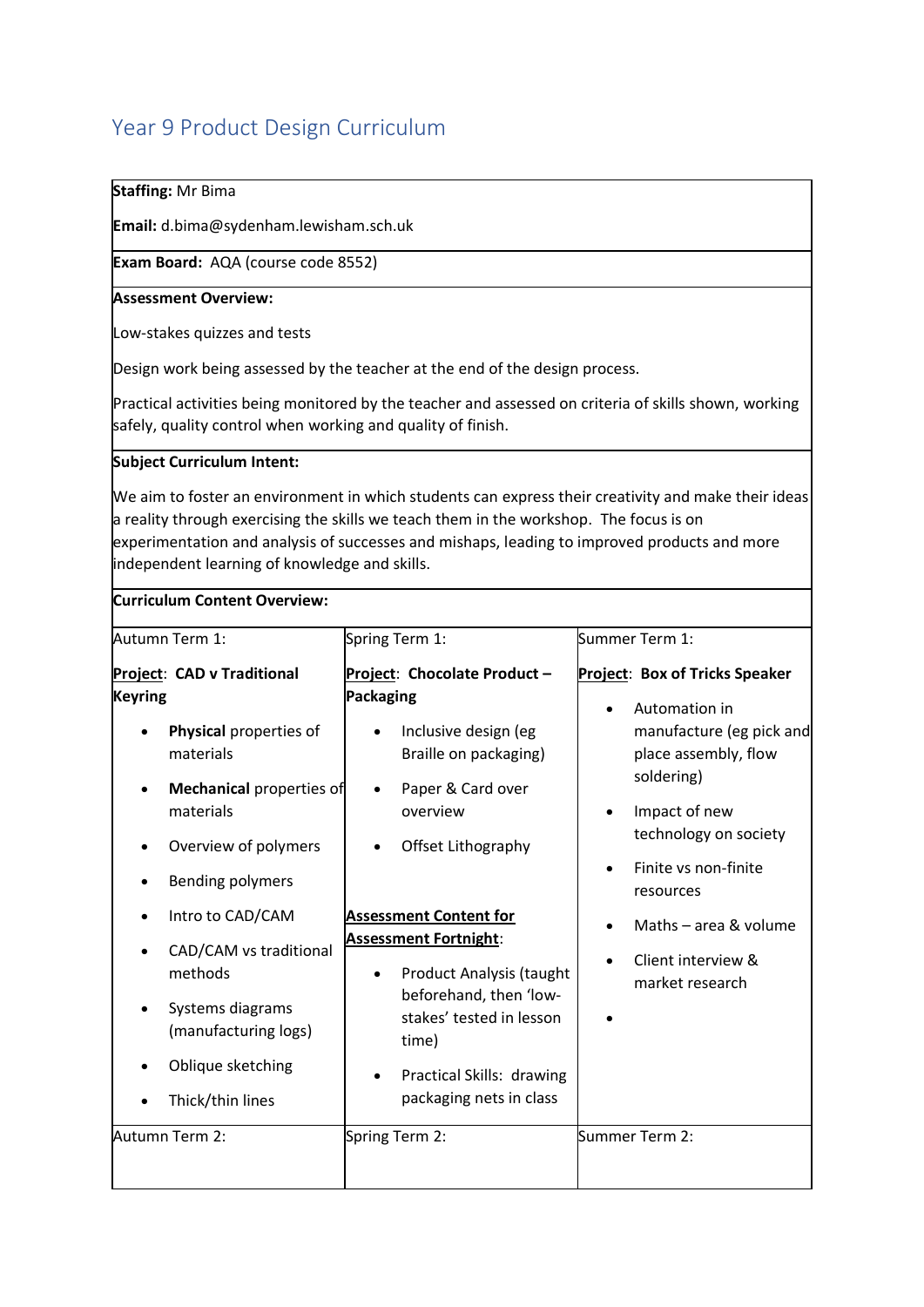| Project: Chocolate Product-                                                                                                                                                                                                                                                                                                                                                                           | Continue project         | Continue project                               |
|-------------------------------------------------------------------------------------------------------------------------------------------------------------------------------------------------------------------------------------------------------------------------------------------------------------------------------------------------------------------------------------------------------|--------------------------|------------------------------------------------|
| <b>Vacuum-Formed Chocolate</b>                                                                                                                                                                                                                                                                                                                                                                        | 3 Rs & landfill & carbon | Product analysis                               |
| <b>Moulds</b>                                                                                                                                                                                                                                                                                                                                                                                         | footprint                | <b>Biomimetics</b>                             |
| Scales of production<br>(one-off, batch, mass)                                                                                                                                                                                                                                                                                                                                                        | Colour Wheel             |                                                |
| Woods overview                                                                                                                                                                                                                                                                                                                                                                                        | <b>Blow-Moulding</b>     | Systems and control:<br>Input, process, output |
| <b>H&amp;S</b> overview                                                                                                                                                                                                                                                                                                                                                                               | <b>Product Analysis</b>  | <b>Systems Diagrams</b>                        |
| Basic risk assessments                                                                                                                                                                                                                                                                                                                                                                                |                          | Creating and working to<br>a specification     |
| Oblique sketching                                                                                                                                                                                                                                                                                                                                                                                     |                          | Working to tolerances                          |
| Hatching                                                                                                                                                                                                                                                                                                                                                                                              |                          | QA & QC in manufacture                         |
| Vacuum-forming                                                                                                                                                                                                                                                                                                                                                                                        |                          |                                                |
| Laser-Cutting (decoration on<br>moulds                                                                                                                                                                                                                                                                                                                                                                |                          |                                                |
| How will your child be assessed in the Spring Term? Assessment will be based on a short test as<br>well as teacher assessment of design work and skills shown in manufacturing in the project so far<br>Spring Term Assessment Revision Topics (students will be given detailed checklists):<br>Theory content for revision will set at the time and handed out in class as well as being emailed out |                          |                                                |
| to students.                                                                                                                                                                                                                                                                                                                                                                                          |                          |                                                |
| What can you do to support your child in Product Design?                                                                                                                                                                                                                                                                                                                                              |                          |                                                |
| Be aware of deadlines and check work occasionally to check that it is at an appropriate standard                                                                                                                                                                                                                                                                                                      |                          |                                                |
| Discuss what has been happening in class and ask if they are having difficulties. Encourage your<br>child to ask Mr Bima for help if they need it.                                                                                                                                                                                                                                                    |                          |                                                |
| Familiarise yourself with school systems like Teams and ClassCharts so that you can be more<br>involved in the online uploading of assignments etc                                                                                                                                                                                                                                                    |                          |                                                |
| Contact Mr Bima if you have any queries or concerns                                                                                                                                                                                                                                                                                                                                                   |                          |                                                |
| Wider reading and useful web-sites or activities to support learning:                                                                                                                                                                                                                                                                                                                                 |                          |                                                |
| <b>YouTube channels</b>                                                                                                                                                                                                                                                                                                                                                                               |                          |                                                |
| How It's Made                                                                                                                                                                                                                                                                                                                                                                                         |                          |                                                |
| Product Design Maker                                                                                                                                                                                                                                                                                                                                                                                  |                          |                                                |
| Producttank                                                                                                                                                                                                                                                                                                                                                                                           |                          |                                                |
| <b>Websites</b>                                                                                                                                                                                                                                                                                                                                                                                       |                          |                                                |
| ww.technologystudent.com                                                                                                                                                                                                                                                                                                                                                                              |                          |                                                |
| <b>BBC</b> bitesize                                                                                                                                                                                                                                                                                                                                                                                   |                          |                                                |
|                                                                                                                                                                                                                                                                                                                                                                                                       |                          |                                                |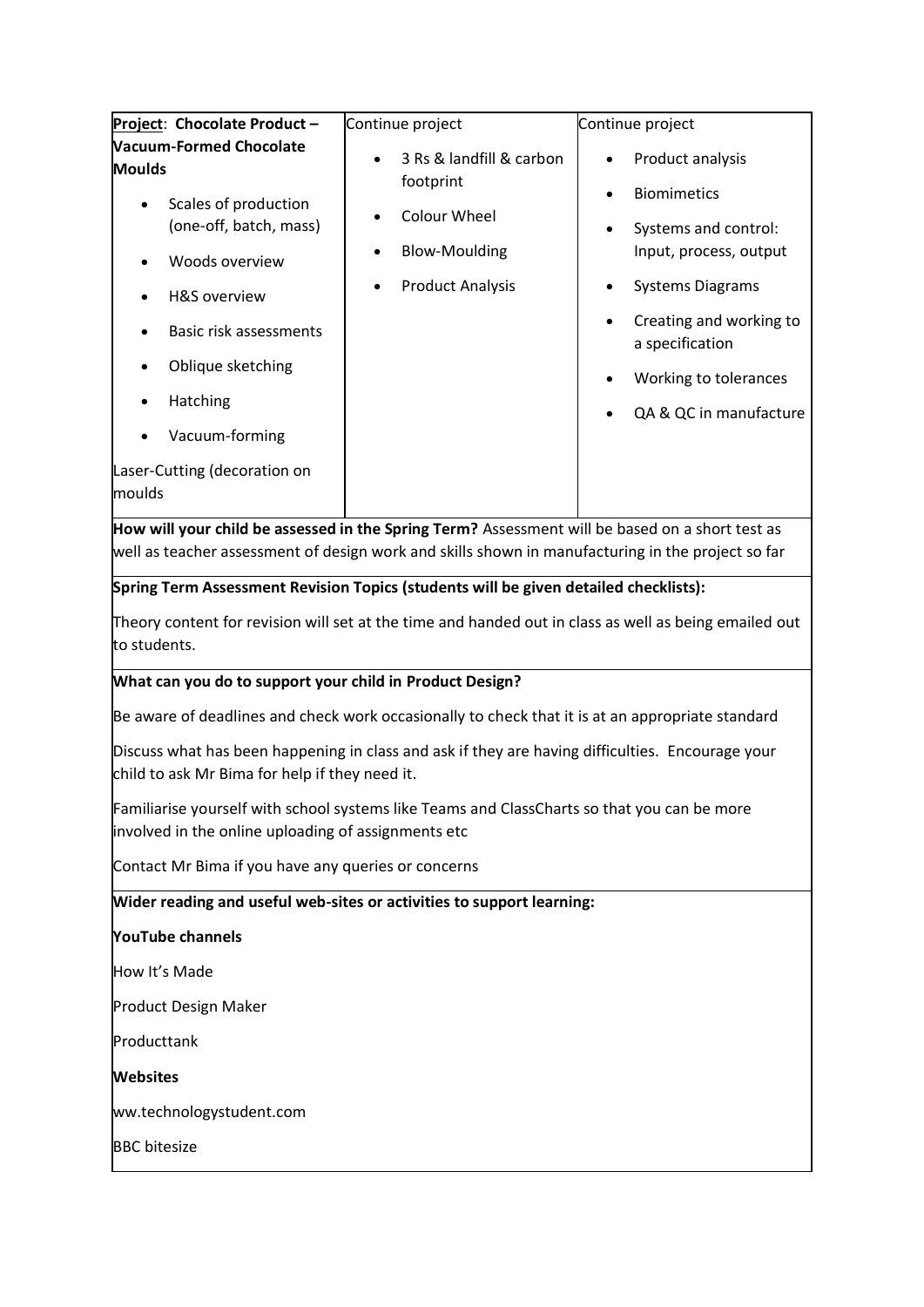# <span id="page-35-0"></span>Year 9 Media Studies Curriculum

### **Staffing: L Marcus**

**Email: l.marcus@sydenham.lewisham.sch.uk**

**Exam Board: Eduqas (part of WJEC)**

**Assessment Overview:**

**Autumn 1:** Media Language analysis of a film poster **Autumn 2:** Media Language analysis of a magazine front page **Spring 1:** Analysis of how social groups have been represented on magazine front covers **Assessment Week: Component 1 Exam Paper (short version) Spring 2:** Analysis of Media Language and Representations in film posters and print adverts **Summer 1:** Regulation of film (Media Industries) **Assessment Week: Component 1 Exam Paper (longer version) Summer 2:** How video games target audience groups and the ways in which audiences respond to video games (Media Audiences)

### **Subject Curriculum Intent**

**Curriculum Content Overview:**

Media Studies will help you to develop skills that you'll be able use in your other subjects such as critical thinking, analysis, research, planning, practical skills, time management, essay writing skills and more. As a GCSE Media Studies student, you will analyse how media products (like TV programmes and music videos) use images, sounds, language, and representations to create meaning. You will learn about the media industry and how the industry affects how media products are made. You will investigate media audiences, exploring the people who watch, read and consume the products, and considering how different people might be affected by media products differently, and why. In your practical work, you'll also be able to apply what you've learned about the media to the production of your own media products (such as magazine front covers/film posters).

| Autumn Term 1:         | Spring Term 1:                  | Summer Term 1:                                            |
|------------------------|---------------------------------|-----------------------------------------------------------|
| <b>GCSE</b> Induction  | Component 1:                    | Component 1: Newspapers, Film                             |
|                        | <b>Magazines and Newspapers</b> | Posters and Print Adverts                                 |
| Autumn Term 2:         | Spring Term 2:                  | Summer Term 2:                                            |
| Component 1: Magazines | Component 1: Newspapers         | <b>Media Industries and Audiences</b><br>– Film and Radio |
|                        |                                 |                                                           |

#### **How will your child be assessed in the Summer Term?**

Analysis of how media language is used to create meaning on the front page of The Guardian newspaper.

Analysis of how media language is used to create meaning on the film posters for Spectre and The Man With the Golden Gun, as well as print adverts for Quality Street and This Girl Can.

Analysis of how representations are created in newspaper, film poster and print advert texts.

**Summer Term Assessment Revision Topics (students will be given detailed checklists):**

Media Language key terms and how to apply Media Language when analysing the connotations of print texts: newspapers, film posters and print adverts.

Media language key terms and how they are used to explain representations of social groups and issues in newspaper, film poster and print advert texts.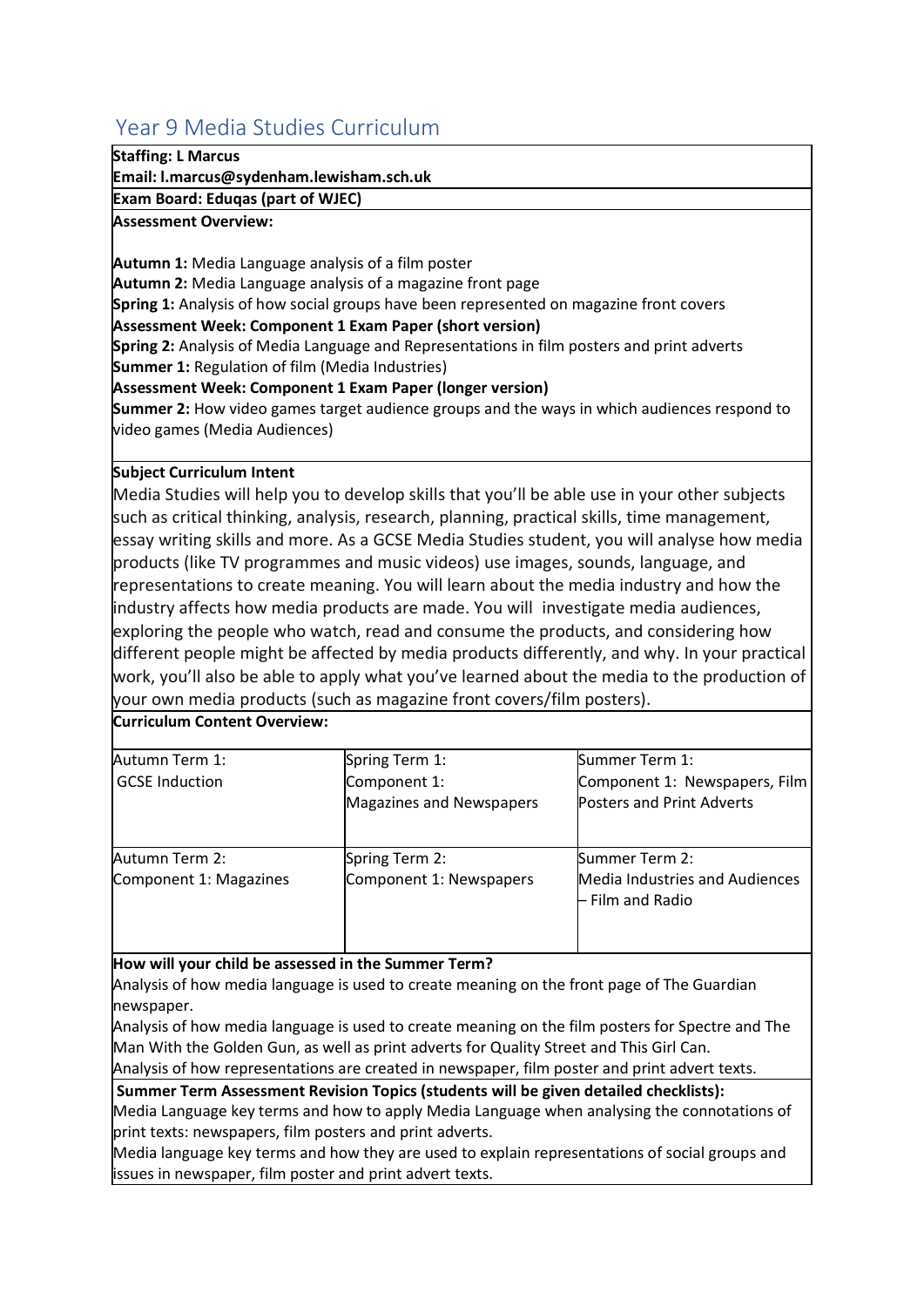#### **What can you do to support your child in Media?**

Ask your child to summarise the key ideas from a lesson; ask them to teach you a key idea/concept; look at examples of print texts (magazine front cover/newspaper front page/print advert/film poster, as well as the home page of a website) and ask your child to explain the meanings in the text using media language points; look at examples of moving image texts (extract from a TV programme/film trailer/music video) and ask your child to explain the meanings in the text using media language points; discuss how different groups in society may interpret a media text in different ways.

**Wider reading and useful web-sites or activities to support learning:** <https://www.bbc.co.uk/bitesize/subjects/ztnygk7> [https://www.eduqas.co.uk/qualifications/media-studies-gcse/#tab\\_overview](https://www.eduqas.co.uk/qualifications/media-studies-gcse/#tab_overview)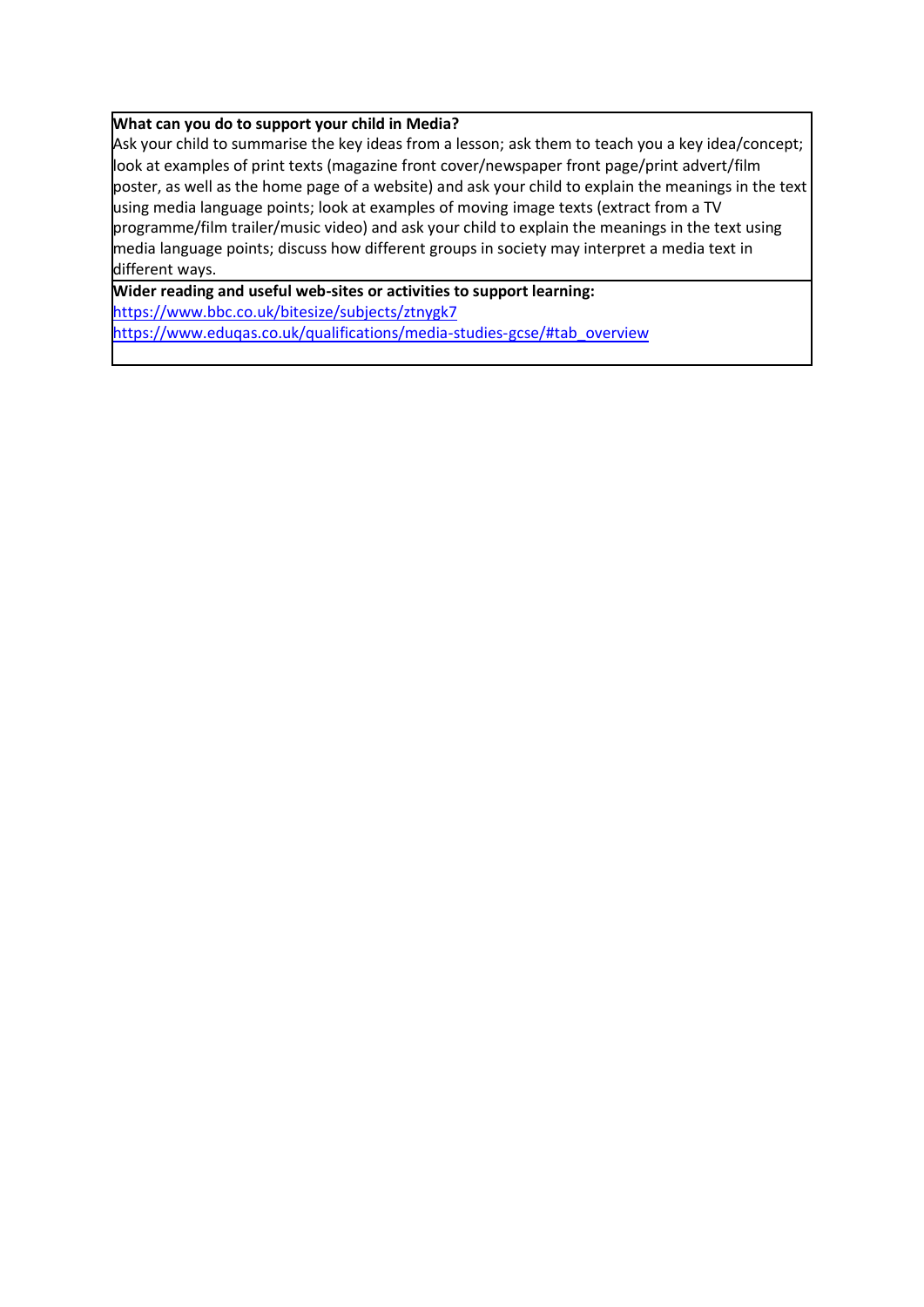# <span id="page-37-0"></span>Year 9 Child Development Curriculum

### **Staffing: Sinead Shirfield**

**Email: s.shirfield@sydenham.lewisham.sch.uk**

### **Exam Board: OCR Cambridge National**

### **Assessment Overview:**

### **3 units over 3 years**

Unit 1 – R018 Health and well-being for child development (exam)

Unit 2 - R020: Understand the equipment and nutritional needs of children from birth to five years (coursework)

Unit 3 - R020: Understand the development of a child from birth to five years (coursework)

### **Subject Curriculum:**

Child Development covers all aspects of child development and parental responsibility, from conception to five years. Students develop the essential theoretical knowledge and practical skills needed to create the best conditions for a child's development and well-being. This qualification will prepare students for further qualifications in Child Care, Health and Social Care, Psychology, Sociology and Biology.

### **Curriculum Content Overview:**

### **Unit 1:**

The first topic of study underpins all of the other learning in this qualification. Students will develop the essential knowledge and understanding in child development, covering reproduction, parental responsibility, antenatal care, birth, postnatal checks, postnatal provision, conditions for development, childhood illnesses and child safety. Knowledge gained would be of use for further studies in PHSE, Biology and other child development qualifications.

### **Unit 2:**

In the second topic of study, students will gain knowledge of the equipment needs of babies and young children and an understanding of the factors to be considered when choosing appropriate equipment to meet all of these needs. This topic will also cover nutrition and hygiene practices and students will be given the opportunity to investigate feeding solutions, comparing these to nutritional requirements and evaluating the outcomes. Evaluation skills are developed, which would be of use in further studies in a number of areas

### **Unit 3:**

In the third topic of study, students will gain an understanding of the development norms from birth to five years and the stages and benefits of play. Students will gain knowledge of, and skills in, developing activities to observe development norms in children up to the age of five. This topic will include researching, planning and carrying out activities with a child and observing and evaluating these activities, as well as comparing the child to the expected development norms. Researching, planning, observing and evaluating skills would be useful in further studies as these are transferable skills and could be applied to many subject areas.

| Autumn Term 1:            | Spring Term 1:                                              | Summer Term 1:                                                     |
|---------------------------|-------------------------------------------------------------|--------------------------------------------------------------------|
| Unit 1: Pre-conception    | Unit 2: Childhood accidents,<br>reasons why they happen and | Unit 1: Childhood illnesses and<br>how to meet the needs of an ill |
| Unit 1: Child safety      | how they can be prevented                                   | child                                                              |
| Autumn Term 2:            | Spring Term 2:                                              | Summer Term 2:                                                     |
| Unit 2: Choosing suitable | Unit 2: Government dietary                                  | Unit 1: Types of contraception                                     |
| essential equipment for a | recommendations, essential                                  | methods and their advantages                                       |
| childcare setting         | nutrients                                                   | and disadvantages                                                  |
|                           | Unit 2: Plan and preparing a                                |                                                                    |
|                           | feed/meal. How to evaluate                                  |                                                                    |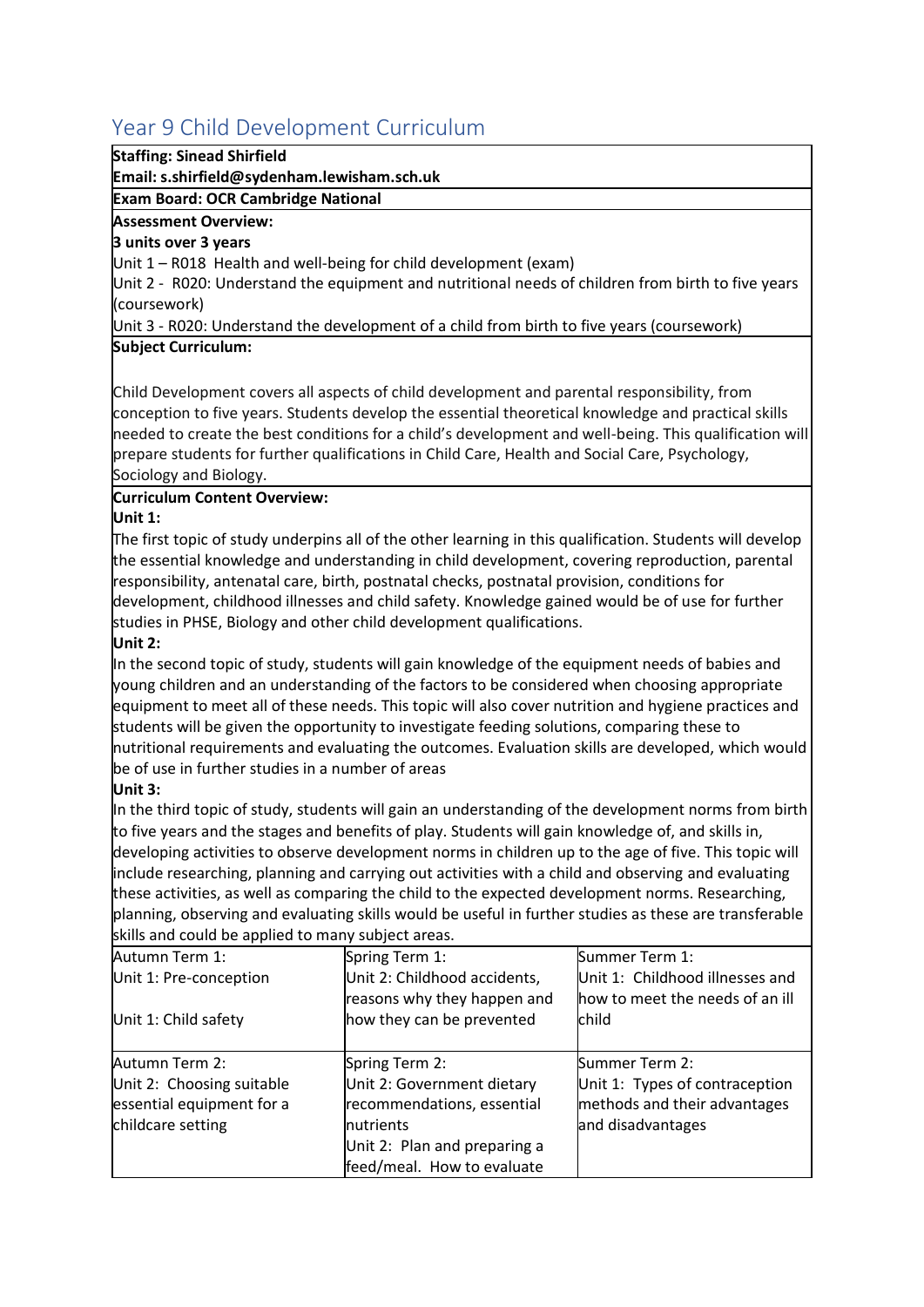|                                                                                                | planning and preparation of a                                                                  |  |  |
|------------------------------------------------------------------------------------------------|------------------------------------------------------------------------------------------------|--|--|
|                                                                                                | feed/meal                                                                                      |  |  |
|                                                                                                |                                                                                                |  |  |
| How will your child be assessed in the Summer Term?                                            |                                                                                                |  |  |
|                                                                                                | Your child will be assessed through undertaking a practical food preparation demonstration and |  |  |
| coursework assignments for Unit R019.                                                          |                                                                                                |  |  |
|                                                                                                | In unit RO18 your child will undertake 2 30-minute short assessments and homework tasks.       |  |  |
|                                                                                                | Summer Term Assessment Revision Topics (students will be given detailed checklists):           |  |  |
| <b>RO18:</b>                                                                                   |                                                                                                |  |  |
| LO4 – Childhood illnesses and a child safe environment                                         |                                                                                                |  |  |
|                                                                                                | LO1 - Reproduction and the roles and responsibilities of parenthood                            |  |  |
|                                                                                                |                                                                                                |  |  |
| What can you do to support your child?                                                         |                                                                                                |  |  |
| Ask child to recall what they learnt in their class                                            |                                                                                                |  |  |
|                                                                                                | Provide a quiet space (where possible) to complete homework tasks.                             |  |  |
|                                                                                                | Encourage child to attend 'Child Development Club' - an extra curriculum activity group        |  |  |
| offering one to one support for assessments. Provides an opportunity to practice for practical |                                                                                                |  |  |
| skills assessments (e.g bottle making).                                                        |                                                                                                |  |  |
|                                                                                                | Wider reading and useful web-sites or activities to support learning:                          |  |  |
|                                                                                                |                                                                                                |  |  |
| <b>Learn About Child Development   CDC</b>                                                     |                                                                                                |  |  |
| Baby and toddler safety - NHS (www.nhs.uk)                                                     |                                                                                                |  |  |
| <b>Child Accident Prevention Trust (capt.org.uk)</b>                                           |                                                                                                |  |  |
|                                                                                                | <b>Interactive Child Development Timeline   NHS GGC</b>                                        |  |  |
|                                                                                                | Cambridge National Level 1/2 Child Development. Author: Miranda Walker. ISBN:                  |  |  |
| 9781471899751                                                                                  |                                                                                                |  |  |

9781471899751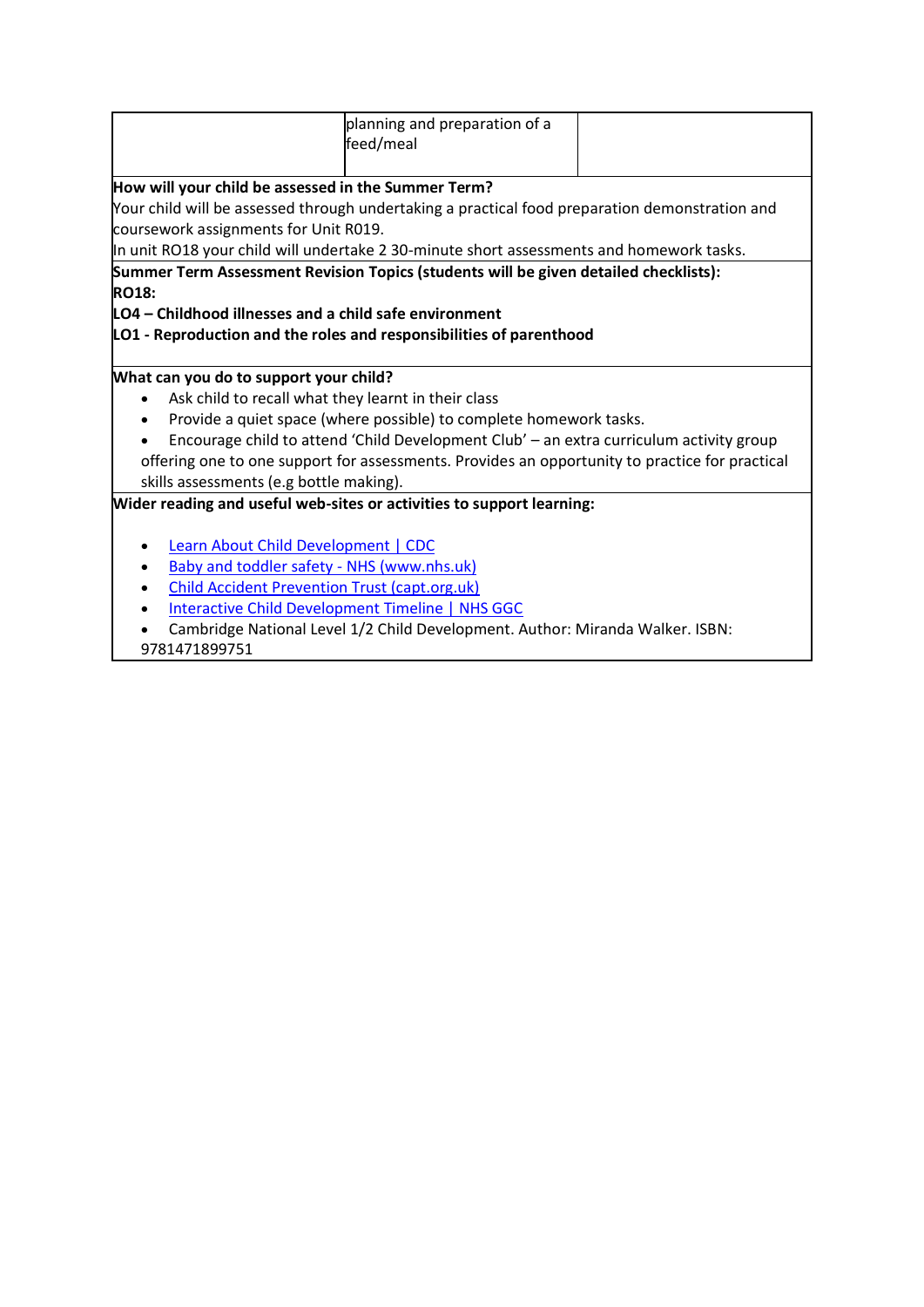# <span id="page-39-0"></span>Year 9 Music Curriculum

### **Sydenham School Year 9 GCSE Music Curriculum Guide**

|                                                                                                                                                                                                                                                                                                                                                                                                                                                                                                                                                                                                                                                                                                                                                                                                                                                                                                                                                                                                                                                                                                                                                                                                                                                                                                                                                                                         | Staffing: Joe Mathers and Ayesha Akkari                                             |                                                                            |  |
|-----------------------------------------------------------------------------------------------------------------------------------------------------------------------------------------------------------------------------------------------------------------------------------------------------------------------------------------------------------------------------------------------------------------------------------------------------------------------------------------------------------------------------------------------------------------------------------------------------------------------------------------------------------------------------------------------------------------------------------------------------------------------------------------------------------------------------------------------------------------------------------------------------------------------------------------------------------------------------------------------------------------------------------------------------------------------------------------------------------------------------------------------------------------------------------------------------------------------------------------------------------------------------------------------------------------------------------------------------------------------------------------|-------------------------------------------------------------------------------------|----------------------------------------------------------------------------|--|
|                                                                                                                                                                                                                                                                                                                                                                                                                                                                                                                                                                                                                                                                                                                                                                                                                                                                                                                                                                                                                                                                                                                                                                                                                                                                                                                                                                                         |                                                                                     |                                                                            |  |
|                                                                                                                                                                                                                                                                                                                                                                                                                                                                                                                                                                                                                                                                                                                                                                                                                                                                                                                                                                                                                                                                                                                                                                                                                                                                                                                                                                                         | Email: j.mathers@sydenham.lewisham.sch.uk a.akkari@sydenham.lewisham.sch.uk         |                                                                            |  |
| Exam Board: Eduqas                                                                                                                                                                                                                                                                                                                                                                                                                                                                                                                                                                                                                                                                                                                                                                                                                                                                                                                                                                                                                                                                                                                                                                                                                                                                                                                                                                      |                                                                                     |                                                                            |  |
| <b>Assessment Overview:</b>                                                                                                                                                                                                                                                                                                                                                                                                                                                                                                                                                                                                                                                                                                                                                                                                                                                                                                                                                                                                                                                                                                                                                                                                                                                                                                                                                             |                                                                                     |                                                                            |  |
| Component 1: Performing                                                                                                                                                                                                                                                                                                                                                                                                                                                                                                                                                                                                                                                                                                                                                                                                                                                                                                                                                                                                                                                                                                                                                                                                                                                                                                                                                                 |                                                                                     |                                                                            |  |
|                                                                                                                                                                                                                                                                                                                                                                                                                                                                                                                                                                                                                                                                                                                                                                                                                                                                                                                                                                                                                                                                                                                                                                                                                                                                                                                                                                                         | Internally assessed, externally moderated 30% of qualification A                    |                                                                            |  |
| Component 2: Composing                                                                                                                                                                                                                                                                                                                                                                                                                                                                                                                                                                                                                                                                                                                                                                                                                                                                                                                                                                                                                                                                                                                                                                                                                                                                                                                                                                  |                                                                                     |                                                                            |  |
|                                                                                                                                                                                                                                                                                                                                                                                                                                                                                                                                                                                                                                                                                                                                                                                                                                                                                                                                                                                                                                                                                                                                                                                                                                                                                                                                                                                         | Non-exam assessment: internally assessed, externally moderated 30% of qualification |                                                                            |  |
| Component 3: Appraising Written examination                                                                                                                                                                                                                                                                                                                                                                                                                                                                                                                                                                                                                                                                                                                                                                                                                                                                                                                                                                                                                                                                                                                                                                                                                                                                                                                                             |                                                                                     |                                                                            |  |
| 1 hour 15 minutes (approximately) 40% of qualification                                                                                                                                                                                                                                                                                                                                                                                                                                                                                                                                                                                                                                                                                                                                                                                                                                                                                                                                                                                                                                                                                                                                                                                                                                                                                                                                  |                                                                                     |                                                                            |  |
| <b>Subject Curriculum Intent</b>                                                                                                                                                                                                                                                                                                                                                                                                                                                                                                                                                                                                                                                                                                                                                                                                                                                                                                                                                                                                                                                                                                                                                                                                                                                                                                                                                        |                                                                                     |                                                                            |  |
| GCSE in Music offers a broad and coherent course of study which encourages learners to:<br>• engage actively in the process of music study<br>• develop performing skills individually and in groups to communicate musically with fluency<br>and control of the resources used<br>• develop composing skills to organise musical ideas and make use of appropriate resources<br>• recognise links between the integrated activities of performing, composing and appraising and<br>how this informs the development of music<br>• broaden musical experience and interests, develop imagination and foster creativity<br>• develop knowledge, understanding and skills needed to communicate effectively as musicians<br>• develop awareness of a variety of instruments, styles and approaches to performing and<br>composing<br>• develop awareness of music technologies and their use in the creation and presentation of<br>music<br>• recognise contrasting genres, styles and traditions of music, and develop some awareness of<br>musical chronology<br>• develop as effective and independent learners with enquiring minds<br>• reflect upon and evaluate their own and others' music<br>• engage with and appreciate the diverse heritage of music, in order to promote personal,<br>social, intellectual and cultural development.<br><b>Curriculum Content Overview:</b> |                                                                                     |                                                                            |  |
| Autumn Term 1 and 2                                                                                                                                                                                                                                                                                                                                                                                                                                                                                                                                                                                                                                                                                                                                                                                                                                                                                                                                                                                                                                                                                                                                                                                                                                                                                                                                                                     |                                                                                     | Summer Term 1 and 2                                                        |  |
|                                                                                                                                                                                                                                                                                                                                                                                                                                                                                                                                                                                                                                                                                                                                                                                                                                                                                                                                                                                                                                                                                                                                                                                                                                                                                                                                                                                         | Spring Term 1 and 2                                                                 |                                                                            |  |
| <b>Popular Music</b><br>Students will work as a group to                                                                                                                                                                                                                                                                                                                                                                                                                                                                                                                                                                                                                                                                                                                                                                                                                                                                                                                                                                                                                                                                                                                                                                                                                                                                                                                                | Solo Performance                                                                    | Jazz and Blues                                                             |  |
| perform a piece of Popular Music.                                                                                                                                                                                                                                                                                                                                                                                                                                                                                                                                                                                                                                                                                                                                                                                                                                                                                                                                                                                                                                                                                                                                                                                                                                                                                                                                                       | Students will develop their skills at<br>performing a solo (as a vocalist,          | Students will explore techniques and<br>conventions used in Jazz and Blues |  |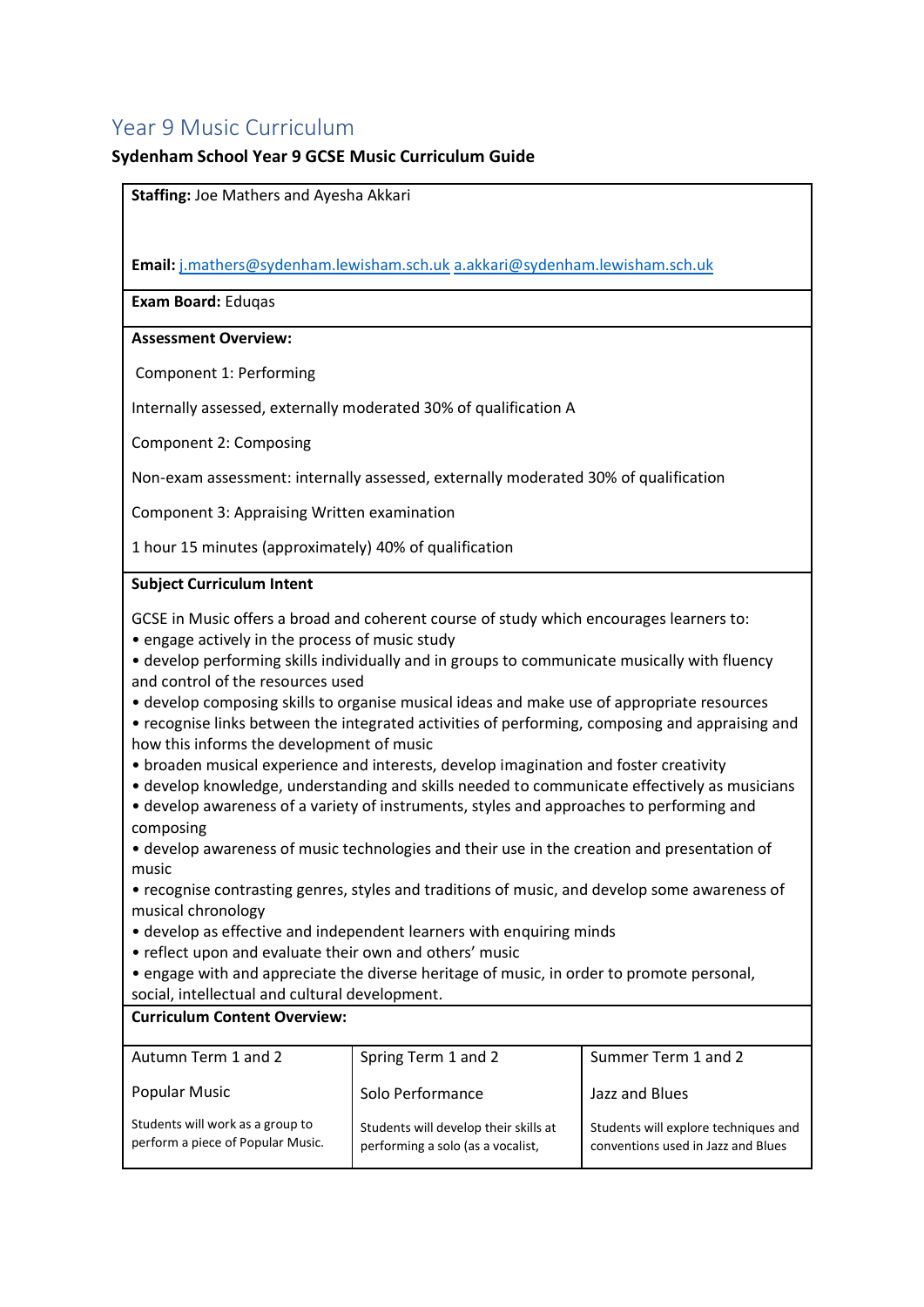| Students will explore rehearsal<br>techniques and typical band set up.                                                                                                             | pianist, guitarist or their chosen<br>instrument if they already play one)  | Class Concert                                                          |
|------------------------------------------------------------------------------------------------------------------------------------------------------------------------------------|-----------------------------------------------------------------------------|------------------------------------------------------------------------|
| Song Writing                                                                                                                                                                       | Pupils will explore techniques for<br>developing their skills and preparing | Students will select to specialise in<br>either solo performance or an |
| Students will learn how to write a<br>typical Pop/Rock song. They will<br>explore how to write a range of<br>musical layers as well as develop<br>their skills at using Music ICT. | a piece for performance.                                                    | ensemble and will prepare a piece in<br>their chosen field.            |

### **How will your child be assessed in the Summer Term?**

Students will be assessed in three areas of Performing, Composing and Listening. They will be asked to recognise the key musical layers, structure and texture in popular music.

**Summer Term Assessment Revision Topics (students will be given detailed checklists):** 

#### **Main concepts**

Popular song composition technique

Musical layers, for example: melody, bassline, harmony (chords) counter-melody and drum beat

Structure: Popular song forms

Music technology, for example: digital effects

Texture: For example: homophonic, polyphonic, melody and accompaniment

#### **What can you do to support your child in Music GCSE?**

Provide opportunities for your child to listen to music and talk to them about the musical instruments and elements they hear. Ask them to talk to you about how it makes them feel and what it is in the music that does that.

Encourage your child to look into more examples of the music we are studying at this time and to explore how the same or different musical elements are present in each piece.

**Wider reading and useful web-sites or activities to support learning:**

BBC BItesize KS4 Music Eduqas[: GCSE Music -](https://www.bbc.co.uk/bitesize/examspecs/zbmct39) Eduqas - BBC Bitesize

Exam Specification: [eduqas-gcse-music-spec-from-2016 \(28.04.15\)](https://www.eduqas.co.uk/media/by5boopf/eduqas-gcse-music-spec-from-2016-d.pdf)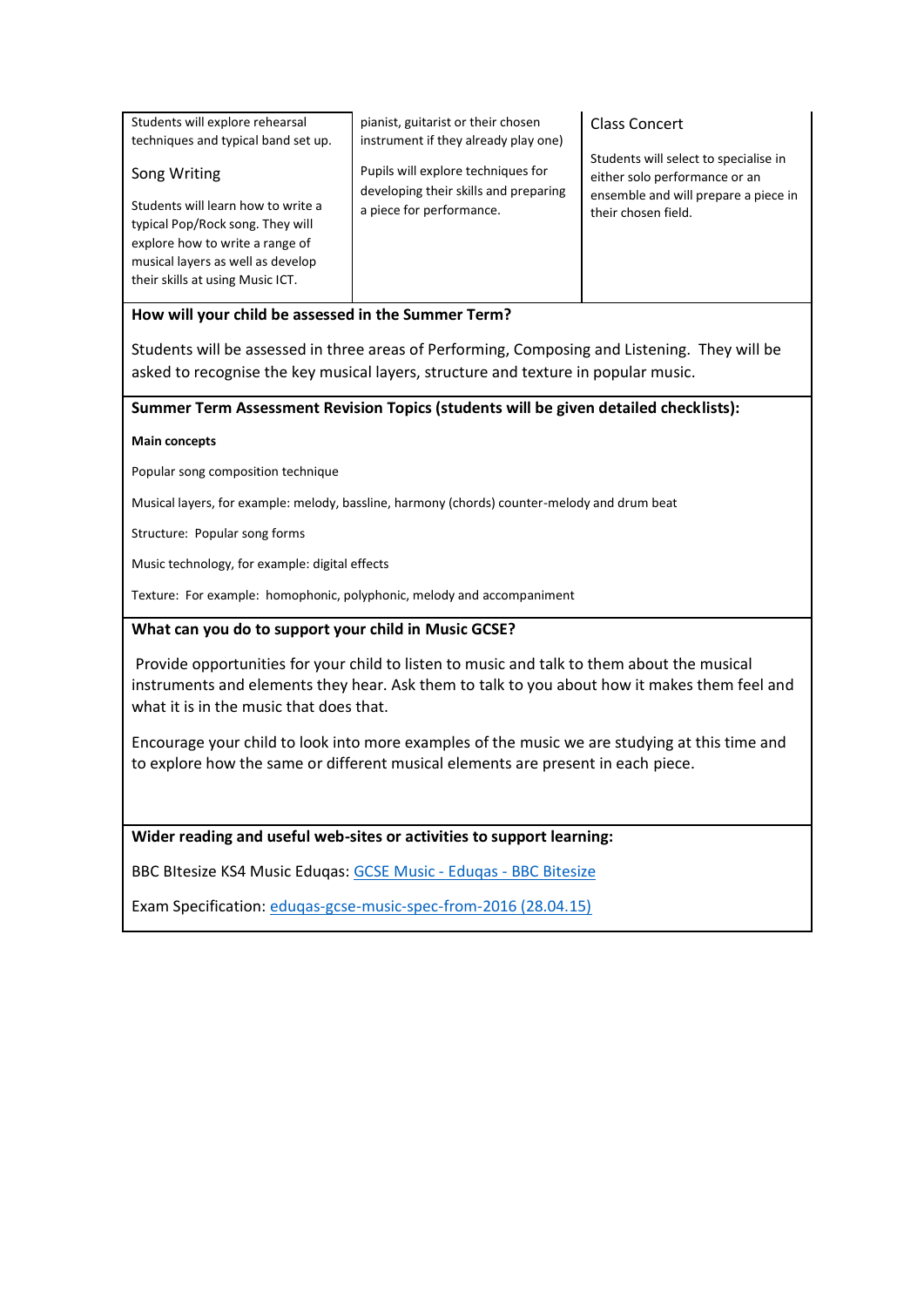# <span id="page-41-0"></span>Year 9 GCSE PE Curriculum

### **Sydenham School Year 9 GCSE PE Curriculum Guide**

### **Staffing:** Schakara Notice

**Email:** [a.fullilove@sydenham.lewisham.sch.uk](mailto:a.fullilove@sydenham.lewisham.sch.uk)

### **Exam Board:** Edexcel

### **Assessment Overview:**

- Low stakes assessments
- Component 1- Exam paper- 30%- 1 hour 45 minutes
- Component 3- Assessment in 3 chosen sports

### **Subject Curriculum Intent**

GCSE PE will equip students with the knowledge, understanding, skills and values they need to be able to develop and maintain their performance in physical activities. Students will also gain understanding of how physical activities benefit health, fitness and wellbeing.

Students will develop theoretical knowledge and understanding of the factors that underpin physical activity and sport and use this knowledge and understanding to improve their performance.

Students will perform effectively in different physical activities by developing skills and techniques and selecting and applying tactics/strategies.

| <b>Curriculum Content Overview:</b>                                                                                                                                                                                                           |                                                                                                                                                                                                                               |                                                                                                                                                                                                                                                                 |
|-----------------------------------------------------------------------------------------------------------------------------------------------------------------------------------------------------------------------------------------------|-------------------------------------------------------------------------------------------------------------------------------------------------------------------------------------------------------------------------------|-----------------------------------------------------------------------------------------------------------------------------------------------------------------------------------------------------------------------------------------------------------------|
| Autumn Term 1 and 2 theory:<br>Applied Anatomy and<br>Physiology<br>Structure and function<br>of Musculo-skeletal<br>system<br>Structure and function<br>of Cardiovascular<br>system<br>Structure and function<br>of Cardiovascular<br>system | Spring Term 1 and 2 theory:<br>Applied Anatomy and<br>Physiology<br>Aerobic and Anaerobic<br>exercise<br>The short-term effects<br>of exercise<br><b>Movement Analysis</b><br>Levers<br>Benefits of levers<br>Planes and axes | Summer Term 1 and 2 theory:<br>Physical training<br>Health, fitness and<br>$\bullet$<br>exercise<br>The components of<br>fitness<br>Principles of training<br>Long term effects of<br>exercise<br>Sports injuries<br>Performing enhancing<br>$\bullet$<br>drugs |
| Autumn Term 1 and 2:<br><b>Practical Sport</b><br>How will your child be assessed in the Summer Term?                                                                                                                                         | Spring Term 1 and 2: Practical<br>Sport                                                                                                                                                                                       | Summer Term 1 and 2:<br><b>Practical Sport</b>                                                                                                                                                                                                                  |
|                                                                                                                                                                                                                                               |                                                                                                                                                                                                                               |                                                                                                                                                                                                                                                                 |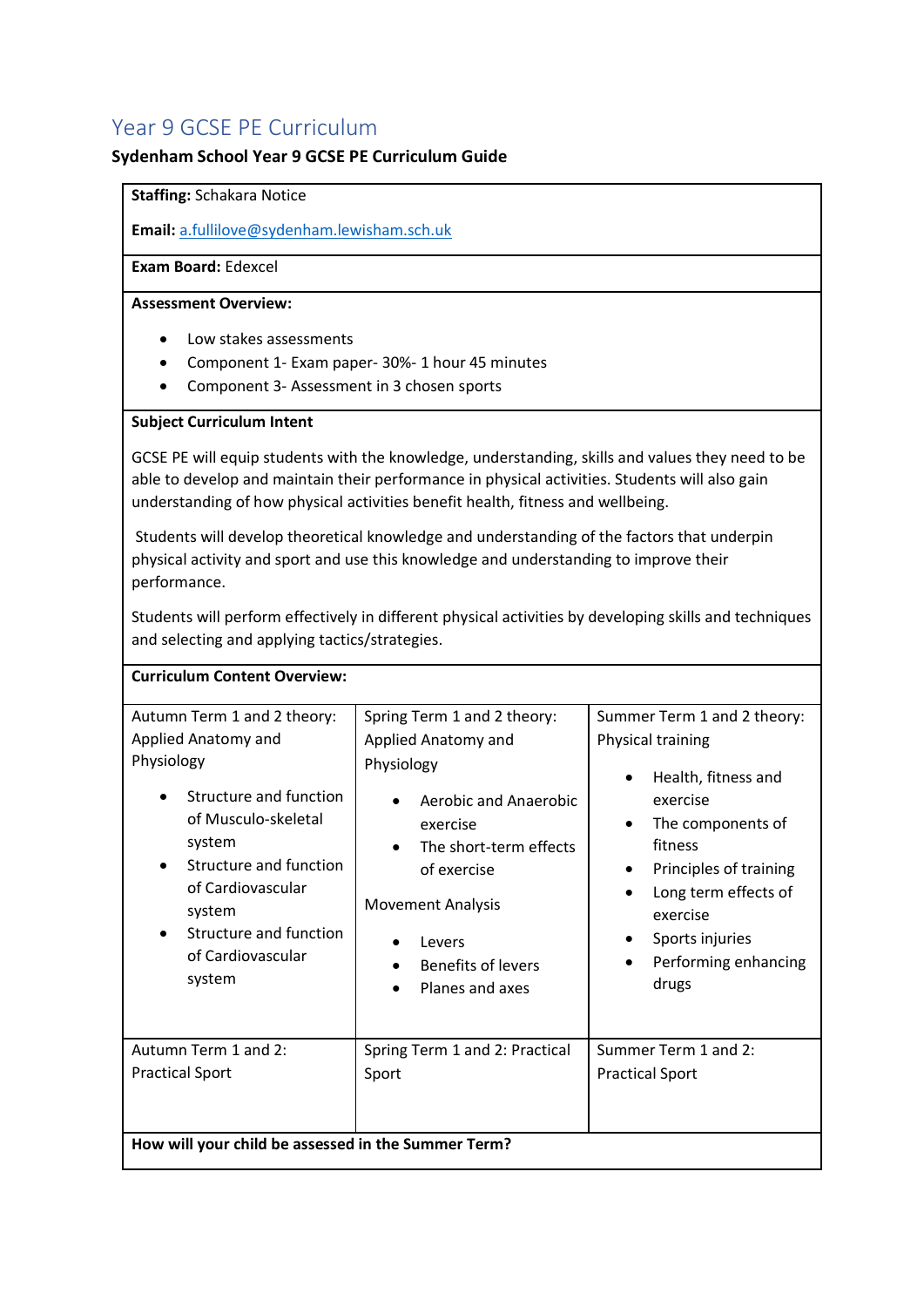Students will be assessed through low stakes assessments mainly as Microsoft forms. Students will sit practice exam papers for component 1. Students will be assessed on their practical ability in their chosen sports. This will be recorded and assessed by the class teacher.

### **Spring Term Assessment Revision Topics (students will be given detailed checklists):**

Theory assessments- Components of fitness

Practical assessments- key rules in chosen sports

### **What can you do to support your child in PE GCSE?**

- Support your child by asking them about their PE learning
- Encourage your child to participate in their chosen sport in school and outside of school
- Engage with homework via classcharts and Teams
- Support you child using Teams for independent study
- Encourage your child to watch sport on TV

**Wider reading and useful web-sites or activities to support learning:**

[Edexcel GCSE PE BBC bitesize](https://www.bbc.co.uk/bitesize/examspecs/zxbg39q)

Teams resources- knowledge organisers

[Revision guide-](file://///syd-file/staffhome$/a.fullilove/Documents/Sydenham%20School-PE%20Curriculum%20Key%20Documents/Curriculum%20intent%20documents/mazon.co.uk/Revise-Edexcel-Physical-Education-Revision/dp/1292135123/ref=asc_df_1292135123/)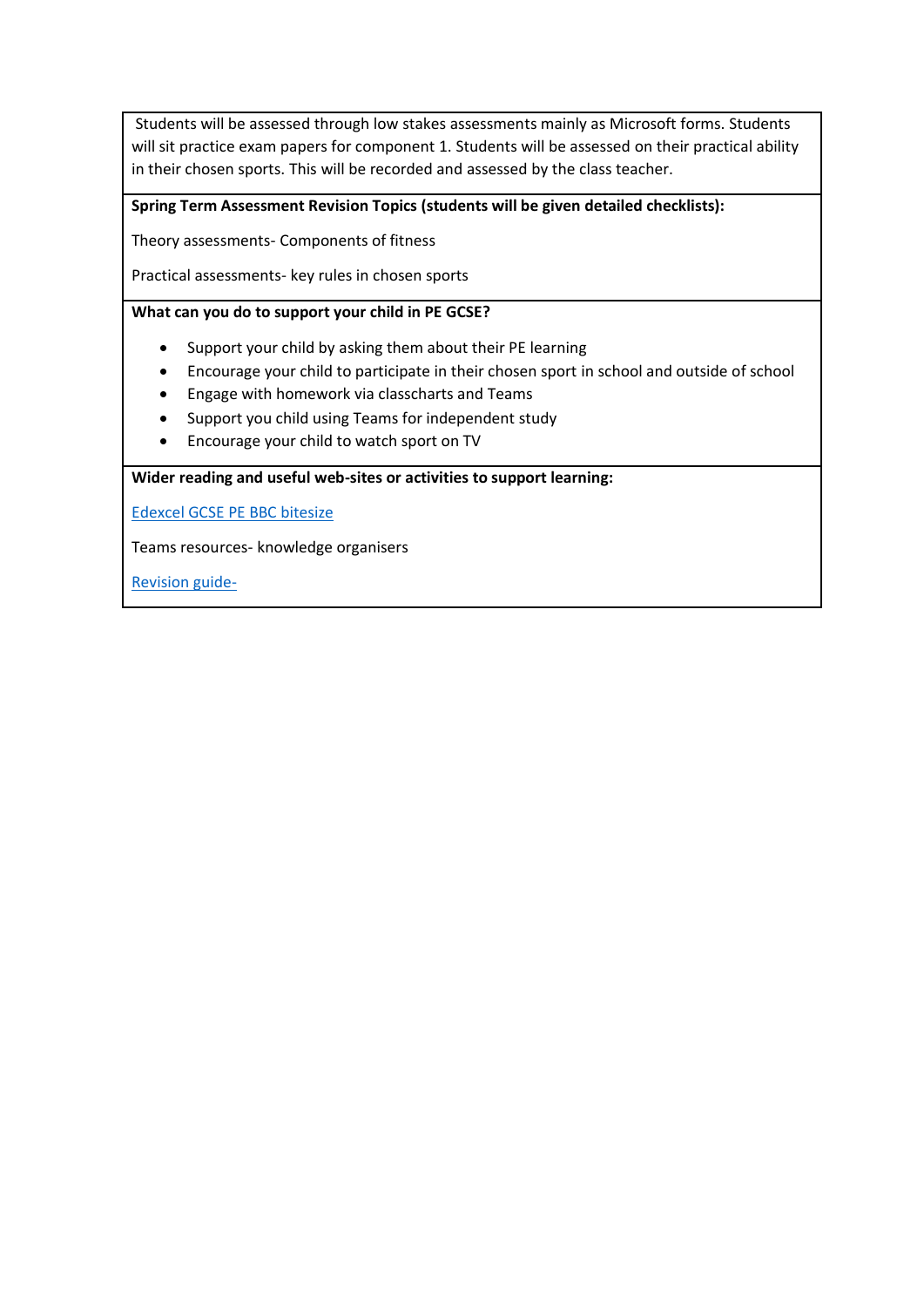# <span id="page-43-0"></span>Year 9 Computer Science Curriculum

**Staffing:** Mr Shah and Mrs Warner

**Email[: r.shah@sydenham.lewisham.sch.uk;](mailto:r.shah@sydenham.lewisham.sch.uk) [m.warner@sydenham.lewisham.sch.uk](mailto:m.warner@sydenham.lewisham.sch.uk)**

**Exam Board:** Edexcel

#### **Assessment Overview:**

Paper 1 – written examination – 1hr 30mins – 50% qualification

Paper 2 – onscreen examination – 2hrs – 50% qualification

#### **Subject Curriculum Intent:**

Further develop students' knowledge and understanding of Computer Science through studying the importance of computation in the world, and how it will evolve in the future.

#### **Curriculum Content Overview:**

Principles of Computer Science: - Computational Thinking, Data, Computers, Networks, and Issues and Impact.

Application of Computational Thinking: - Computational Thinking and Problem solving with programming.

| Autumn Term 1:          | <b>Spring Term 1:</b>   | <b>Summer Term 1:</b>    |
|-------------------------|-------------------------|--------------------------|
| Programming with Python | Programming with Python | Programming with Python  |
| Data                    | <b>Networks</b>         | Computer Issues & impact |
| Autumn Term 2:          | Spring Term 2:          | <b>Summer Term 2:</b>    |
| Programming with Python | Programming with Python | Programming with Python  |
| Data                    | <b>Networks</b>         | Computer Issues & Impact |

**How will your child be assessed in the Summer Term?**

A test during lesson

**Summer Term Assessment Revision Topics (students will be given detailed checklists):**

Topic 1: Computational Thinking – Flowcharts

Topic 2: Data – Binary

Topic 4: Networks

Topic 6: Problem solving with programming - Python

#### **What can you do to support your child in Computer Science?**

Ensure access to a suitable device with internet access

Encourage completion of all class work in OneNote Notebook

Support completion of all homework to deadline

For missed lessons, ensure independent completion of all missed classwork and homework

#### **Wider reading and useful websites or activities to support learning:**

Videos:<https://student.craigndave.org/gcse-edexcel-videos>

Learning Tool and flash cards:<https://quizlet.com/en-gb>

BBC Bitesize:<https://www.bbc.co.uk/bitesize/examspecs/zdqy7nb>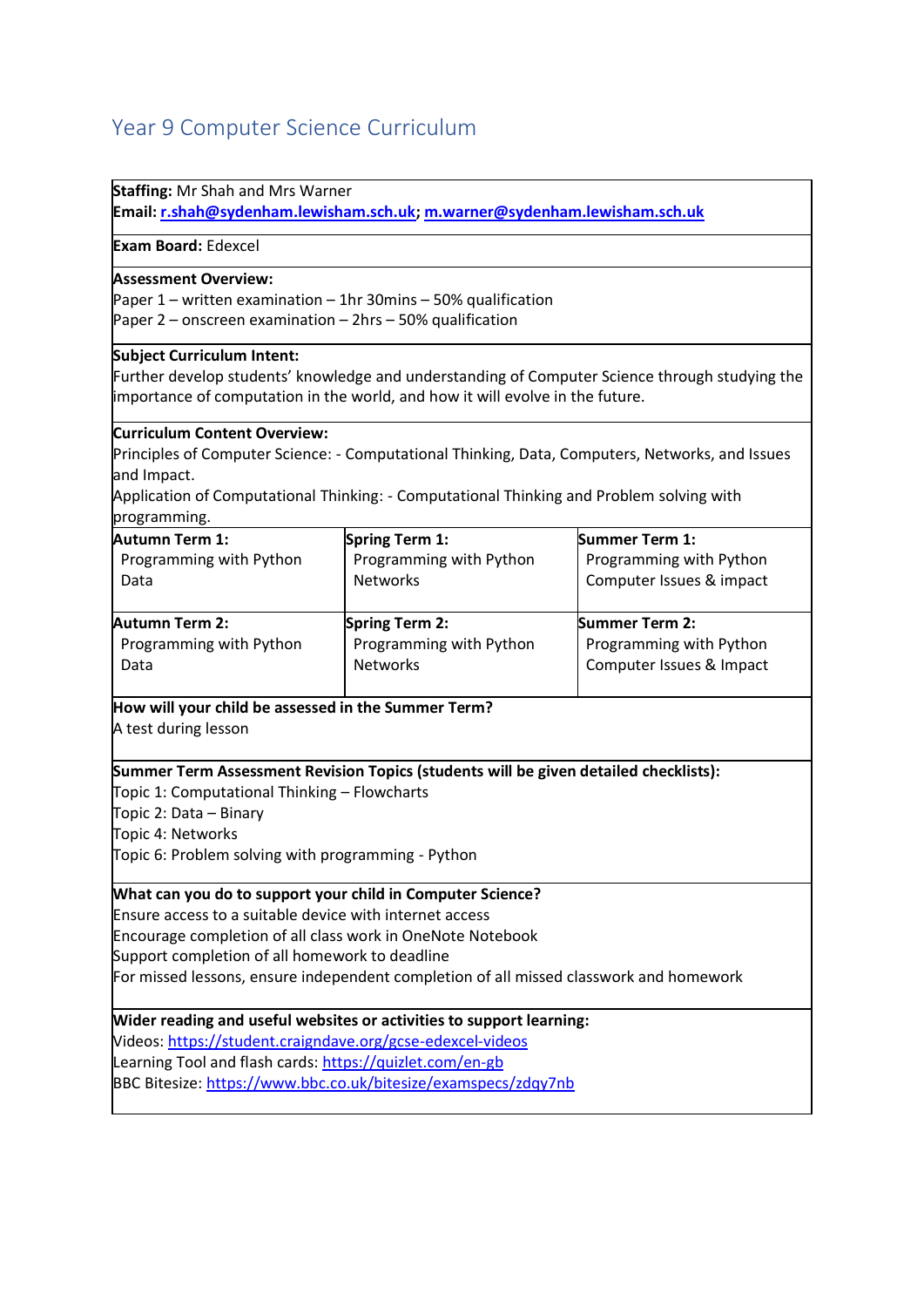# <span id="page-44-0"></span>Year 9 Dance Curriculum

### **Staffing: A.Hemstead T.Walker**

**Email[: A.Hemstead@sydenham.lewisham.sch.uk](mailto:A.Hemstead@sydenham.lewisham.sch.uk)**

### **Exam Board: Pearson**

**Assessment Overview:**

### **3 Components over 2 years**

Component 1 – Exploring the Performing Arts (Coursework)

Component 2 - Developing Skills and Techniques in the Performing Arts (coursework)

Component 3 – Responding to a Brief (Exam)

#### **Subject Curriculum Intent:**

The BTEC Level 1/Level 2 Tech Award in Performing Arts is for learners who want to acquire technical knowledge and technical skills through dance.

The qualification recognises the value of learning skills and knowledge covering the

• development of key skills that prove your aptitude in Dance such as reproducing

repertoire or responding to stimuli

• process that underpins effective ways of working in the Performing Arts, such as

development of ideas, rehearsal and performance

• attitudes that are considered most important in the Performing Arts, including personal

management and communication

• knowledge that underpins effective use of skills, process and attitudes in the sector such

as roles, responsibilities, performance disciplines and styles.

### **Curriculum Content Overview:**

Component 1

- This unit gives you a broad understanding of performance work and influences, looking at how practitioners create their work and the process they take from creation, developments and performance.
- You will study three professional works each of a different style both theoretically and practically.
- You will present a written report to show your findings from your research.

Component 2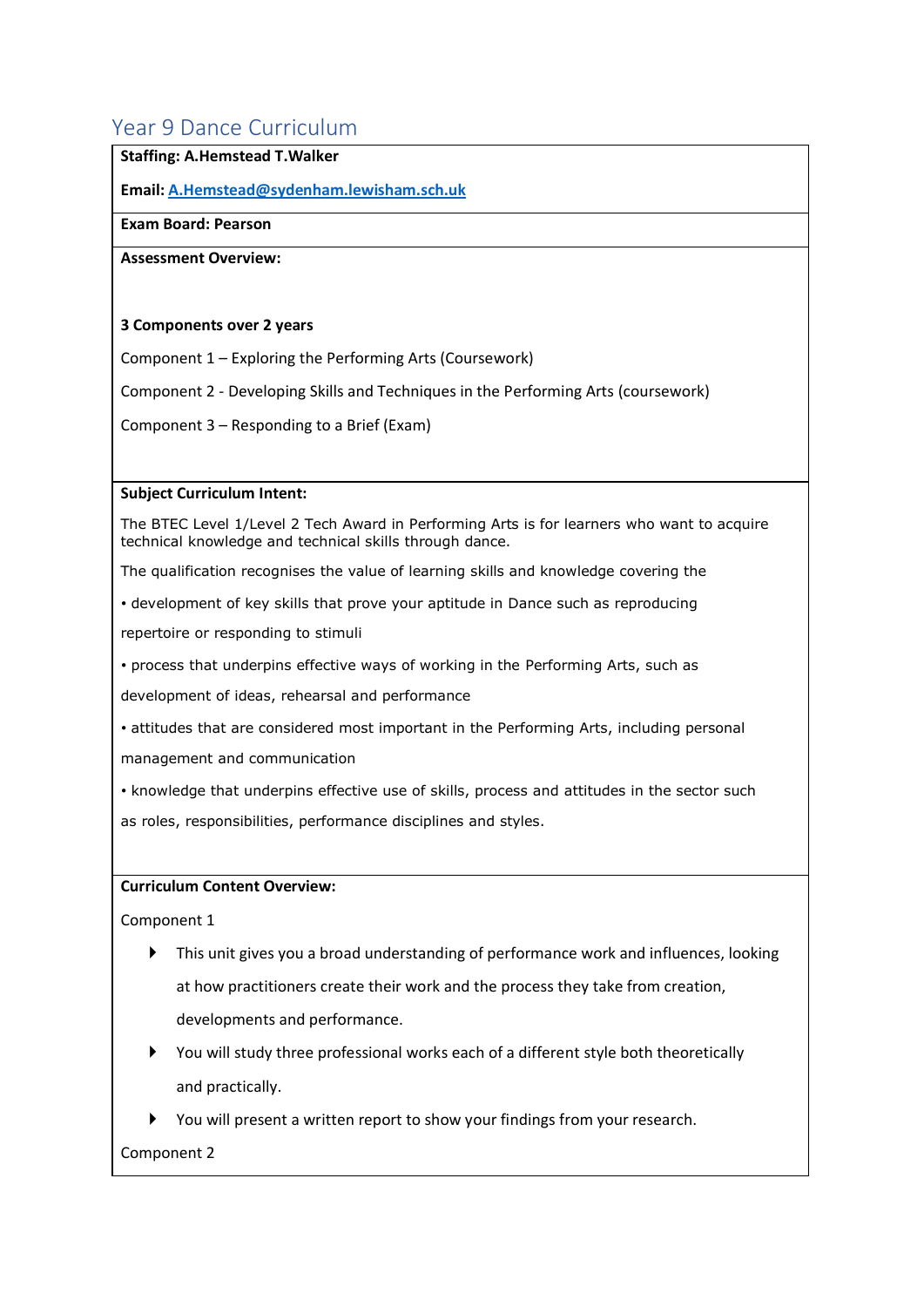- This unit assesses your ability as a dancer and your technical and interpretive skills. You will explore a chosen style of dance and participate in regular technique and creative classes in this style.
- This unit also requires you to study an already existing piece of work in the chosen dance style to replicate.
- You will focus on your physical and interpretive skills, setting yourself targets and reviewing these regularly to understand and improve your performance.
- You will apply these skills in a final performance to a live audience.

### Component 3

- This unit is externally marked by the exam board.
- You will be able to work in small groups of  $3 7$  dancers.
- The exam board will provide you with a stimulus on which you must choreograph a group performance lasting between 10-15 minutes.
- Your performance must respond appropriately to the given stimulus and communicate

your ideas clearly to a target audience of your choice.

 You will evaluate your creative process which will be completed in controlled assessment conditions.

| Autumn Term 1:                                      | Spring Term 1:                       | Summer Term 1:            |  |  |
|-----------------------------------------------------|--------------------------------------|---------------------------|--|--|
| Performance                                         | Within Her Eyes                      | A Linha Curva             |  |  |
| Supports with Component 2<br>Repertoire             | Contact                              | <b>Brazilian Dance</b>    |  |  |
|                                                     | Supports with Component 1            | Supports with Component 1 |  |  |
|                                                     | Written reports                      | Written reports           |  |  |
| <b>Autumn Term 2:</b>                               | Spring Term 2:                       | Summer Term 2:            |  |  |
| Choreography                                        | Emancipation of                      | <b>Artificial Things</b>  |  |  |
| Supports with Component 3                           | Expressionism<br><b>Street Dance</b> | Inclusive Dance           |  |  |
| Responding to a Brief                               |                                      | Supports with Component 1 |  |  |
|                                                     | Supports with Component 1            | Written reports           |  |  |
|                                                     | Written reports                      |                           |  |  |
|                                                     |                                      |                           |  |  |
| How will your child be assessed in the Summer Term? |                                      |                           |  |  |
| Practical Assessment for each unit of work.         |                                      |                           |  |  |

Written Assessment: Written reports x3

**Summer Term Assessment Revision Topics (students will be given detailed checklists):**